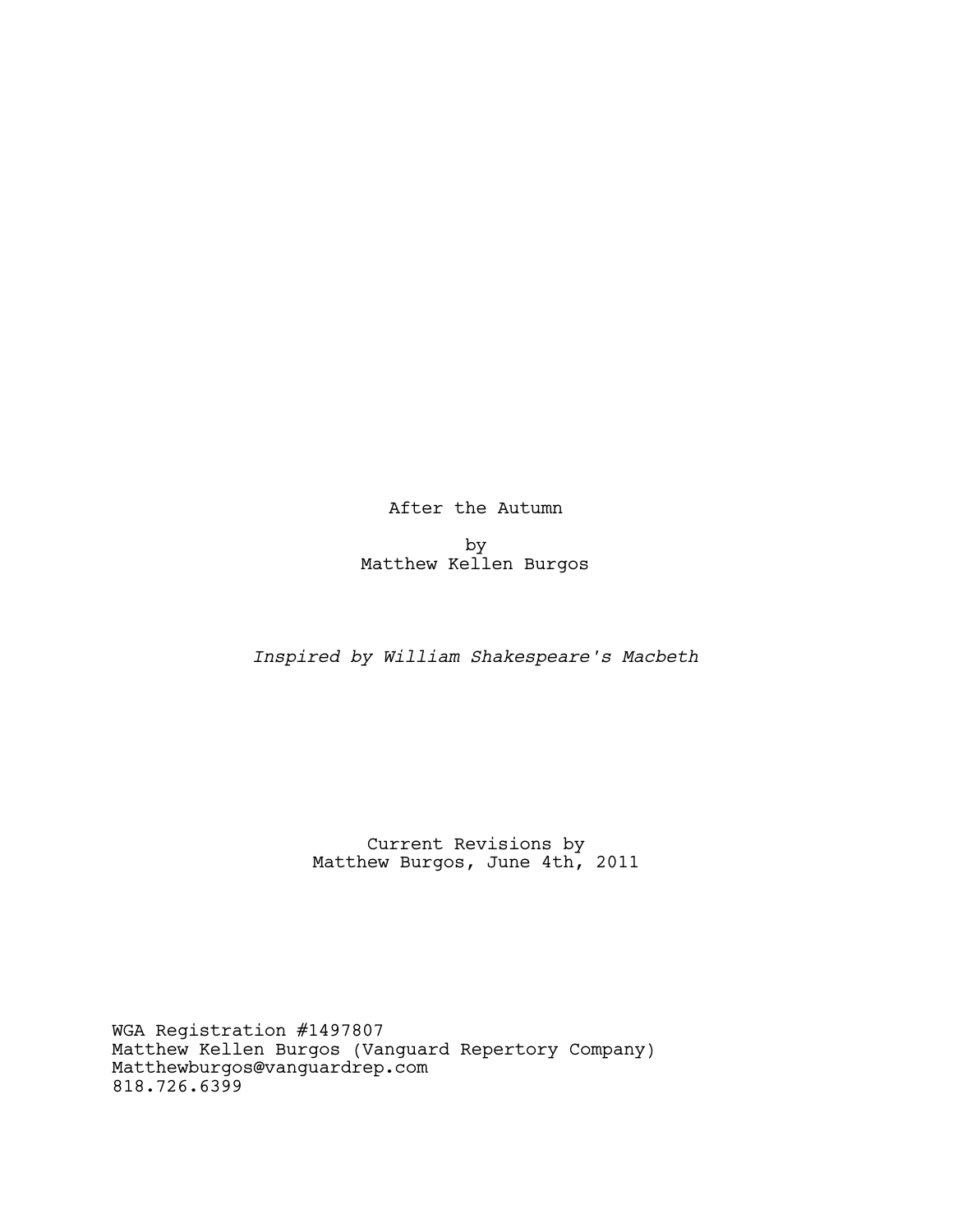CAST:

DOCTOR CAPTAIN SERGEANT / ACTOR 1 DAY NURSE / ACTOR 2 NIGHT NURSE / ACTOR 3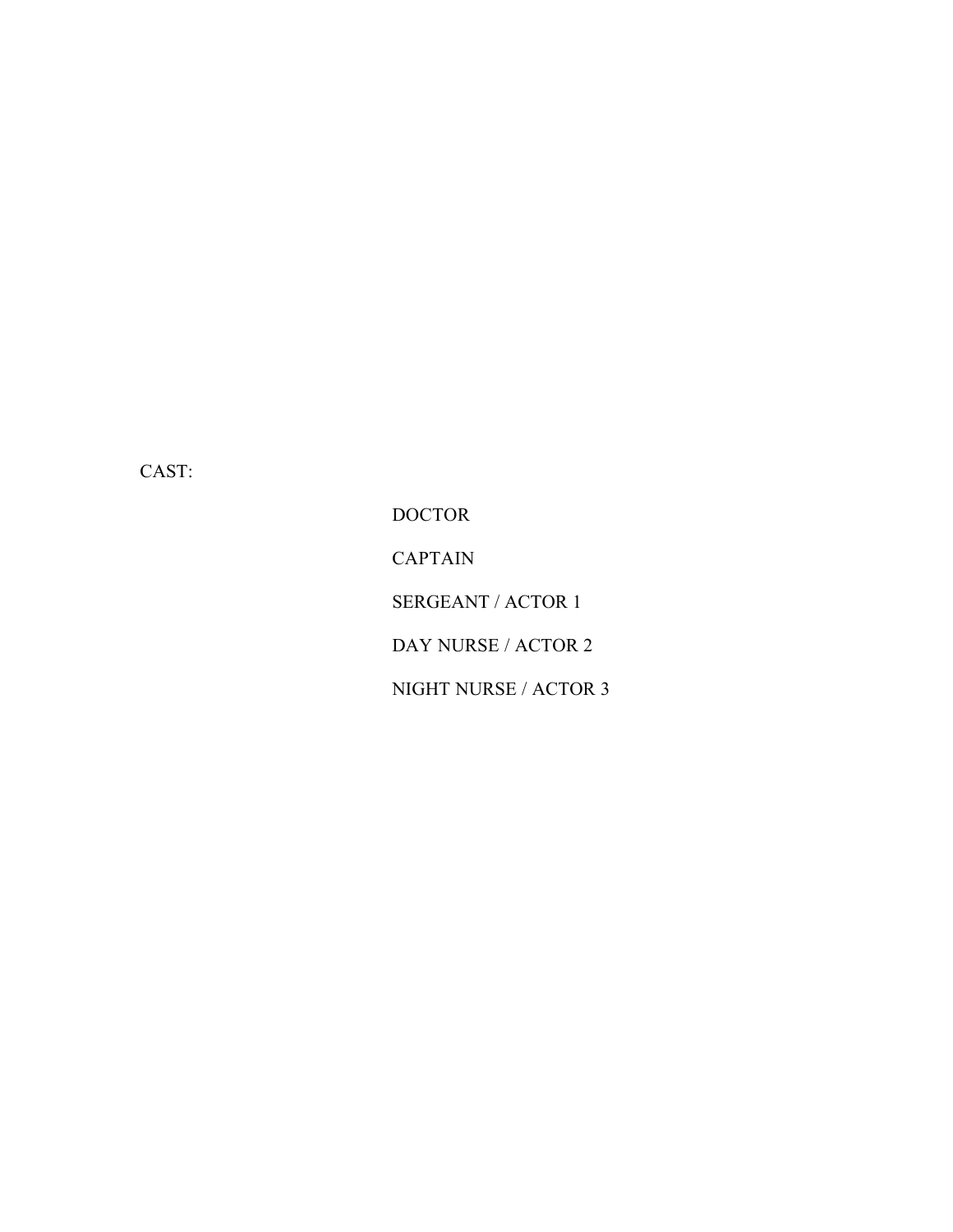Blackout.

|                                            | In darkness, through the hiss of what seems to be a poorly<br>taped recording, the sounds of a violent struggle echo.<br>Strange shouts from multiple voices, the thump of<br>furniture being turned over. At it's peak, the sounds cease<br>in an instant, accompanied by the click of a tape recorder<br>stopping play.                                                                                                                                                                                                                                                                                                                                |
|--------------------------------------------|----------------------------------------------------------------------------------------------------------------------------------------------------------------------------------------------------------------------------------------------------------------------------------------------------------------------------------------------------------------------------------------------------------------------------------------------------------------------------------------------------------------------------------------------------------------------------------------------------------------------------------------------------------|
|                                            | Single light on a man sitting in a comfortable arm chair in a<br>small, window-lit room. He wears a long, terry-cloth<br>bathrobe.                                                                                                                                                                                                                                                                                                                                                                                                                                                                                                                       |
|                                            | <b>DOCTOR</b>                                                                                                                                                                                                                                                                                                                                                                                                                                                                                                                                                                                                                                            |
| I haveno words.                            |                                                                                                                                                                                                                                                                                                                                                                                                                                                                                                                                                                                                                                                          |
|                                            | Four figures appear, illuminated at the edges of the stage.<br>One steps forward.                                                                                                                                                                                                                                                                                                                                                                                                                                                                                                                                                                        |
|                                            | <b>ACTOR 1</b>                                                                                                                                                                                                                                                                                                                                                                                                                                                                                                                                                                                                                                           |
| Go back, please.                           |                                                                                                                                                                                                                                                                                                                                                                                                                                                                                                                                                                                                                                                          |
|                                            | ACTOR 1 holds up a hand-held tape recorder and pushes<br>the rewind button. ACTOR 2 comes forward to the man<br>in the chair and has him remove the robe, placing it on the<br>chair. She then escorts the man to a chair downstage,<br>outside of the room. On the chair is a DOCTOR's coat.<br>One of the figures, the CAPTAIN, takes the robe and puts<br>it on, essentially taking the DOCTOR's place in front of<br>the arm chair. ACTOR 2, dressed as the DAY NURSE<br>walks toward another chair downstage right opposite of<br>the DOCTOR, who tentatively puts on his coat. ACTOR<br>1 and 3 addresses the audience directly from center stage. |
|                                            | <b>ACTOR 1</b><br>December 21st. Ascension Military Recovery Clinic malpractice hearing                                                                                                                                                                                                                                                                                                                                                                                                                                                                                                                                                                  |
|                                            | <b>ACTOR 3</b>                                                                                                                                                                                                                                                                                                                                                                                                                                                                                                                                                                                                                                           |
| Malpractice hearing for Doctor (redacted). |                                                                                                                                                                                                                                                                                                                                                                                                                                                                                                                                                                                                                                                          |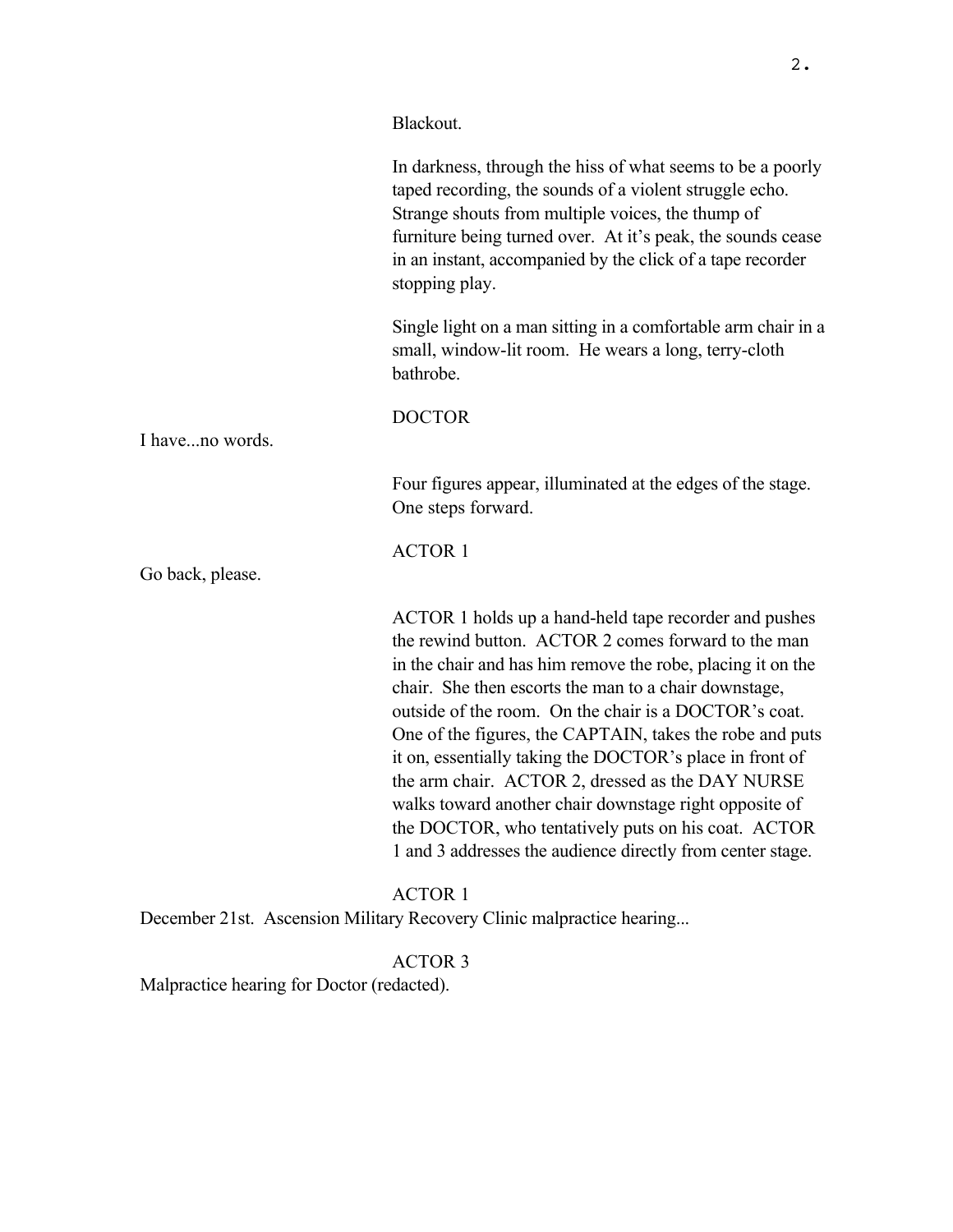# ACTOR 1

Via video conference before the judge, Falls Church, Virginia. All names and classified events have been redacted in order to prevent the leaking of sensitive information.

| Nurse.                                                 | <b>ACTOR 3</b>                                                                                                           |                      |
|--------------------------------------------------------|--------------------------------------------------------------------------------------------------------------------------|----------------------|
| Doctor.                                                | <b>ACTOR 1</b>                                                                                                           |                      |
| Please, be seated.                                     | <b>ACTOR 3</b>                                                                                                           |                      |
|                                                        | The DAY NURSE sits. The DOCTOR hesitates.                                                                                |                      |
| Doctor.                                                | <b>ACTOR 3</b>                                                                                                           |                      |
|                                                        | The figures look at the DOCTOR, who finally sits. He<br>looks to be in shock. Behind, the CAPTAIN mutters to<br>himself. |                      |
| Tomorrow, tomorrow and tomorrow                        | <b>CAPTAIN</b>                                                                                                           |                      |
|                                                        | The DOCTOR, in a daze, begins to echo the CAPTAIN.                                                                       |                      |
| Tomorrow, tomorrow and tomorrow                        | <b>DOCTOR</b>                                                                                                            |                      |
| A testimony for medical evaluation. Doctor (redacted). | <b>ACTOR 1</b>                                                                                                           |                      |
|                                                        | After a moment, the DOCTOR gasps. He sees those<br>staring at him. He answers an unheard question.                       | $^\star$             |
|                                                        | <b>DOCTOR</b><br>I havedreams now. So many. Stretching across time. Pulling at me for days, weeks.                       | $^\star$<br>$^\star$ |
|                                                        | (beat)<br>I am suspended the air. Or space. Or nothing. It is still, silent. Cold.                                       | *<br>$^\star$        |
|                                                        |                                                                                                                          |                      |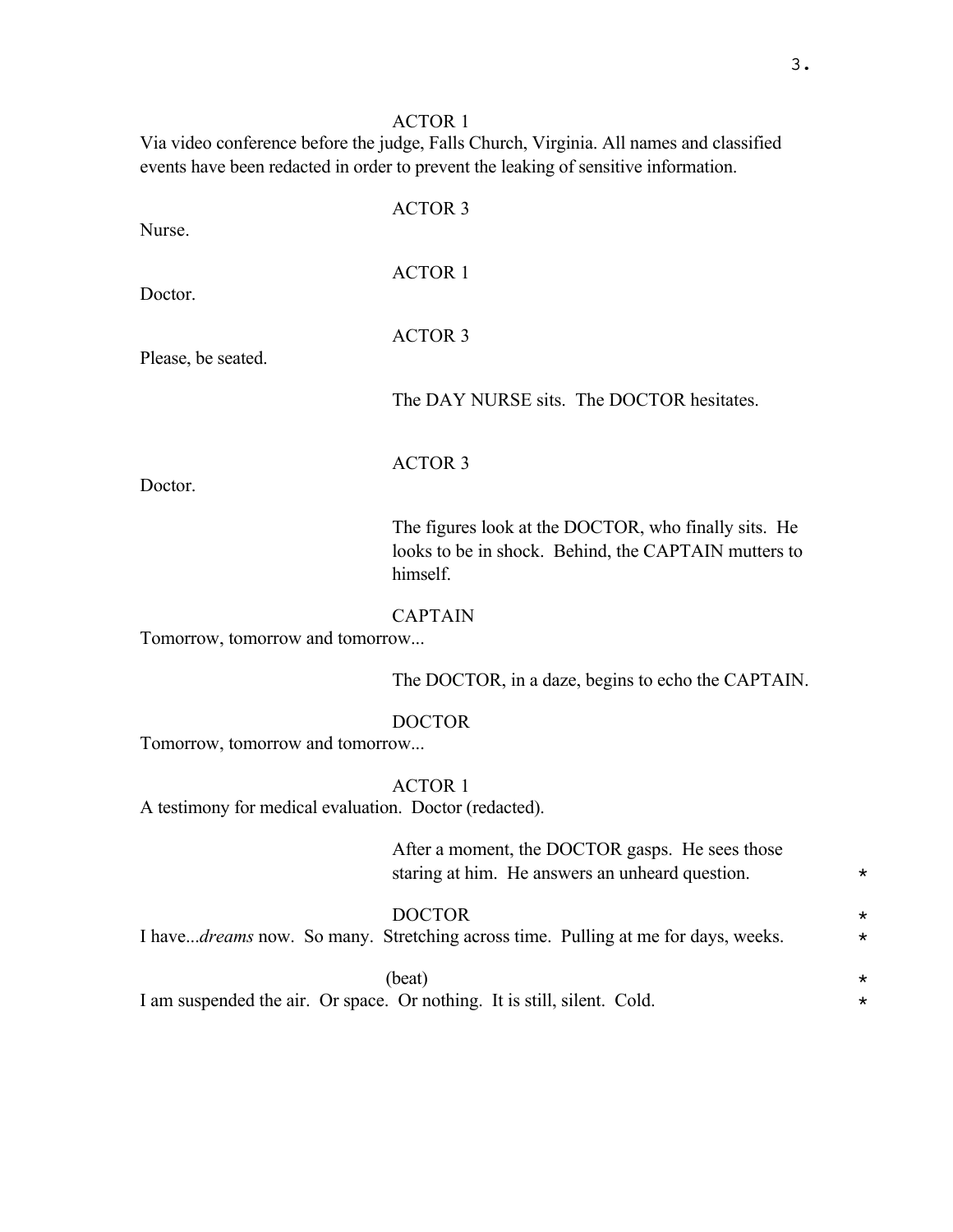Suddenly, *sound* pierces the quiet. Words. Unintelligible words. Words without meaning. \* Every syllable like a strand of silk, ties itself to my limbs. Winding, weaving themselves  $*$ around my body. Hypnotizing me. Drawing me closer to...*something*. The words, they \* begin to feel rigid, like the branches of some giant tree planted deep within the ground. Sunken. It's gravity pulling me steadily toward the earth. I move faster and faster. There's  $\star$ nothing, no friction. Nothing to slow me. I don't want to be slowed. I keep my eyes  $*$ trained forward and I can see it, now. I can see...*him*. It's a man. He looks through my \* eyes. He's saying something...I can almost make it out. I have to get closer. Just a little  $*$ closer. Just as I'm close enough to hear what he's saying, suddenly his mouth open wide.  $*$ Impossibly wide. He screams with many voices all at once. God, the noise. Loud. So  $\star$ loud. Cosmic noise. Louder than any screams, any explosions that have ever happened at any time before. I try to grab hold of him in the rumbling, screeching dark. His hand  $*$ grasps my hand and pulls. His hand burns. I don't mind. My limbs give way. I give in.  $*$ I give over. I can see him. Oh, God. I can really see him now. I see him now and  $*$ I...am...*terrified*. (beat) Now the sound is gone, and I can see my own skin again...the  $*$ flesh, aging as I fall, fall and fall.

The DOCTOR starts, seeing the others watching him.

### DOCTOR

Why do you dress me in borrowed robes?

The DOCTOR finds a folder, aged letter in the pocket of his robe and gets lost in examining it.

#### ACTOR 3

First witness. Nurse (redacted). Employee, Ascension Military Recovery Clinic.

#### DAY NURSE

I can....I can tell you what I know. AMRC is...well...it's where they send the "ghosts," as *I* call 'em. I've been working there for ten years, and I've seen so many wander the grounds. Forgotten. Damaged. No visitors...no family. Sometimes I wonder if the place even exists. (beat) They came in around September. First the Captain, then the Doc.  $\star$ Nothing I haven't seen before. Captain fit right in. Got his own room. But the Doc...first odd thing I remember was...I don't know...how much the *Doc* seemed to fit in....like he had always been there...sounds like he didn't have much of a choice.

She pauses, hearing a question.

### DAY NURSE

Yes. I knew about the drugs. I guess that's why he was assigned here, right? I mean...I  $*$ can't imagine anyone coming here by choice.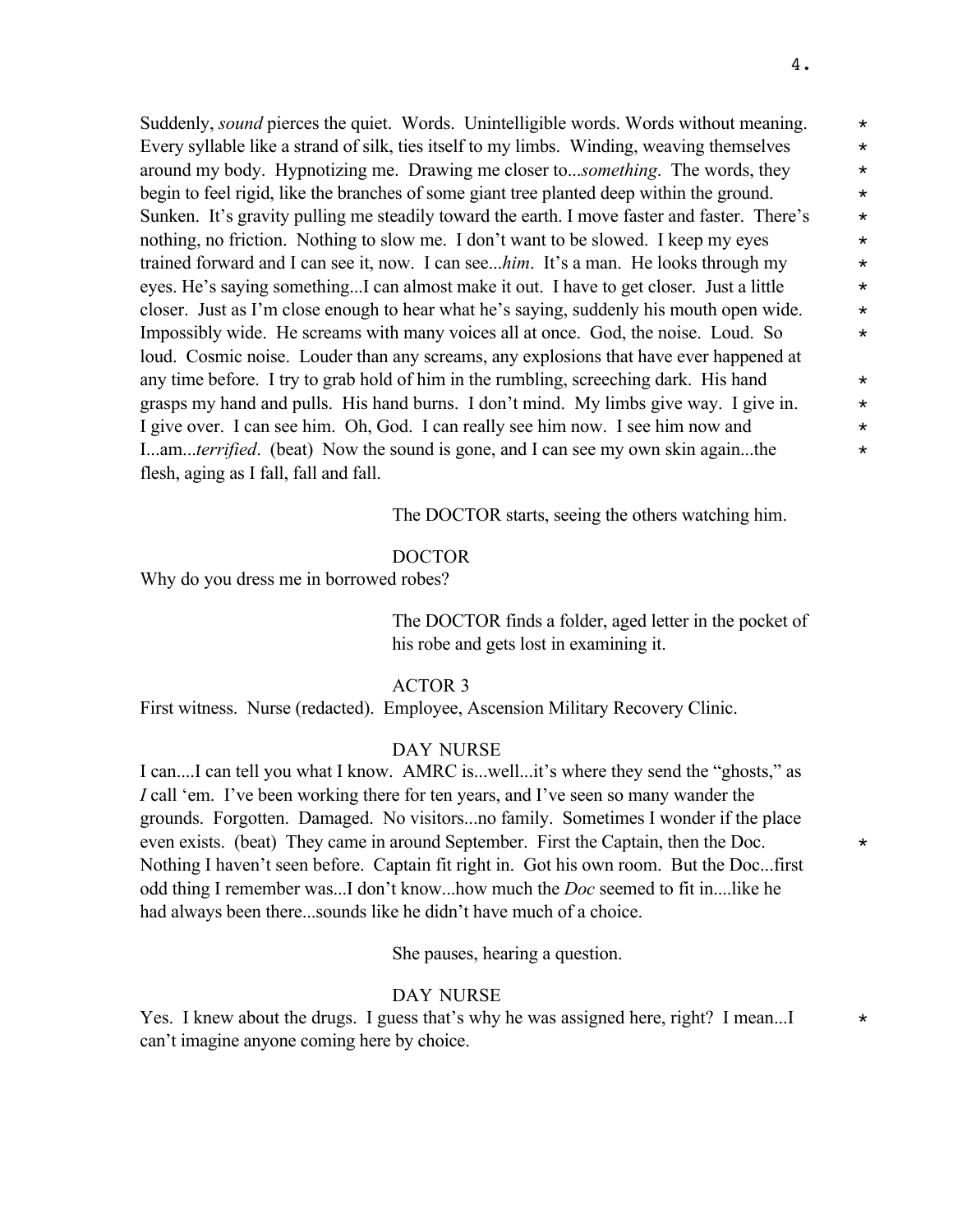### ACTOR 1

Go back. Further. The beginning.

The figure holds up the tape recorder, he rewinds. The DAY NURSE stands, walks over to the DOCTOR and helps him up. She walks him upstage to what seems to be a small, makeshift office. A chair. A desk. She begins to hand him various items: a note pad, tape recorder and pen. There is also a box of files. The DOCTOR seems to recognize the items. Lights dim on the DOCTOR.

### ACTOR 1

A report.

### ACTOR 3

A report. Patient 2914. Psychological evaluation of Doctor (redacted). August 5th. \*

# ACTOR 1

Patient 4192. Psychological history of Captain (redacted). August 10th.  $\star$ 

# ACTOR 3

Doctor has been reluctant to communicate, and refuses to take any of the counseling sessions prescribed seriously.

Lights up on the DOCTOR. He sits, very still at his desk.

# ACTOR 1

Treatment for claimant's disorder through counseling and other medical intervention wholly unsuccessful, due to complete lack of verbal communication.

> Lights up on the worn arm chair. It sits in the center of a dimly lit room. Cold light streams slightly in through the blinds of a single window. The man, an ex-CAPTAIN of the armed forces, remains seated in the chair wearing an open terry cloth bath robe with worn fatigues peeking through. He holds a folded piece of paper securely in one hand. A single, small television set flickers in front of him. The sounds of late-night infomercials plays continuously. The report continues.

### ACTOR 3

Symptoms include--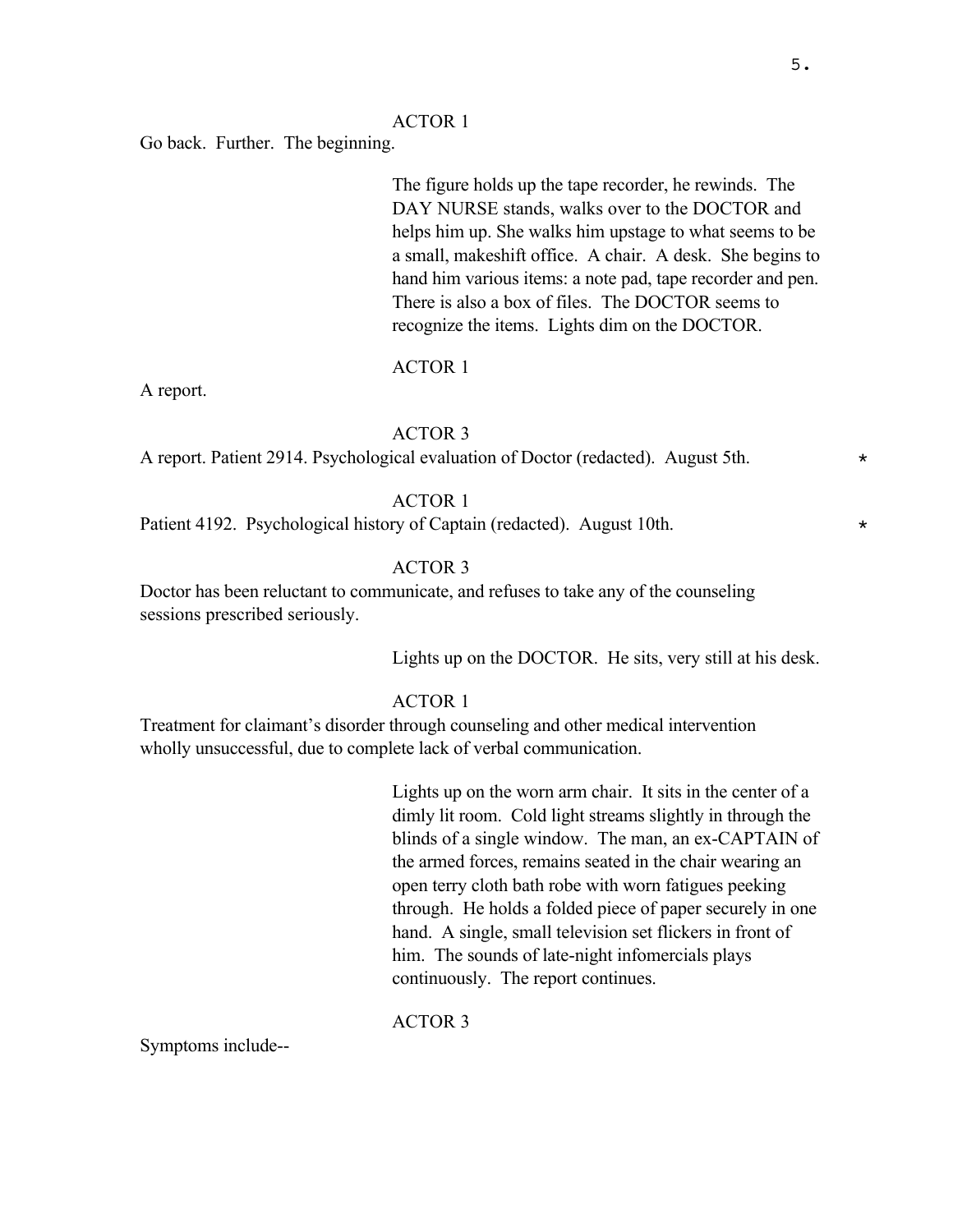### ACTOR 1

But are not limited to--

### ACTOR 3

Insomnia, lasting depression--

### ACTOR 1

Insomnia, disturbing nightmares--

#### ACTOR 3

Nightmares, difficulty in social settings--

### ACTOR 1

Disturbing nightmares, difficulty in social settings and anger management issues.

The DAY NURSE walks into the CAPTAIN's room with a tray, administering medication...pills in a paper cup. In the next room, the DOCTOR rummages through one of the boxes. He finds a bottle of prescription medication. He opens the bottle, and quickly slams a few pills. He sits back in his chair and puts his head back. Next door, the DAY NURSE turns off the television. After a moment, she exits. The CAPTAIN slowly reaches for the remote, and turns the television back on.

## ACTOR 3

After the allotted evaluation period, it is my professional opinion that the doctor should be temporarily suspended from working in any public health facility until he is able to reduce his dependency on sleeping aids and painkillers. At the very minimum, low-risk, probationary assignments should be recommended in the hopes to further counsel and monitor his progress.

> The DOCTOR shakes off the effects of the medication, and picks up a file on his desk. He opens and reads along with ACTOR 1, eventually joining in aloud. ACTOR 1  $*$ stops reading as soon as the DOCTOR speaks aloud.  $*$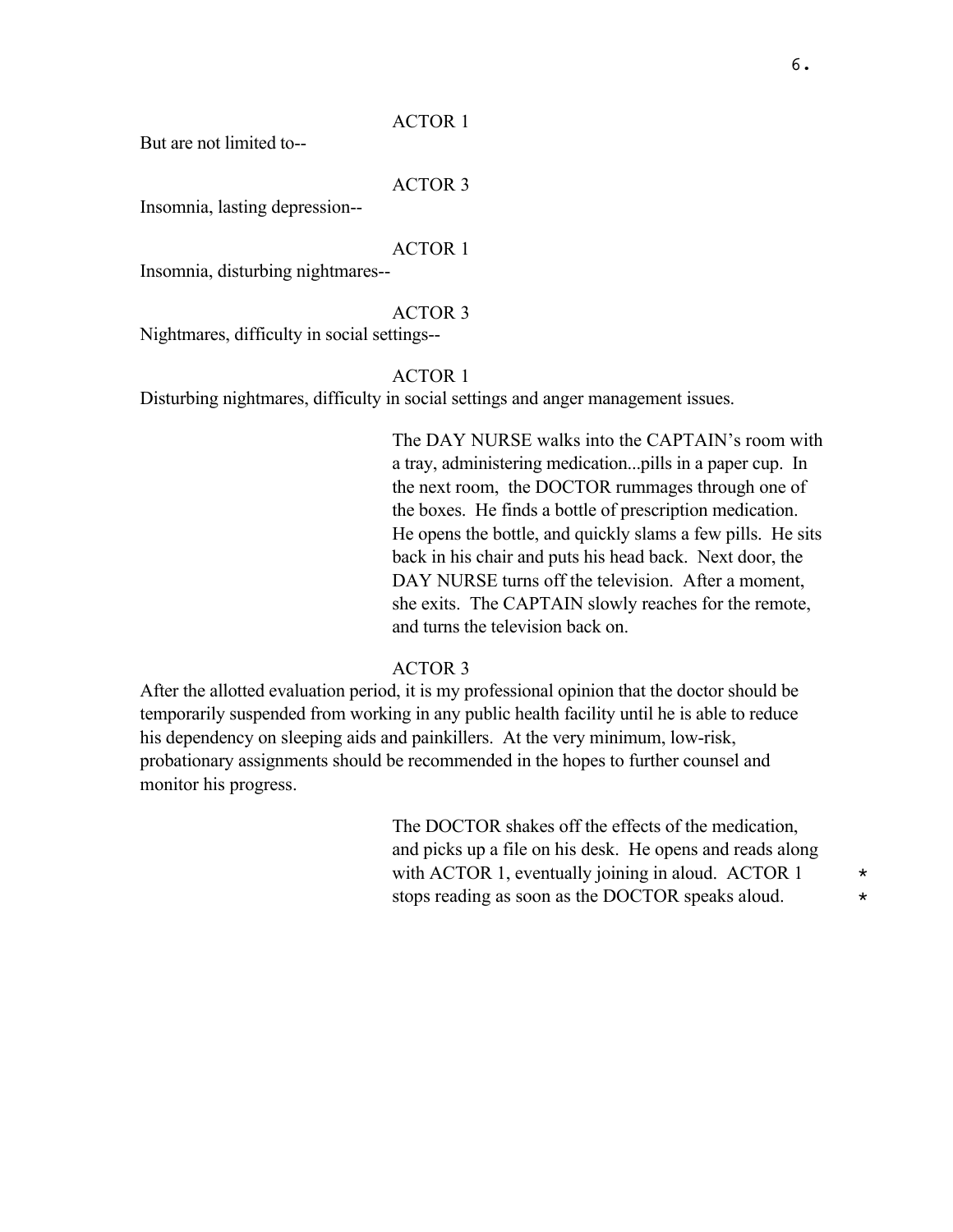\*

# ACTOR 1

The claimant's VA medical record clearly illustrates that he could not maintain a job of any

### DOCTOR

The claimant's VA medical record clearly illustrates that he could not maintain a job of any kind.

# DOCTOR

The rest of the record has been redacted, due to sensitive military information.  $*$ 

He notes missing information, and aggressively begins to dig through the files.

### ACTOR 3

A phone call. September 1st. Ascension Military Recovery Clinic.  $*$ 

During the phone call, the CAPTAIN and DOCTOR begin what seems to be a ritual of sorts. They settle themselves in their new surroundings. The CAPTAIN meticulously sets up his local environment. The DOCTOR haphazardly gets settled in.

### DAY NURSE

Yes. The room's all ready for him. Correct. Oh, I think we can handle the Captain. Seems sweet enough...so quiet. He has no other items? Okay. Well, if we need anything we'll give a call. Thanks so much. Bye now.

### ACTOR 1

Evidence. A voice recording. Time stamp: March 4th.

The DOCTOR picks up his voice recorder, speaks into it.

### DOCTOR

Day 1. Arrived late last night. This place is....the day nurse kept pointing out how beautiful the grounds are...the colored leaves blanketing the clinic. I didn't notice.  $*$ 

> He rubs his eyes, walks back to his desk and sits. He sets the recorder down, still recording.

#### DOCTOR

How the hell did I get here?

He pulls out his bottle of prescription medication. He takes a few pills. He leans back.

### ACTOR 3

Another phone call. Placed August 12th to Doctor (redacted) from Johns Hopkins  $*$ Medical Center.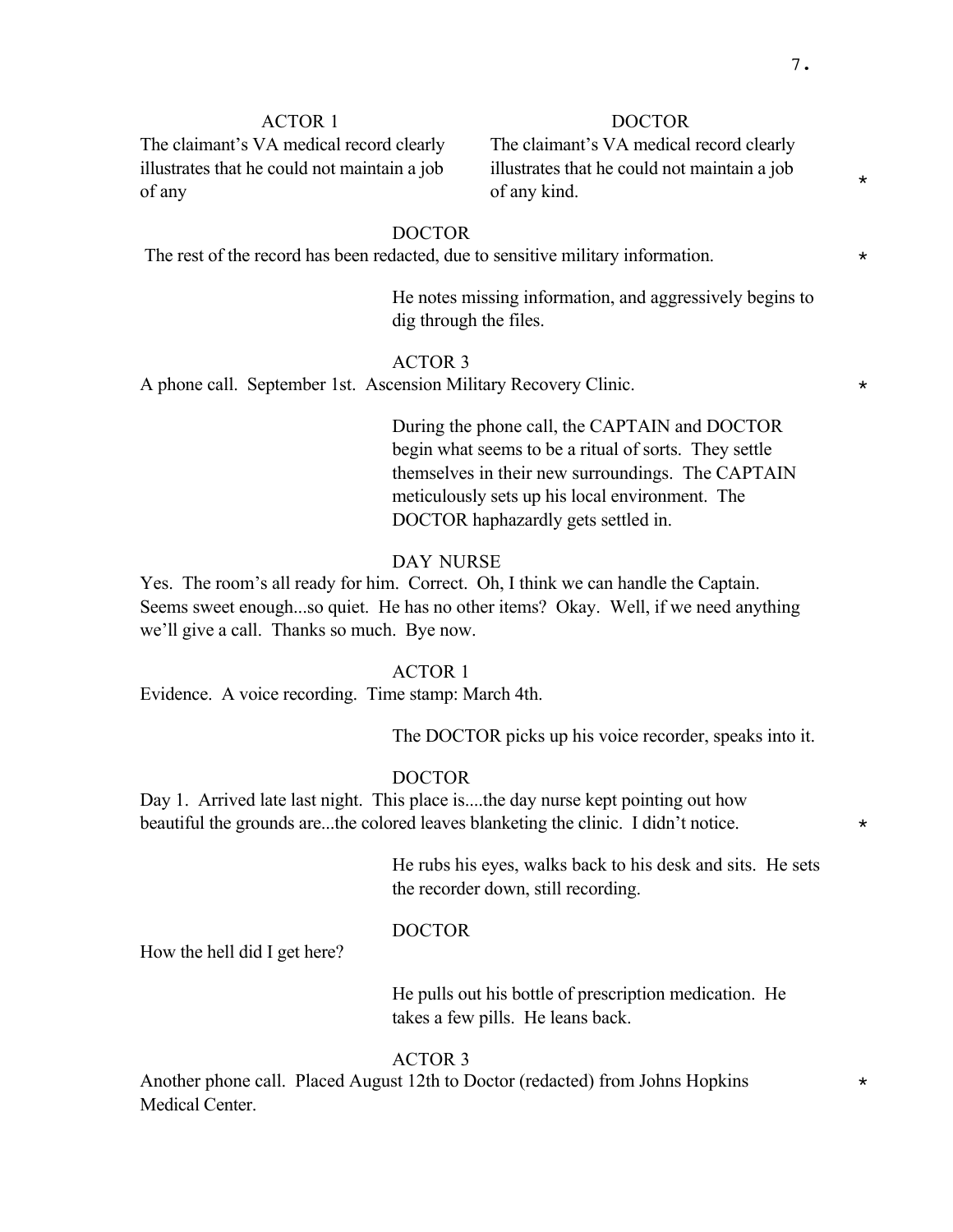### ACTOR 1

Hello, Doctor? Hi. Do you have a minute? Good. I'll keep this brief. The Medical Licensing Board has requested that I inform you of their decision. Yes. Despite your recent...challenges, the board has decided not to suspend your license permanently, but instead give you a probationary assignment at the Ascension Military Recovery Clinic. Effective immediately. Your new patient has been moved to AMRC and his files should be on their way. What's that? (beat) Oh, of course...very simple: The patient has a had a long history of failed treatment...night terrors, violence...that kind of thing. Most importantly, he has been unable to verbally communicate for almost five years now. AMRC needs you to quickly and *efficiently* evaluate whether or not further resources should be spent on individual psychotherapy or if the recommendation should be made for his permanent admittance to Ward F in December. Right. And, doctor? Off the record? I think this is the last time the board is going to be so gracious. AMRC just needs you to fill out the paperwork and move on. I'm sure if you keep this simple, AMRC will be happy to report back positively to the licensing board. I just...I hope you take this opportunity to... (pause). Okay. I understand. Good luck.

> The DOCTOR is now floating. He is only partially lucid, responding to the phone call as though he just received it.

### DOCTOR

A message...from beyond. Little voices via phone lines, ready to rip away my livelihood with the careless stroke of a pen. I know them. They know me. I'm their...wasteland wanderer, pulling over for every lost soul with their thumb raised to the sky standing on the side of the road.

He picks up a file folder, smiles.

### DOCTOR

The Captain. Extreme insomnia, coupled with hallucinations and dementia. Complete lack of verbal communication. Lovely. (beat)

He picks the tape recorder up again. Speaks into it.

#### DOCTOR

AMRC has given me twenty-one days to write this guy off and get out. Why do I need  $*$ three weeks? Get in. Get out. (beat) Will attempt first session tomorrow... \*

> He clicks off the tape. In the next room, the CAPTAIN echoes the DOCTOR's words, over and over again.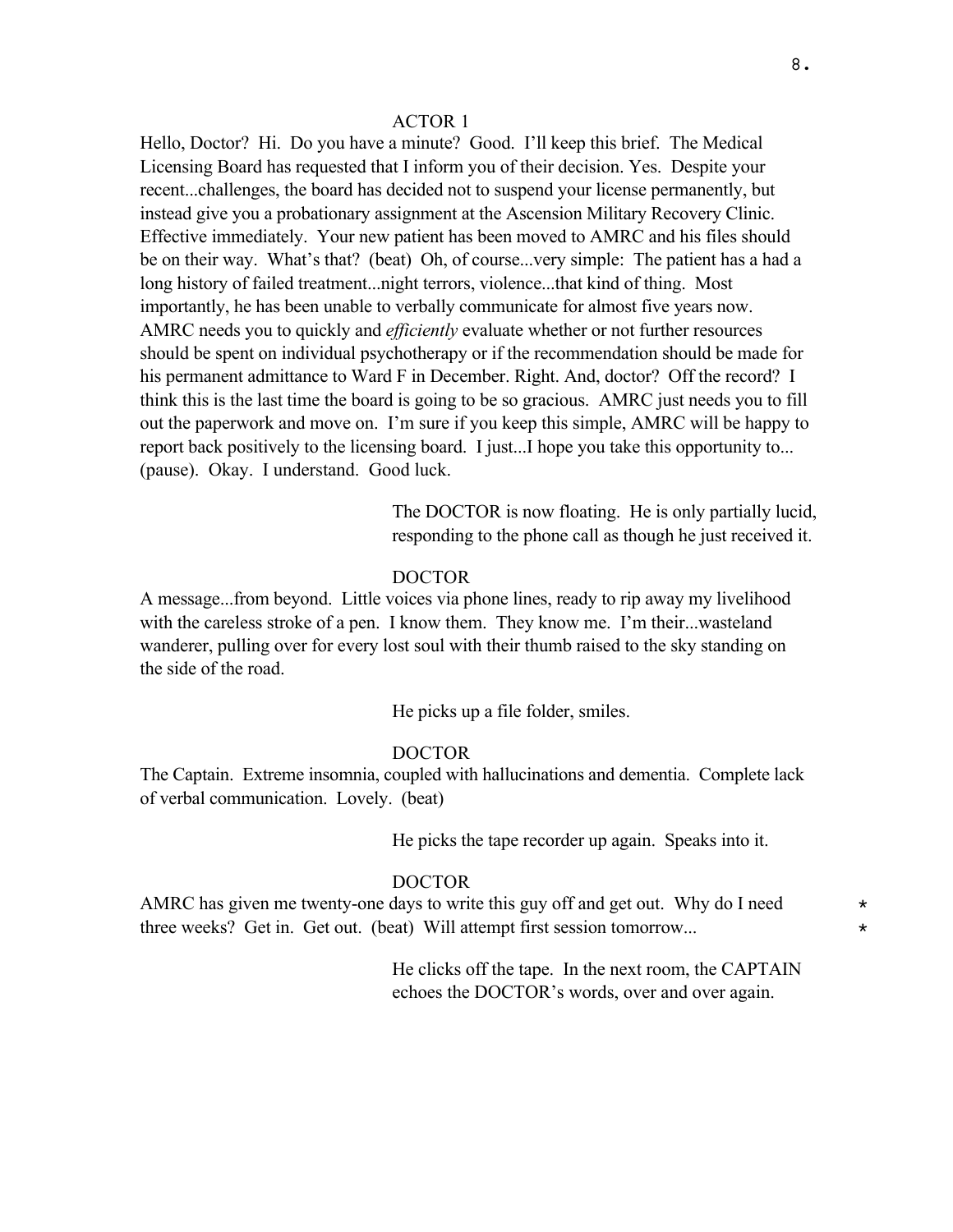#### CAPTAIN

Tomorrow, tomorrow and tomorrow...to....

The DOCTOR begins a nighttime ritual of rubbing his eyes, reading files, taking off his lab coat and folding it neatly on the back of his chair. After a moment, the lights dim on the DOCTOR, leaving only the CAPTAIN, bathed in the light of the television. He has just finished his own nightly ritual--similar to the DOCTOR's and sits in his chair. Both the CAPTAIN and DOCTOR begin to nod off, but as the DOCTOR finally succumbs, the CAPTAIN continually fights the impulse of impending sleep. He uses the words to stay awake, but eventually gives over to exhaustion.

CAPTAIN

Tomorrow, tomorrow and....

He suddenly starts, as though awoken from a dream. He stiffens in his chair, knocking a nearby tray to the floor with a crash. The sound propels him further.

### CAPTAIN

They have tied me to a stake! I cannot fly, but bear-like, I must fight the course.

The CAPTAIN stands slowly to attention. A piercing sound begins to take the place of the television sounds. The CAPTAIN raises his hand in a 'hold fire' gesture. He tries to stay physically still, but finally gives in to the noise and covers his ears. The sound consumes him. The flicker from the television seems to be projecting outward into the room. Scenes of war and violence are thrown across the small room illuminating a figure standing in the corner of the room.

The sound physically cripples the CAPTAIN as the figure moves closer and reaches out in aid. Suddenly and without warning, the CAPTAIN executes a violent defensive maneuver, bringing ACTOR 3 to his knees. The figure struggles, but the CAPTAIN manipulates his victim's body into a submissive position.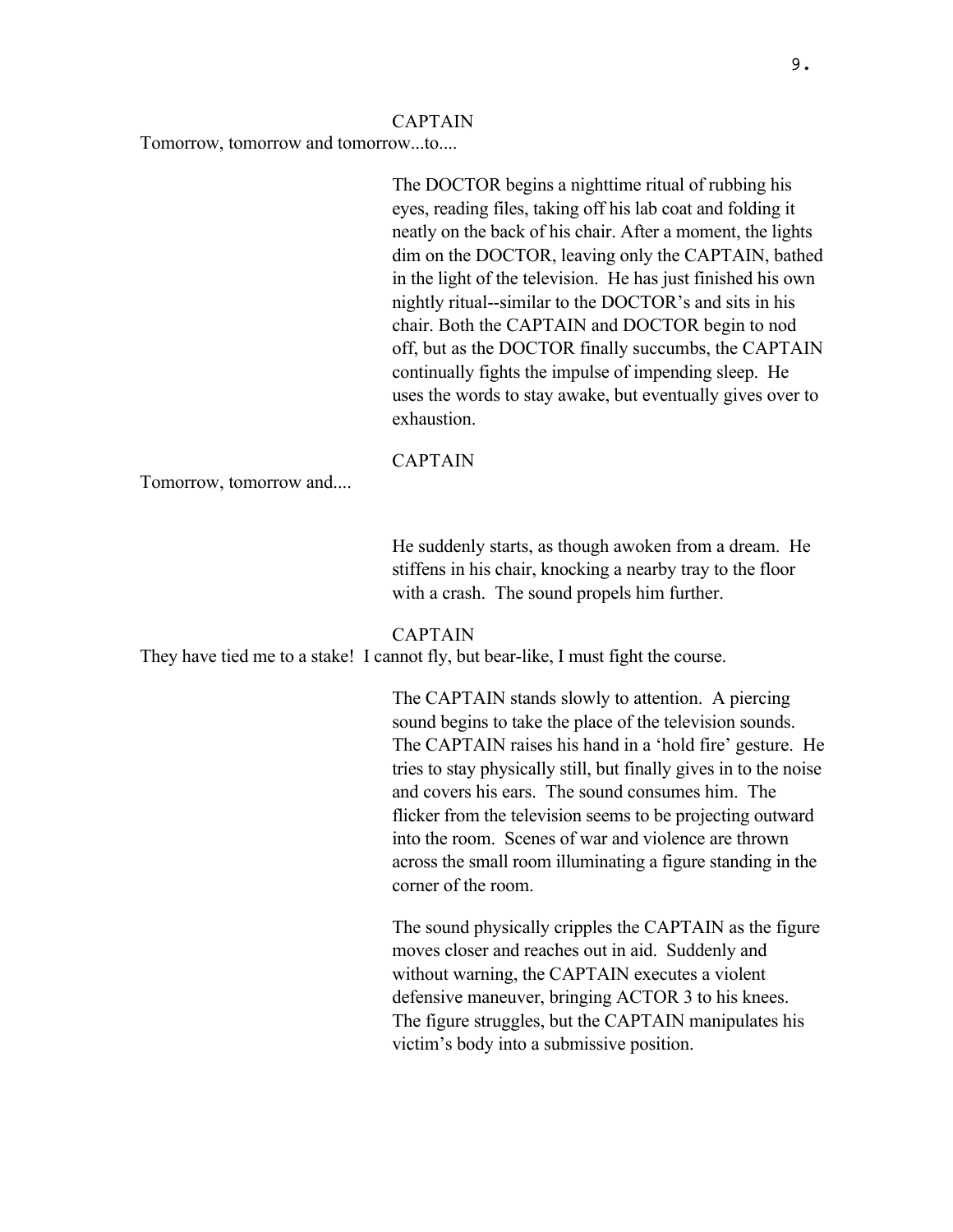# CAPTAIN

Let not light see my black and deep desires.

|                                                                                              | The CAPTAIN begins to tense, closing off the ACTOR's<br>airway, causing him to gasp for breath.                                                                                                                                                                                                                                                        |  |
|----------------------------------------------------------------------------------------------|--------------------------------------------------------------------------------------------------------------------------------------------------------------------------------------------------------------------------------------------------------------------------------------------------------------------------------------------------------|--|
| Nurse! Someone!                                                                              | NIGHT NURSE                                                                                                                                                                                                                                                                                                                                            |  |
|                                                                                              | The CAPTAIN puts more pressure on. His victim's<br>struggle begins to wane. In an instant, light pours across<br>the room as the DAY NURSE flips on the lights and<br>scrambles toward her co-worker. The CAPTAIN,<br>confused, releases the now-visible NIGHT NURSE, an<br>orderly at AMRC. The NIGHT NURSE scrambles to<br>safety.                   |  |
| God damn it, anyway!                                                                         | <b>DAY NURSE</b>                                                                                                                                                                                                                                                                                                                                       |  |
|                                                                                              | She rushes to the side of her wounded colleague.                                                                                                                                                                                                                                                                                                       |  |
| <b>NIGHT NURSE</b><br>I got itI got it. I'm fine. Just scared him, I think. Jesus. I'm fine. |                                                                                                                                                                                                                                                                                                                                                        |  |
|                                                                                              | The CAPTAIN, having been pushed to the side looks at<br>the two nurses with utter confusion, as if awoken from a<br>nightmare. He crawls toward the broken dishes and<br>silverware on the floor and starts to pick up the pieces.                                                                                                                     |  |
| <b>NIGHT NURSE</b><br>And help him with that mess so he doesn't hurt himself.                |                                                                                                                                                                                                                                                                                                                                                        |  |
|                                                                                              | The NIGHT NURSE walks out of the room, holding his<br>neck, muttering under his breath. DAY NURSE sits<br>down on the floor with the CAPTAIN and begins to pick<br>up the pieces to the glass. She reaches for a piece of<br>paper, an aged and worn envelope, which fell during the<br>confusion. The CAPTAIN frantically grabs it from the<br>floor. |  |

Get in. Get out.

DOCTOR \*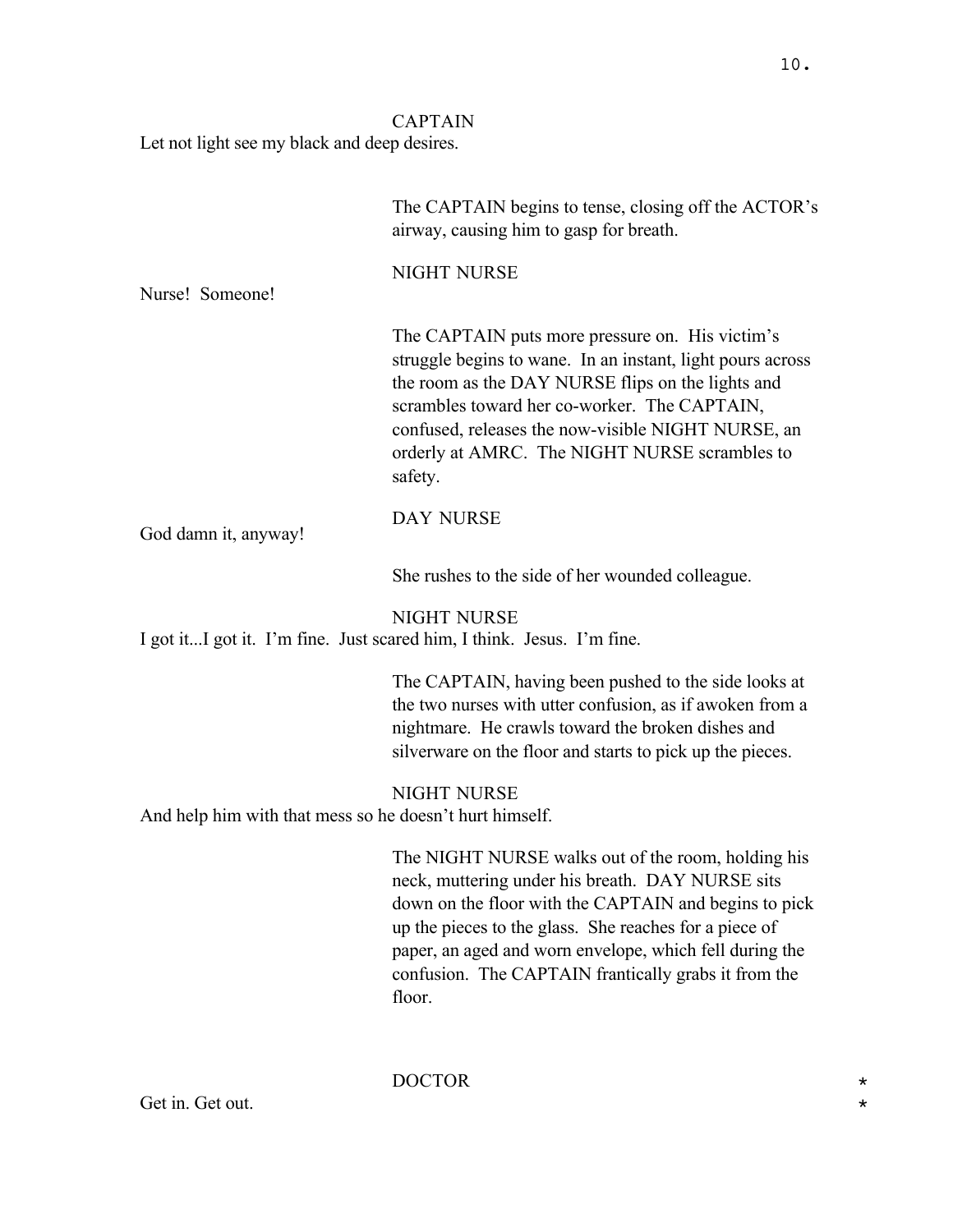|                   | The DAY NURSE sits back on her haunches, watching<br>the CAPTAIN try to smooth the letter, which has become<br>bent at the edges. She sits with him in silence, simply<br>watching. Showing she means no harm, she eventually<br>picks up the last few pieces of his dinner with a small<br>broom and dust pan. She looks for a moment to see if<br>anyone is watching, and whispers to him. |
|-------------------|----------------------------------------------------------------------------------------------------------------------------------------------------------------------------------------------------------------------------------------------------------------------------------------------------------------------------------------------------------------------------------------------|
| Is that a letter? | <b>DAY NURSE</b>                                                                                                                                                                                                                                                                                                                                                                             |
|                   | No response.                                                                                                                                                                                                                                                                                                                                                                                 |
| Can I see it?     | <b>DAY NURSE</b>                                                                                                                                                                                                                                                                                                                                                                             |
|                   | She reaches gently for the piece of paper, and the<br>CAPTAIN panics--pulling away. The DAY NURSE<br>takes a moment, letting him relax.                                                                                                                                                                                                                                                      |
|                   | <b>DAY NURSE</b>                                                                                                                                                                                                                                                                                                                                                                             |
| Maybe later.      | The CAPTAIN looks down at the letter in his hands.                                                                                                                                                                                                                                                                                                                                           |

# DAY NURSE

I love letters. No one writes them anymore. I used to look through a box of my grandmother's letters when I was a kid. Letters my grandfather had sent during the war. Even after he came back, she kept them all those years. I think she wanted to remember him...his *words* a certain way...try and forget who he was when he came back.

The NURSE falls silent for a moment, remembering.

# DAY NURSE

She used to pray for him every night...I could hear her sometimes, through the walls. Whenever he had...an *episode*, she'd tell me that the darkness would whisper to my grandfather. Tell him things.

> The CAPTAIN looks at her, pausing. She was lost for a moment. She comes back.

# DAY NURSE

Sorry. You just...you remind me of him a bit, is all.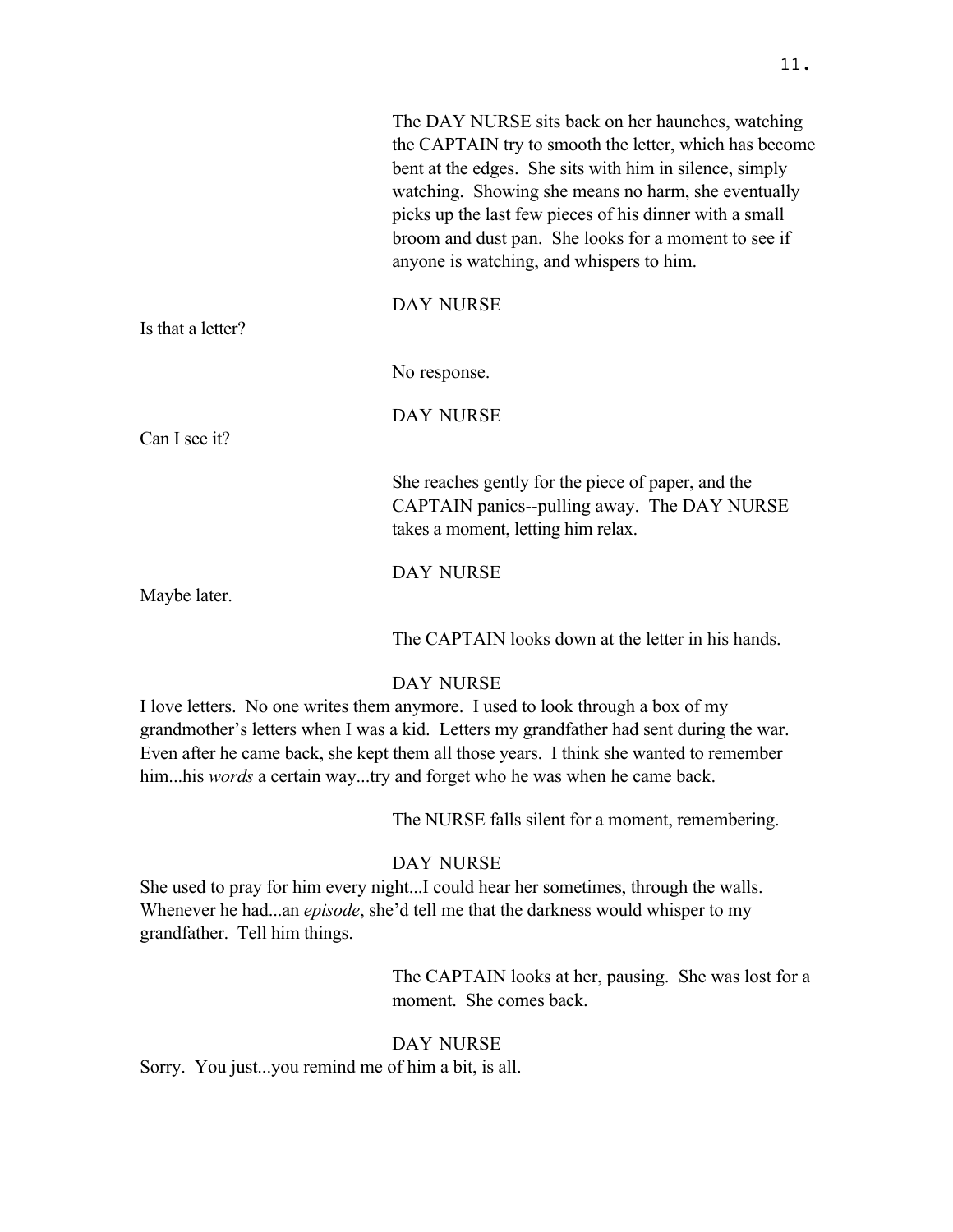She heads toward the door.

### DAY NURSE

Anyway...try and get some sleep. You've got to start getting some sleep. And please, keep that television off. You see what it does to you.

> She goes to exit and looks back as the CAPTAIN gently folds the piece of paper and puts it in the pocket of his coat. She exits.

Day breaks. The ritual begins. The CAPTAIN stands, takes his robe off, then folds it methodically and sets it aside. He opens the drawer and takes out the bundle. He places a personal trinket, surrounded in what looks to be cloth from a shirt and sets it on the table, touching it thoughtfully. He takes the worn letter, opens it, looks at a picture inside, puts it back, then folds it again, placing it with extreme care in his front pocket. The piece of fabric finds its way back into the drawer after his hands linger for a moment on the texture.

### ACTOR 1

Evidence. Incident report, filed September 3rd with the AMRC. First outbreak of violence  $*$ occurs at 5:24 a.m., on September the 2nd. A warning is issued to Doctor (redacted)  $*$ regarding patient #4192.

> Night comes. A ritual. The CAPTAIN takes the letter and a piece of cloth--perhaps a piece of clothing and wraps it up in a neat bundle. He opens a drawer and carefully places the bundle inside the drawer. He closes the drawer, then finds his robe neatly folded, unfolds it, then puts it on. He sits in his chair and stares into nothing. The DAY NURSE comes in with food and medication. The DOCTOR addresses the audience during the night ritual and speaks into his tape recorder.

### DOCTOR

Day 2. A bit of damage control. The night nurse has refused to work with the patient.  $*$ Took all of one day. He won't tell me exactly what happened, but he seemed genuinely fearful. I gave him the evening off in the hopes that he would calm down.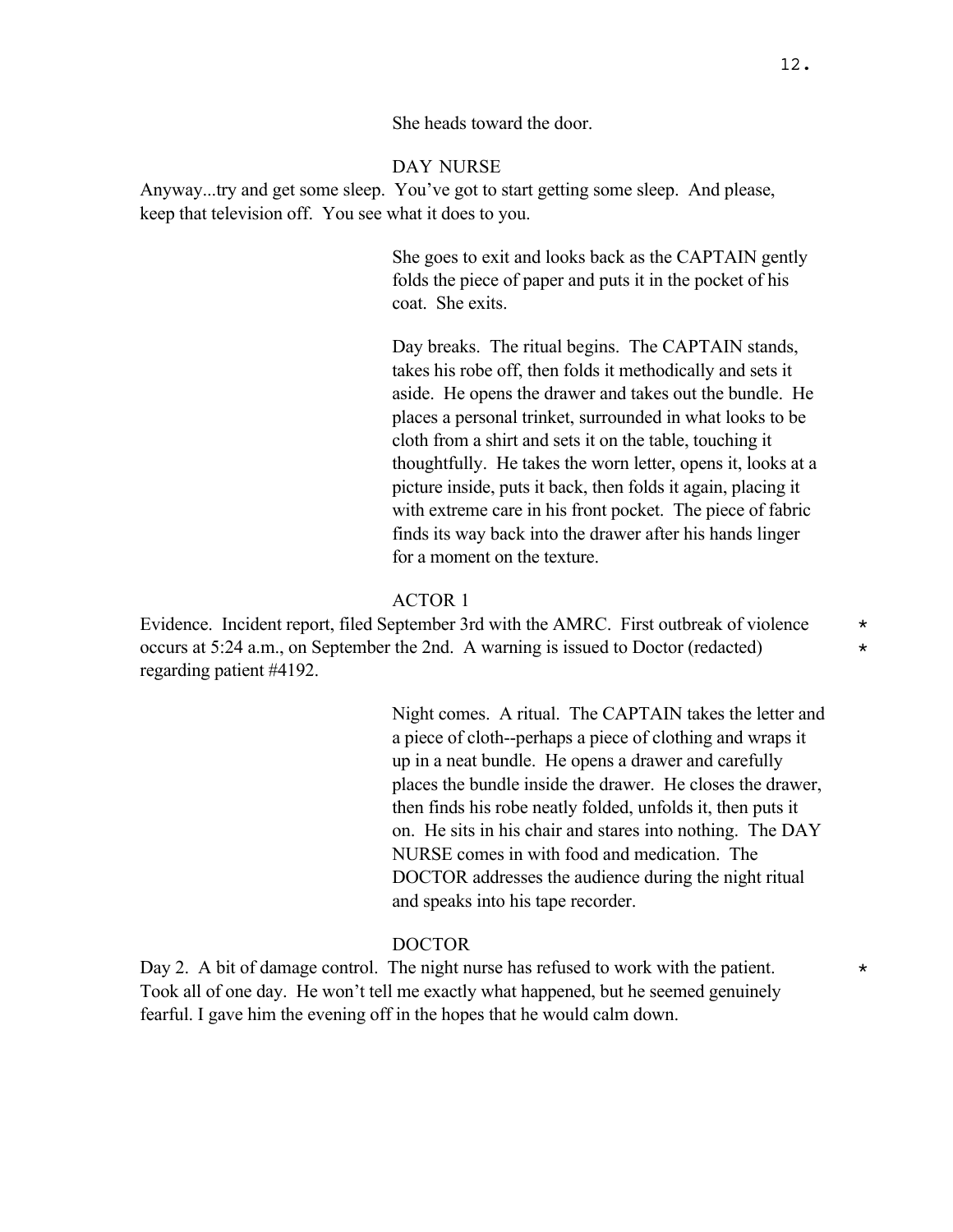|                                                | Another morning. After his morning ritual, the                                                | $\star$  |
|------------------------------------------------|-----------------------------------------------------------------------------------------------|----------|
|                                                | CAPTAIN sits back down just as the DAY NURSE                                                  | $\star$  |
|                                                | enters again with breakfast and medication. She walks to                                      | $\star$  |
|                                                | the window.                                                                                   | $\star$  |
|                                                | <b>DAY NURSE</b>                                                                              | $\star$  |
| Morning. Mind if I open this? It's             |                                                                                               | $\star$  |
|                                                | She smells the air outside.                                                                   | $\star$  |
|                                                | <b>DAY NURSE</b>                                                                              | $\star$  |
|                                                | I just love the air this time of year. Nice and brisk. See all the colors? The Maple right by | $\star$  |
| your window?                                   |                                                                                               | $\star$  |
|                                                | No response.                                                                                  | $\star$  |
|                                                | <b>DOCTOR</b>                                                                                 | $\star$  |
|                                                | The AMRC board read his incident report and threatened to end the evaluation process. I       | $\star$  |
|                                                | explained that I had yet to even begin therapy with the patientand that I needed this to go   |          |
| smoothly. They agreed. I now have twenty days. |                                                                                               | $^\star$ |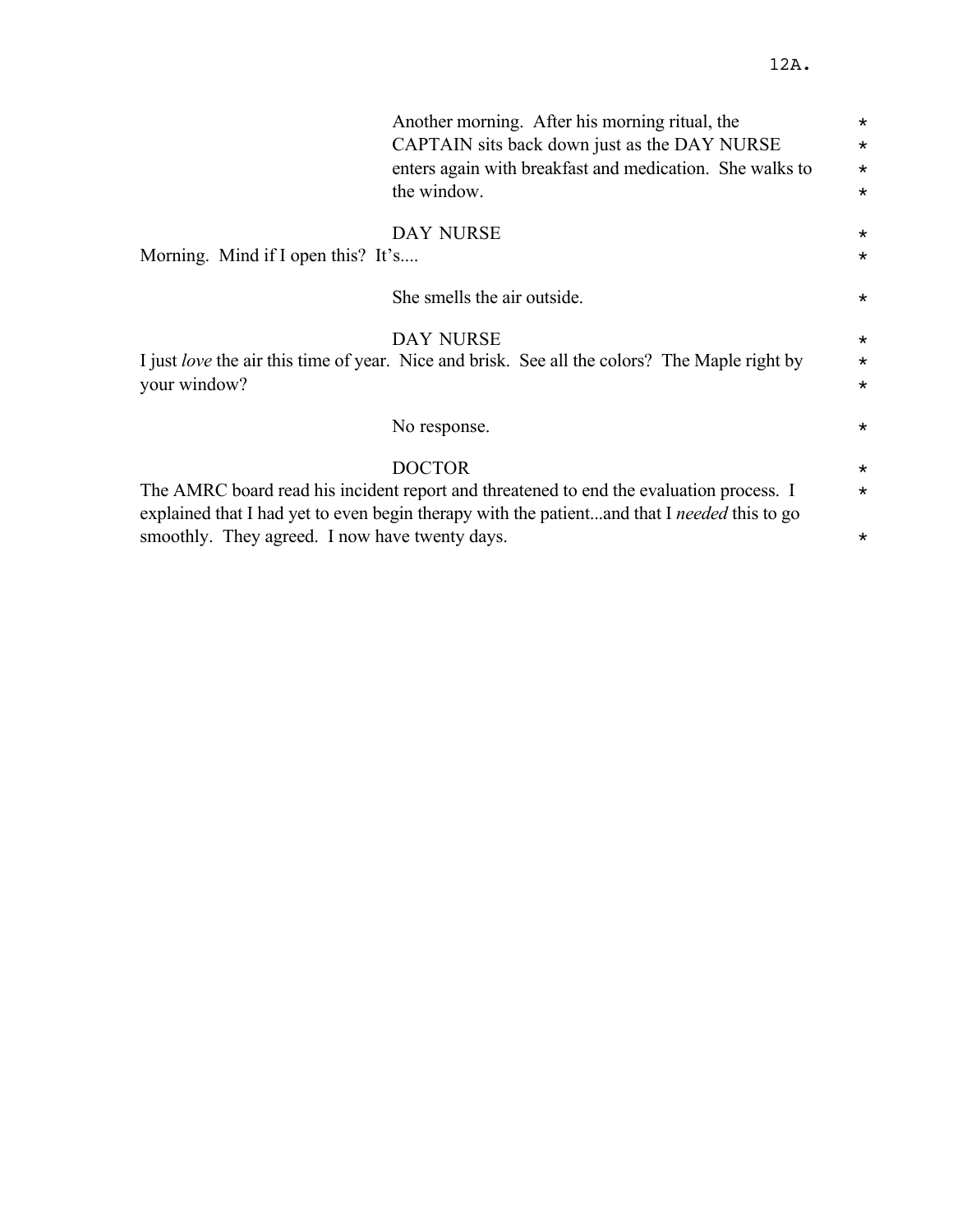The DAY NURSE starts her own ritual. She places the  $*$ tray down and pulls a chair up next to the CAPTAIN. She hands the small cup of medication to him and begins to take his blood pressure.

# DAY NURSE

Any shut eye last night? Doesn't look like it. Relax your arm. Relax. There ya go.

|                                                        | The DOCTOR picks up the CAPTAIN's file.                                                                                                                                                              | $\star$             |
|--------------------------------------------------------|------------------------------------------------------------------------------------------------------------------------------------------------------------------------------------------------------|---------------------|
| I should be angry or  anxiousor  something. Something. | <b>DOCTOR</b>                                                                                                                                                                                        | $\star$<br>$\star$  |
|                                                        | Without even thinking, he takes out a pill bottle and takes a<br>few, and leans back in his chair.                                                                                                   | $\star$<br>$\star$  |
|                                                        | Birds can be heard chirping                                                                                                                                                                          |                     |
|                                                        | <b>DAY NURSE</b><br>And he shall be like a tree planted by the rivers of water that bringeth forth his fruit in his<br>season; his leaf also shall not wither, and whatsoever he doeth shall prosper | $\star$             |
|                                                        | The CAPTAIN looks at her. She pulls a small bible of her<br>pocket and sets it on the table.                                                                                                         |                     |
| you own things arrive.                                 | <b>DAY NURSE</b><br>One of my favorite verses. Thought you might like something to read, just until some of                                                                                          | $\star$<br>$^\star$ |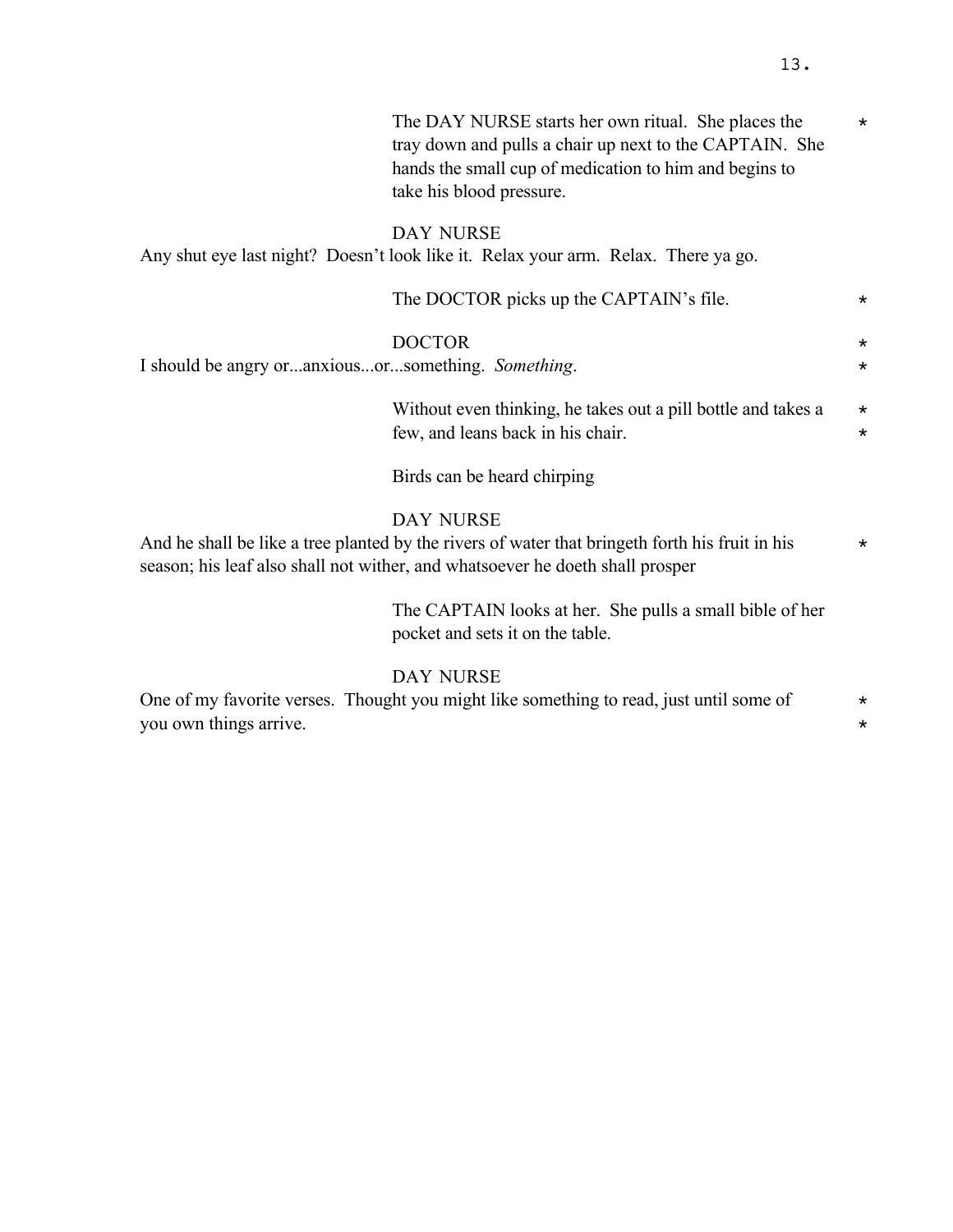|                              | As she gently finishes up, the DOCTOR walks in.                                                                                                        |
|------------------------------|--------------------------------------------------------------------------------------------------------------------------------------------------------|
| He's ready for you.          | DAY NURSE                                                                                                                                              |
|                              | The DOCTOR nods. The NURSE starts to leave, then<br>stops in the doorway as the DOCTOR sits.                                                           |
|                              | <b>DAY NURSE</b><br>Might want to be easy on him. Don't think he slept at all last night.                                                              |
|                              | The DOCTOR simply looks at the NURSE, and she exits,<br>knowing its not her place. After a moment of getting<br>situated, he turns on a tape recorder. |
| You don't mind this, do you? | <b>DOCTOR</b>                                                                                                                                          |
|                              | He laughs to himself.                                                                                                                                  |
| Of course you don't.         | <b>DOCTOR</b>                                                                                                                                          |
|                              | The CAPTAIN sits still, without an ounce of recognition.<br>The DOCTOR continues, dryly.                                                               |
|                              | <b>DOCTOR</b><br>Based on your records here, looks like one thing is consistent: not much of a talker, huh?                                            |
|                              |                                                                                                                                                        |

Nothing. The DOCTOR drinks some nearby water.

DOCTOR How about some water? No? Anything?

# Nothing.

# **DOCTOR**

Okay. Well. We've got a few weeks together, so...it's gonna feel like months if I'm the  $*$ only one opening my mouth, here.

Nothing.  $\star$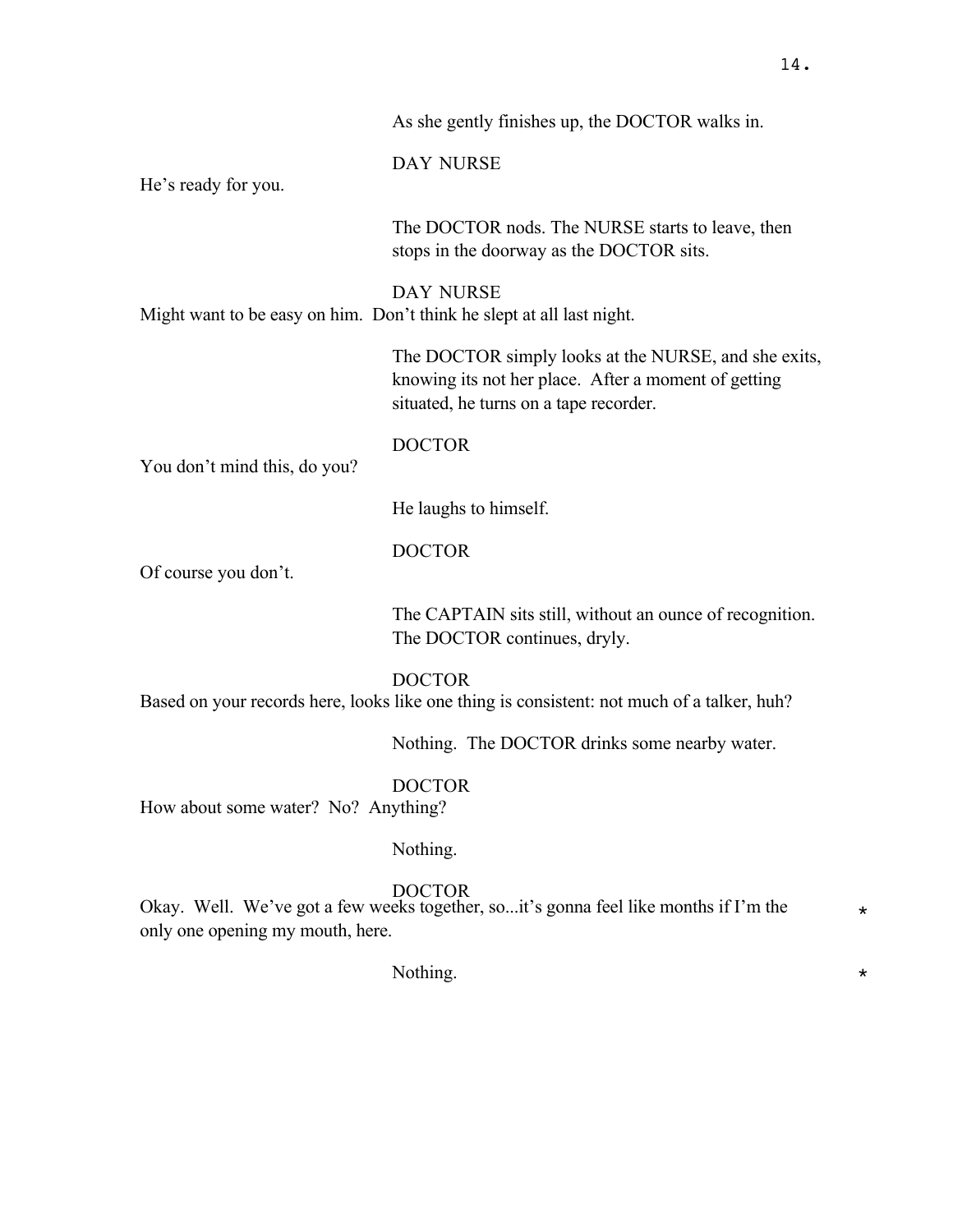DOCTOR \*

This is ridiculous. There's got to be something you'd like to talk about. Hmm? I think I  $*$ read something in here about you being an avid reader.

## The DOCTOR sees the Bible.

### DOCTOR

How about this? This yours?

No response.

# DOCTOR

No? Must have come with the room, huh?

The DOCTOR gets up and surveys the room a bit.

### DOCTOR

Captain. Mind if I call you that? Let's at least make it look like I'm doing something in  $\star$ here, huh? You wanna tell me about what happened with the night nurse? No? Hard to  $*$ believe you're capable of anything looking at your right now. What do they have you on  $*$ right now? Probably some pretty good stuff. I'll have to ask the nurse about it.

Nothing. The Captain looks at him coldly.

### DOCTOR

That bother you at all? Probably not. I could probably sit here everyday for the next few  $*$ weeks and share your meds. We could just *float* along together. How does that sound? \*

Nothing. The DOCTOR begins to get agitated.  $\star$ 

Do you *know* why you're here? Do you? With me? Okay. Without going into details  $*$ about how I ended up...where I am...let's just say that I'm in the process of a pretty harsh slap on the wrist from the medical licensing board for some bad habits. My punishment?  $*$ And I'm sure it's against some sort of protocol somewhere to tell you this...I don't care. My penance is to...*sentence* you, for lack of a better term. Judge and jury. Do you hear what I'm saying? You're here because they are fully prepared to move you to a much less comfortable facility. No comfy chairs, I can tell you that much.

Nothing.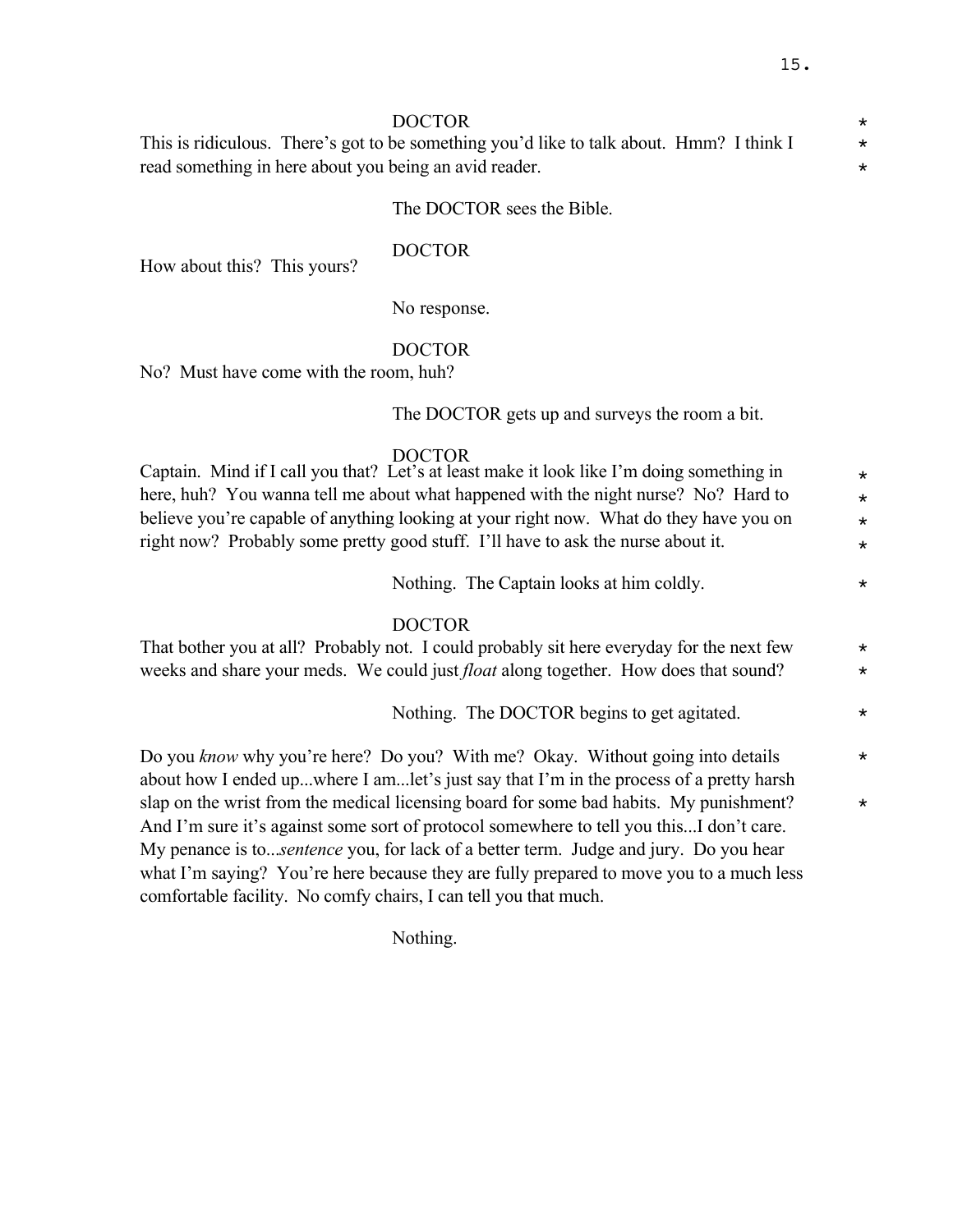All I have to do is...and they expect me to...is to file a bunch of paperwork that says that you are, in fact, broken. Beyond repair. I do that, they ship you off. I get off probation, maybe get my license back. You understand what I'm saying? No? Nothing to say to that, huh?

> The DOCTOR starts to gather up his things. He gets up, threatening to leave. The CAPTAIN doesn't move.

# DOCTOR

You're making my report pretty easy.

He goes to the door, but turns around.  $*$ 

### DOCTOR

If you're in there...you'd better tell me. Tell me why I shouldn't just sign these papers  $*$ right now?

|               | The DOCTOR aggressively puts his hand on the<br>CAPTAIN's arm.                                                                                                                                                                                   |
|---------------|--------------------------------------------------------------------------------------------------------------------------------------------------------------------------------------------------------------------------------------------------|
| Tell me.      | <b>DOCTOR</b>                                                                                                                                                                                                                                    |
|               | Suddenly the CAPTAIN grabs the DOCTOR's hand and<br>slowly begins to execute a painful submission technique,<br>bringing the DOCTOR to his knees. The DOCTOR<br>drops his things, reaches for a nearby bell and rings it with<br>his other hand. |
| Nurse! Nurse! | <b>DOCTOR</b>                                                                                                                                                                                                                                    |
|               |                                                                                                                                                                                                                                                  |
|               | The CAPTAIN pulls the DOCTOR to the side of the chair<br>and grabs his pen. He holds the pen and pulls back,<br>poised to strike at the DOCTOR's neck. They look at one<br>another. The DOCTOR releases any resistance.                          |
|               | <b>DOCTOR</b>                                                                                                                                                                                                                                    |
| Do it.        |                                                                                                                                                                                                                                                  |
|               | The CAPTAIN looks at him with confusion. He abruptly<br>lets the DOCTOR go and drops the pen.                                                                                                                                                    |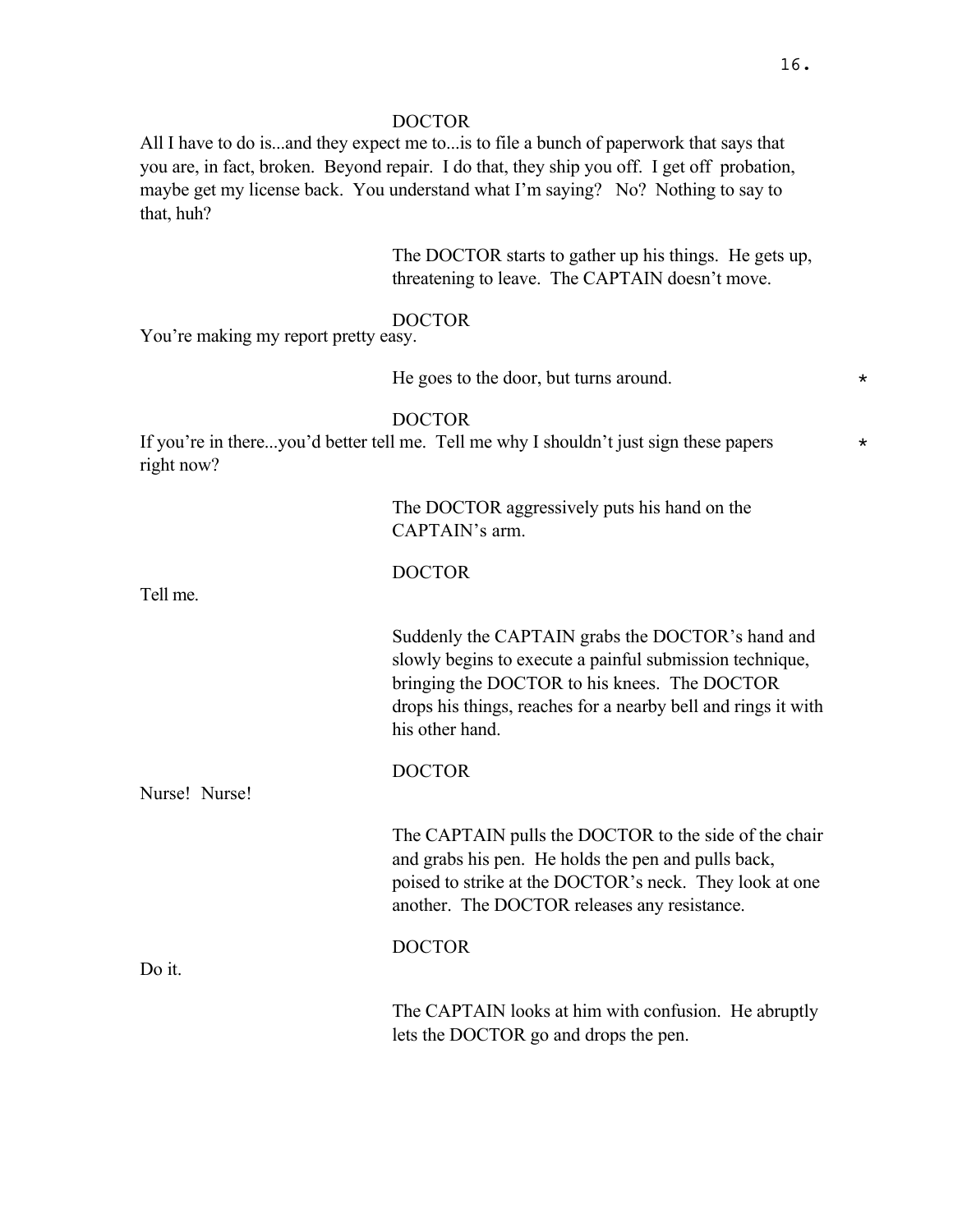|                                           | The DOCTOR slowly retreats, and now stands with a<br>chair between them, staring at one another. The DAY<br>NURSE finally enters.                                                                            |
|-------------------------------------------|--------------------------------------------------------------------------------------------------------------------------------------------------------------------------------------------------------------|
| Doctor?                                   | DAY NURSE                                                                                                                                                                                                    |
|                                           | He keeps his eyes on the CAPTAIN.                                                                                                                                                                            |
| Everything is fine, nurse.                | <b>DOCTOR</b>                                                                                                                                                                                                |
| But, doctor--                             | DAY NURSE                                                                                                                                                                                                    |
| Pleaseleave us.                           | <b>DOCTOR</b>                                                                                                                                                                                                |
|                                           | The DAY NURSE stays for a moment.                                                                                                                                                                            |
| Ohokay. Is this some kind of new therapy? | <b>DAY NURSE</b>                                                                                                                                                                                             |
|                                           | The DOCTOR finally looks at the NURSE.                                                                                                                                                                       |
|                                           | <b>DAY NURSE</b><br>Right. Well, my shift's almost over. The next shift should be in soon.                                                                                                                   |
| Thank you, nurse.                         | <b>DOCTOR</b>                                                                                                                                                                                                |
|                                           | The DAY NURSE exits. The DOCTOR carefully picks<br>up the items that he has dropped. He sits. The Captain<br>turns away.                                                                                     |
| Why didn't you                            | <b>DOCTOR</b>                                                                                                                                                                                                |
|                                           | The DOCTOR puts his head in his hands, as if to sober<br>himself. He pulls out the CAPTAIN's forms. He takes a<br>moment and looks them over. He looks to the CAPTAIN,<br>who is now staring forward, still. |
|                                           | The DOCTOR rings the bell again. He gets up and goes<br>to the door, finding the NIGHT NURSE there waiting.                                                                                                  |
|                                           |                                                                                                                                                                                                              |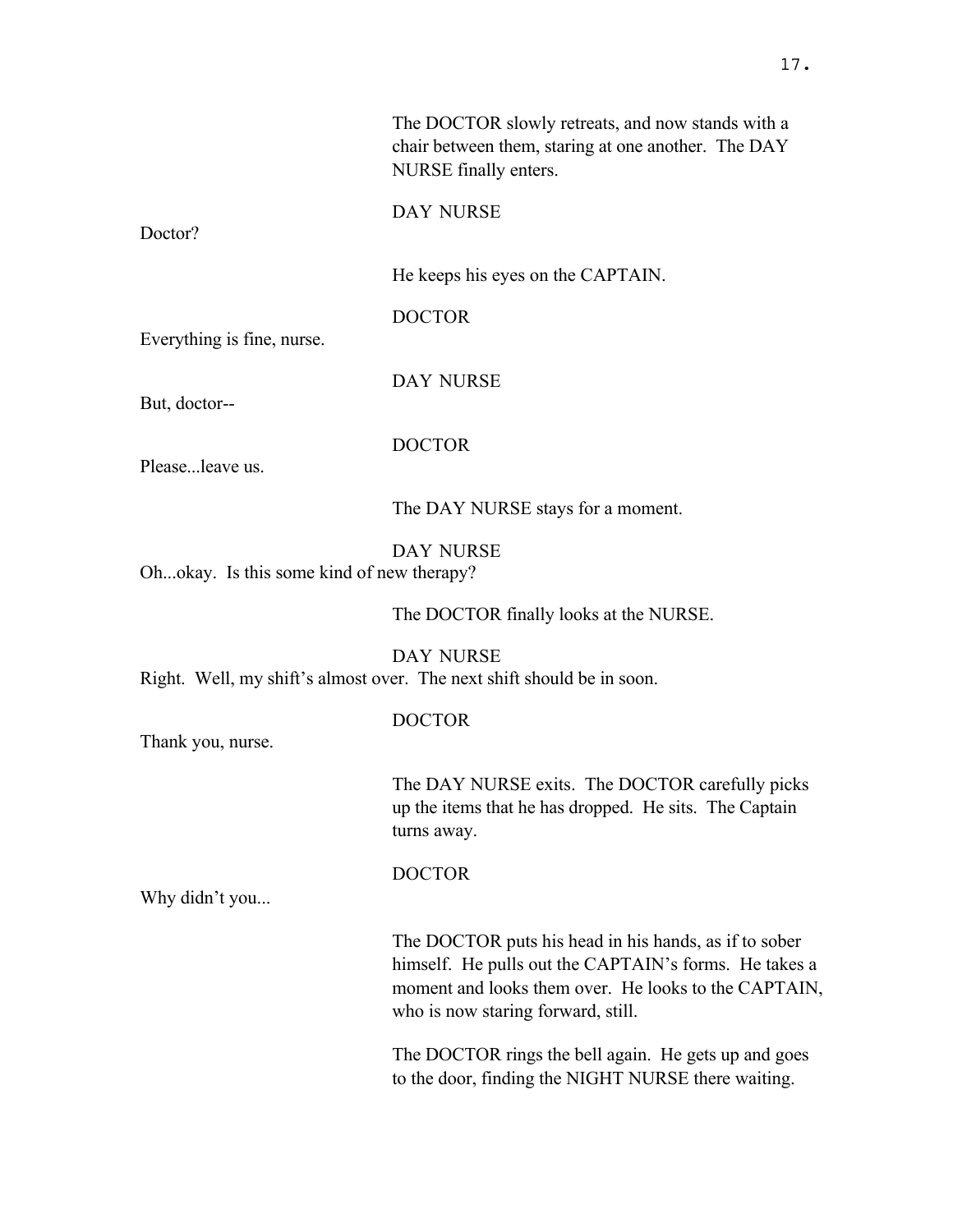|                                                             | The NIGHT NURSE passes the exiting doctor, shaking<br>his head. He moves toward the CAPTAIN slowly,<br>administering his nightly medication very tentatively.                                                                                                                                                                 |                      |
|-------------------------------------------------------------|-------------------------------------------------------------------------------------------------------------------------------------------------------------------------------------------------------------------------------------------------------------------------------------------------------------------------------|----------------------|
| this shitty job.                                            | <b>NIGHT NURSE</b><br>Don't try anything, got that? I don't wanna have to take self-defense classes just to survive                                                                                                                                                                                                           |                      |
|                                                             | The CAPTAIN takes the medication, confused by the<br>comments. The NIGHT NURSE goes to the door.                                                                                                                                                                                                                              |                      |
|                                                             | <b>NIGHT NURSE</b><br>Can't imagine you staying awake through that. Sweet dreams, Captain.                                                                                                                                                                                                                                    |                      |
|                                                             | The NIGHT NURSE exits and the CAPTAIN<br>immediately feels the effects of the heavy depressants. He<br>drags himself up through his nighttime ritual, with<br>difficulty. Sleep seems inevitable, but he keeps shaking it<br>off. Just as his head drops abruptly, the daylight<br>punctures the night, causing him to awake. | $^\star$             |
| Evidence. A voice recording.                                | <b>ACTOR 1</b>                                                                                                                                                                                                                                                                                                                |                      |
|                                                             | The DOCTOR walks into the office. The fear starts to<br>overwhelm him.                                                                                                                                                                                                                                                        | $^\star$<br>$^\star$ |
| Write the report. Quick and easy. Who the hell is this guy? | <b>DOCTOR</b>                                                                                                                                                                                                                                                                                                                 | $^\star$<br>$^\star$ |
|                                                             | He picks up the tape recorder.                                                                                                                                                                                                                                                                                                | $^\star$             |
| Patient exhibitspatient                                     | <b>DOCTOR</b>                                                                                                                                                                                                                                                                                                                 | $^\star$<br>*        |
|                                                             | The DOCTOR starts having extreme anxiety. He tries to<br>take out some medication from his pocket while speaking<br>into the recorder. He spills them on the floor.                                                                                                                                                           | *<br>$^\star$<br>*   |
| Damnit.                                                     | <b>DOCTOR</b>                                                                                                                                                                                                                                                                                                                 | *<br>*               |
|                                                             | He goes to the floor and scrambles to pick everything up.                                                                                                                                                                                                                                                                     | *                    |

18.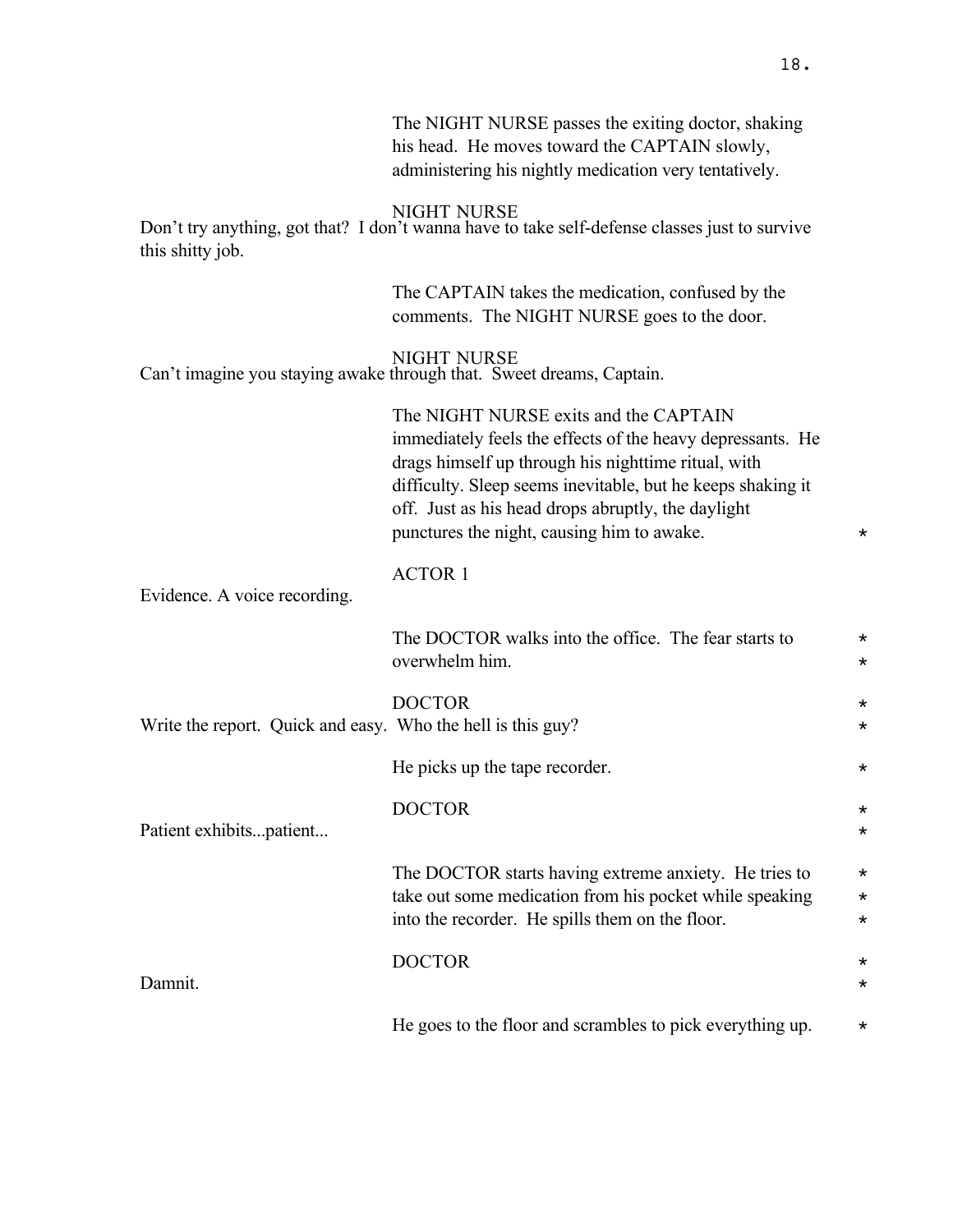|                                                            | <b>ACTOR 1</b>                                                                                              | $^\star$             |
|------------------------------------------------------------|-------------------------------------------------------------------------------------------------------------|----------------------|
|                                                            | Second witness. Nurse (redacted). Employee, Ascension Military Recovery Clinic.                             | $^\star$             |
|                                                            | <b>NIGHT NURSE</b>                                                                                          | $^\star$             |
|                                                            | UhI don't know what you want me to tell you that's not sitting there in the report already.                 | $^\star$             |
| what I did.                                                | I meanI reported the incident. I do as I'm supposed to in order to keep my job. So that's                   | $^\star$<br>$^\star$ |
|                                                            |                                                                                                             |                      |
|                                                            | The DOCTOR physically begins to be overcome with                                                            | $^\star$             |
|                                                            | anxiety as he takes the medication.                                                                         | $^\star$             |
|                                                            | <b>DOCTOR</b>                                                                                               | $^\star$             |
|                                                            | Get in. Get out. They set me up. Those bastards set me up. They knew. They gave me                          | $^\star$             |
| just enough time to fail. They gave me just enough time to |                                                                                                             | $^\star$             |
|                                                            | The DAY NURSE walks in, having finished her rounds.                                                         | $^\star$             |
|                                                            | <b>DAY NURSE</b>                                                                                            | $\star$              |
| Doctor, do you mind signing--                              |                                                                                                             | $^\star$             |
|                                                            | <b>DOCTOR</b>                                                                                               | $^\star$             |
| What do you know about him?                                |                                                                                                             | $^\star$             |
|                                                            |                                                                                                             |                      |
|                                                            | <b>DAY NURSE</b>                                                                                            | $^\star$             |
| Who?                                                       |                                                                                                             | $^\star$             |
|                                                            | <b>DOCTOR</b>                                                                                               | $^\star$             |
| Him.                                                       |                                                                                                             | $^\star$             |
|                                                            |                                                                                                             |                      |
|                                                            | <b>DAY NURSE</b><br>The Captain? Nothing, really. Just what's in his records. Last place said he was pretty | $^\star$<br>$^\star$ |
| easy to deal with.                                         |                                                                                                             | $^\star$             |
|                                                            |                                                                                                             |                      |
|                                                            | The DOCTOR laughs as he looks through files.                                                                | $^\star$             |
|                                                            | <b>DAY NURSE</b>                                                                                            | $^\star$             |
|                                                            | You worried about what happened the other night? The night nurse is fine. Water under                       | $^\star$             |
| the bridge, honestly--                                     |                                                                                                             | $^\star$             |
|                                                            | <b>DOCTOR</b>                                                                                               | $^\star$             |
| Thank you, nurse.                                          |                                                                                                             | $^\star$             |
|                                                            | DAY NURSE                                                                                                   | $^\star$             |
| He seems very sweet to me--                                |                                                                                                             | $^\star$             |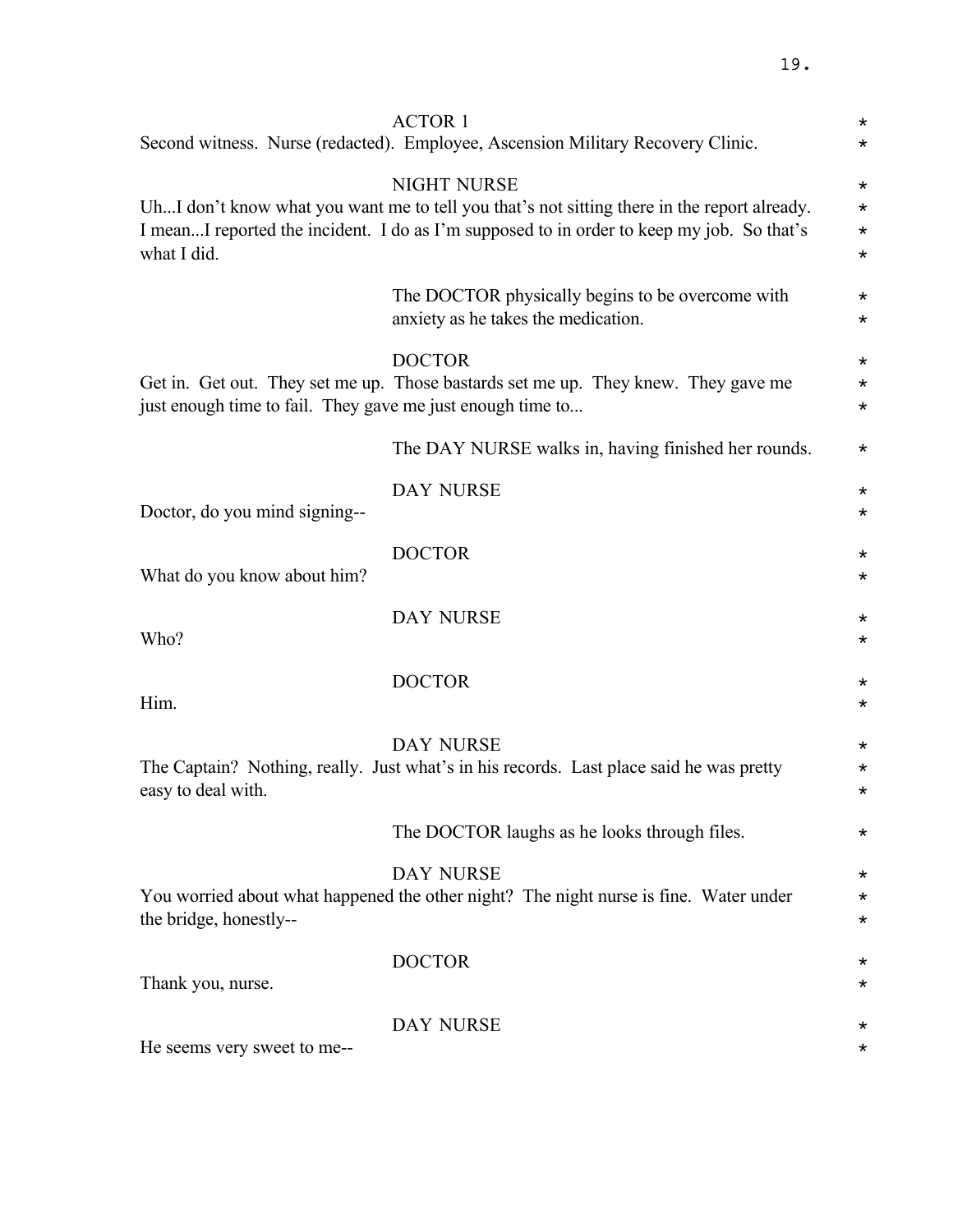| Thank you, nurse.                                                                                                                                                                                                                                                        | <b>DOCTOR</b>                                                                                                 | $^\star$<br>$^\star$                      |
|--------------------------------------------------------------------------------------------------------------------------------------------------------------------------------------------------------------------------------------------------------------------------|---------------------------------------------------------------------------------------------------------------|-------------------------------------------|
|                                                                                                                                                                                                                                                                          | She starts to exit, stops at the door.                                                                        | $^\star$                                  |
| OkayI'll just need these prescriptions signed by tomorrow--                                                                                                                                                                                                              | <b>DAY NURSE</b>                                                                                              | $^\star$<br>$^\star$                      |
| Leave them.                                                                                                                                                                                                                                                              | <b>DOCTOR</b>                                                                                                 | $^\star$<br>$\star$                       |
|                                                                                                                                                                                                                                                                          | She does. She exits. The DOCTOR looks through the<br>medications.                                             | $^\star$<br>$\star$                       |
|                                                                                                                                                                                                                                                                          | <b>DOCTOR</b><br>Jesus. No wonder he doesn't speak. Why would they give him this much                         | $^\star$<br>$^\star$                      |
|                                                                                                                                                                                                                                                                          | He scrambles through the Captain's files. Picks up tape<br>recorder again.                                    | $^\star$<br>$\star$                       |
| <b>DOCTOR</b><br>Patient's files are heavily redacted. No information regarding the heavy dosages of opiates.<br>Patient iswhat are they hiding? Why are they shutting him away like this? . He saw me<br>He saw me floating along, and just <i>yanked</i> me back down. |                                                                                                               | $^\star$<br>$\star$<br>$\star$<br>$\star$ |
|                                                                                                                                                                                                                                                                          | The NIGHT NURSE walks into the DOCTOR's office,<br>mid-conversation.                                          | $\star$<br>$^\star$                       |
| I'm just staying cause I need the job.                                                                                                                                                                                                                                   | <b>NIGHT NURSE</b>                                                                                            | $^\star$                                  |
| I understand.                                                                                                                                                                                                                                                            | <b>DOCTOR</b>                                                                                                 | $^\star$<br>$^\star$                      |
| dangerous dude, doc.                                                                                                                                                                                                                                                     | <b>NIGHT NURSE</b><br>Look, I'm not a guy that spooks easy. One more time. That's all it's gonna take. He's a | $^\star$<br>$^\star$<br>$^\star$          |
| Nurse. I've apologized already.                                                                                                                                                                                                                                          | <b>DOCTOR</b>                                                                                                 |                                           |
|                                                                                                                                                                                                                                                                          | <b>NIGHT NURSE</b><br>I'm notI don't need an apology. It's justI know this guy. He's a killer.                | $^\star$                                  |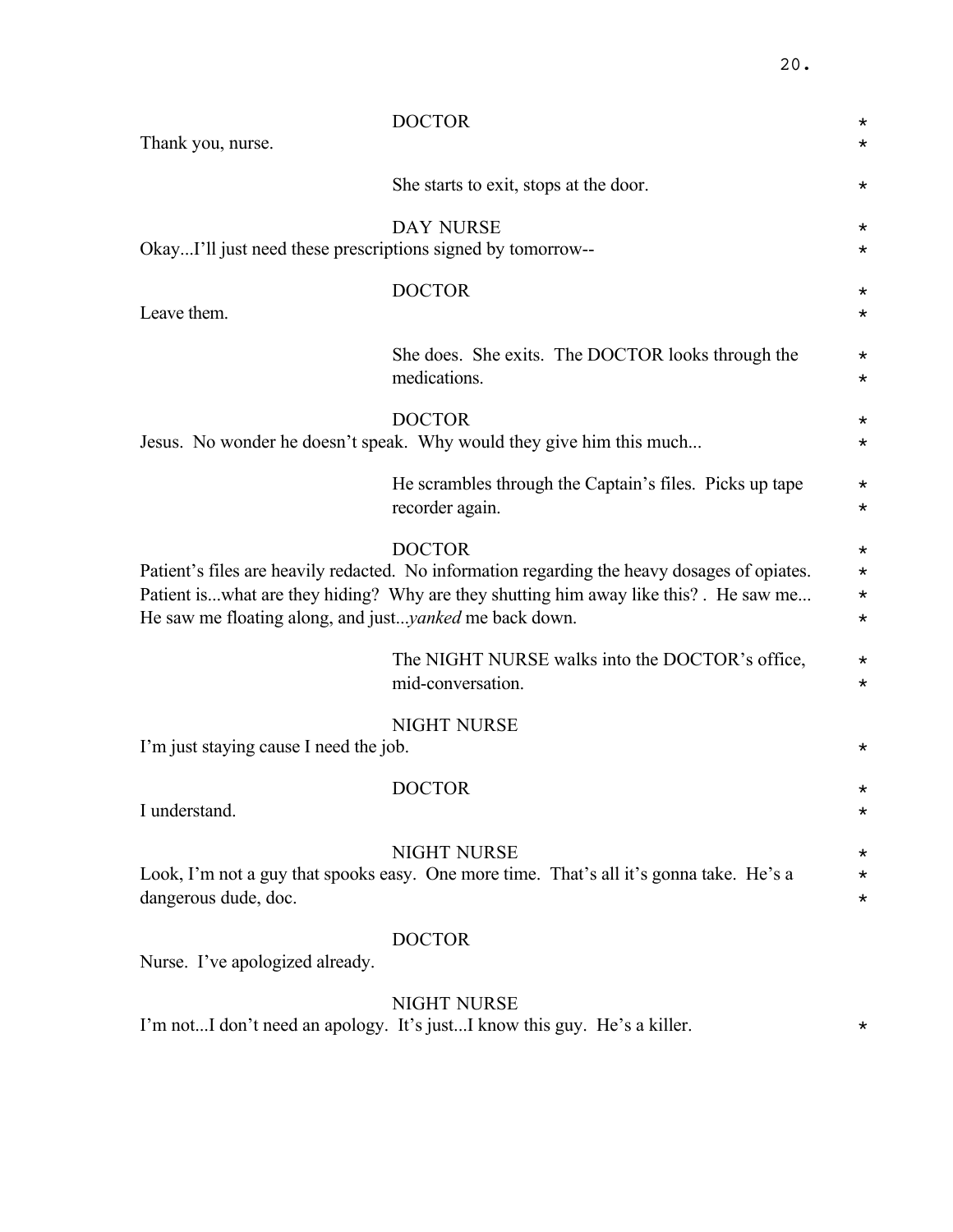DOCTOR \*

Look. Just let me do my job. He needs to have his medications adjusted, the relocation has  $*$ clearly agitated him, he just needs to get some legitimate sleep-- \*

## NIGHT NURSE

Sleep? I don't think you're hearing me, doc. I've seen that look before. That's what he is. He was made that way.

### DOCTOR

Let me get this straight. So...you're a nurse. You work at a military *recovery* clinic. And you're telling me that a man has no choice in what he does or doesn't--

#### NIGHT NURSE

People are who they are, doc.

### DOCTOR

You such an expert? Then what am I?  $\star$ 

### The NIGHT NURSE stops. A beat.

### NIGHT NURSE

That's not what I'm--

What am I?  $\star$ 

DOCTOR

The NURSE takes a moment.

### NIGHT NURSE

I'm just a bit concerned that I'm not gonna be *alive* to report anything next time he gets violent. And I trust my gut a helluva lot more than your head.

#### DOCTOR

That all, nurse?

The NIGHT NURSE just shakes his head and starts to exit. He stops.

NIGHT NURSE

Doc?

CAPTAIN

Sleep...no...more.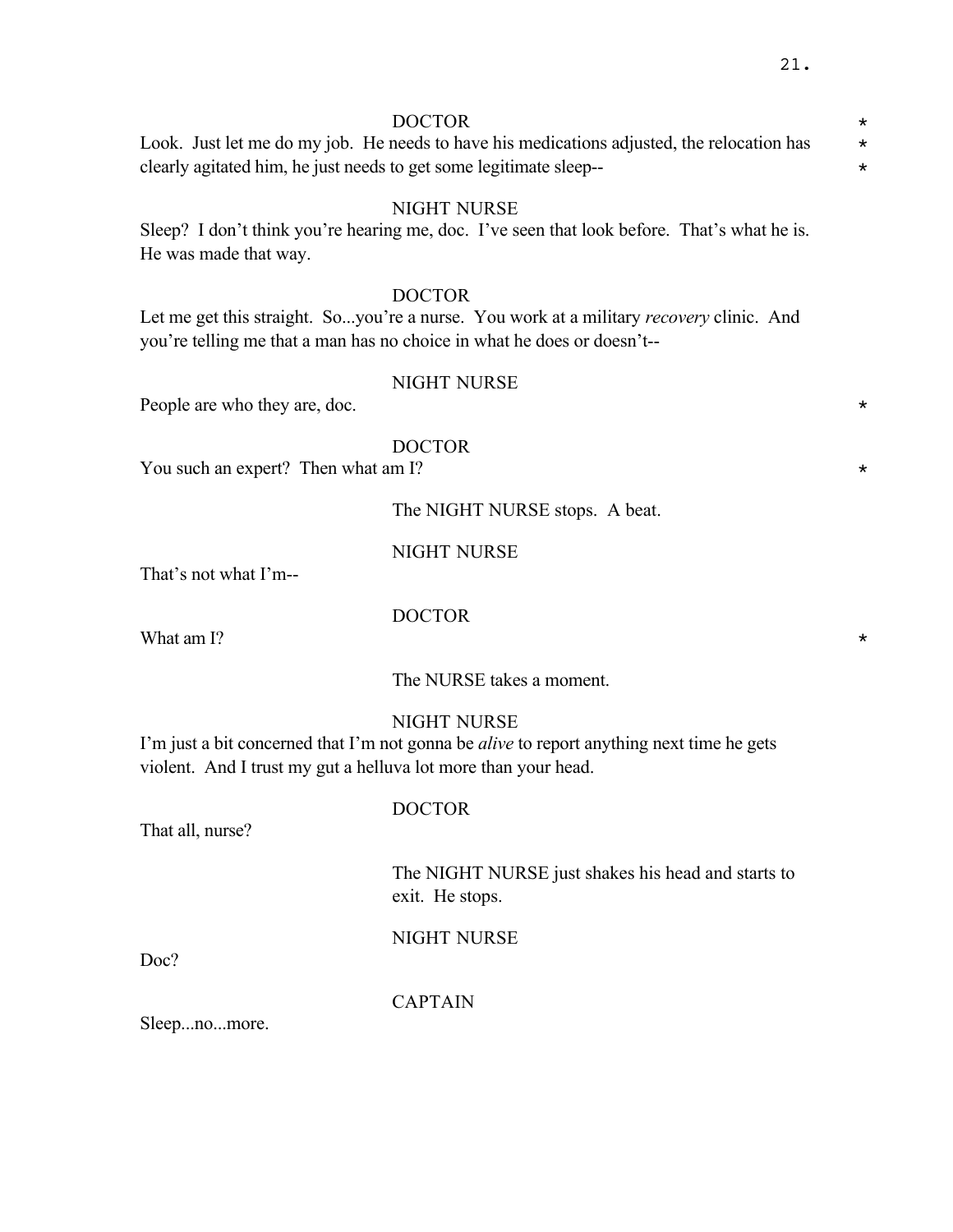# NIGHT NURSE

Looks like you could use a bit of sleep yourself.

|                                                                                                                                                                                                                                                                                                                                | The NIGHT NURSE goes to the CAPTAIN, as<br>Night/Day transitions again.                                                                                                                                                                                                                        | $^\star$                                               |
|--------------------------------------------------------------------------------------------------------------------------------------------------------------------------------------------------------------------------------------------------------------------------------------------------------------------------------|------------------------------------------------------------------------------------------------------------------------------------------------------------------------------------------------------------------------------------------------------------------------------------------------|--------------------------------------------------------|
| Witness testimony continued.                                                                                                                                                                                                                                                                                                   | <b>ACTOR 1</b>                                                                                                                                                                                                                                                                                 | $^\star$<br>$^\star$                                   |
| my mouth shut.                                                                                                                                                                                                                                                                                                                 | <b>DAY NURSE</b><br>The Doc was not sleeping very much. At all. Other than that, I can't really remember<br>much about those first few days. Oh his wifeshe called the third or fourth night after<br>he arrivedtold me to keep an eye on him. Also told me not to tell him she called. I kept | $^\star$<br>$^\star$<br>$\star$<br>$^\star$<br>$\star$ |
| Evidence. A voice recording.                                                                                                                                                                                                                                                                                                   | <b>ACTOR 1</b>                                                                                                                                                                                                                                                                                 |                                                        |
| <b>DOCTOR</b><br>Nurses don't know anything. Nobody does. The Captaindoesn't exist. They've taken<br>his records, they've taken his things, they've kept him surrounded by a fog, locked up<br>away from any contact. Why? Why would they choose me to throw him away for good?<br>Maybe get rid of both of us in the process. |                                                                                                                                                                                                                                                                                                |                                                        |
|                                                                                                                                                                                                                                                                                                                                | The DOCTOR, out of habit, takes out the medication. He<br>stops. Looks at the bottle.                                                                                                                                                                                                          | $^\star$<br>$^\star$                                   |
| <b>DOCTOR</b><br>I won't let them. I won't. I have time. I'llengage with him. I'll ween him off those<br>goddamn drugs. I'll find something                                                                                                                                                                                    |                                                                                                                                                                                                                                                                                                | $^\star$<br>$\star$<br>$^\star$                        |
|                                                                                                                                                                                                                                                                                                                                | He looks at a file.                                                                                                                                                                                                                                                                            | $^\star$                                               |
| <b>DOCTOR</b><br>He's got some things in storage up north, must have been accumulating from years of<br>moving from facility to facility. I'll send for them.                                                                                                                                                                  |                                                                                                                                                                                                                                                                                                | $^\star$<br>$^\star$<br>$^\star$                       |
| <b>ACTOR 1</b><br>AMRC postal record. September 10th. Package received for patient 4192. Package<br>includes personal artifacts, books, military paraphernalia. Package's contents delivered to<br>patient's room, unpacked and itemized.                                                                                      |                                                                                                                                                                                                                                                                                                |                                                        |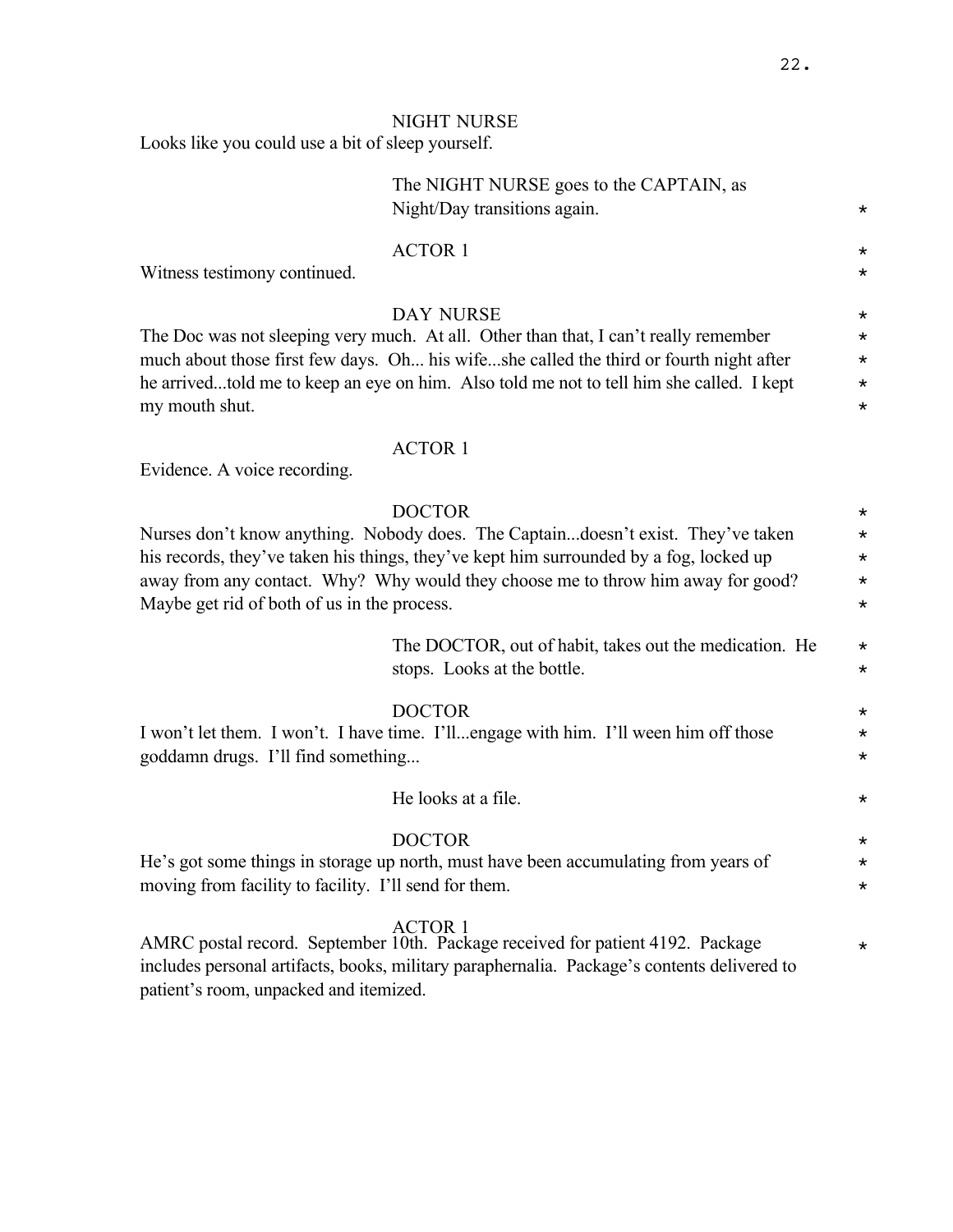They've made him this way. A man can't be created as a...spectre, a ghost. There is  $*$ substance somewhere. To find, to fight for to grab hold of. For everyone. Something heavy. A person needs that to stay planted into the earth If I could just...find that anchor...to set down again. The licensing board...they'd take me seriously again. Wouldn't they? I know they would. Full reinstatement. Then, maybe...my wife. My wife...

> The DOCTOR trails off as be becomes distracted. He turns off the tape recorder.

Day breaks. The DAY NURSE enters to visit with the CAPTAIN.

### DAY NURSE

Well, look at you. Feeling a bit better, huh?

She sets some food down, which the CAPTAIN devours.

# DAY NURSE

Oh! I'm so happy to see you eating something! Seemed like you were rationing your food there for a while. Not necessary around here. We want you to eat. Let me go grab you some water.

> She starts to get up, just as the DOCTOR walks in. She smiles and points back at the CAPTAIN as if to say "check it out!" Her enthusiasm isn't shared, as she grabs some water. The DOCTOR silently sits down. He starts the tape recorder, then takes a few brief notes. The CAPTAIN wipes his mouth, and finishes his own ritual with few personal articles he has with him.

### DOCTOR

Good morning, Captain. Hope the nurses aren't giving you too much trouble.

The DOCTOR says this just as the DAY NURSE hands a glass of water to the CAPTAIN.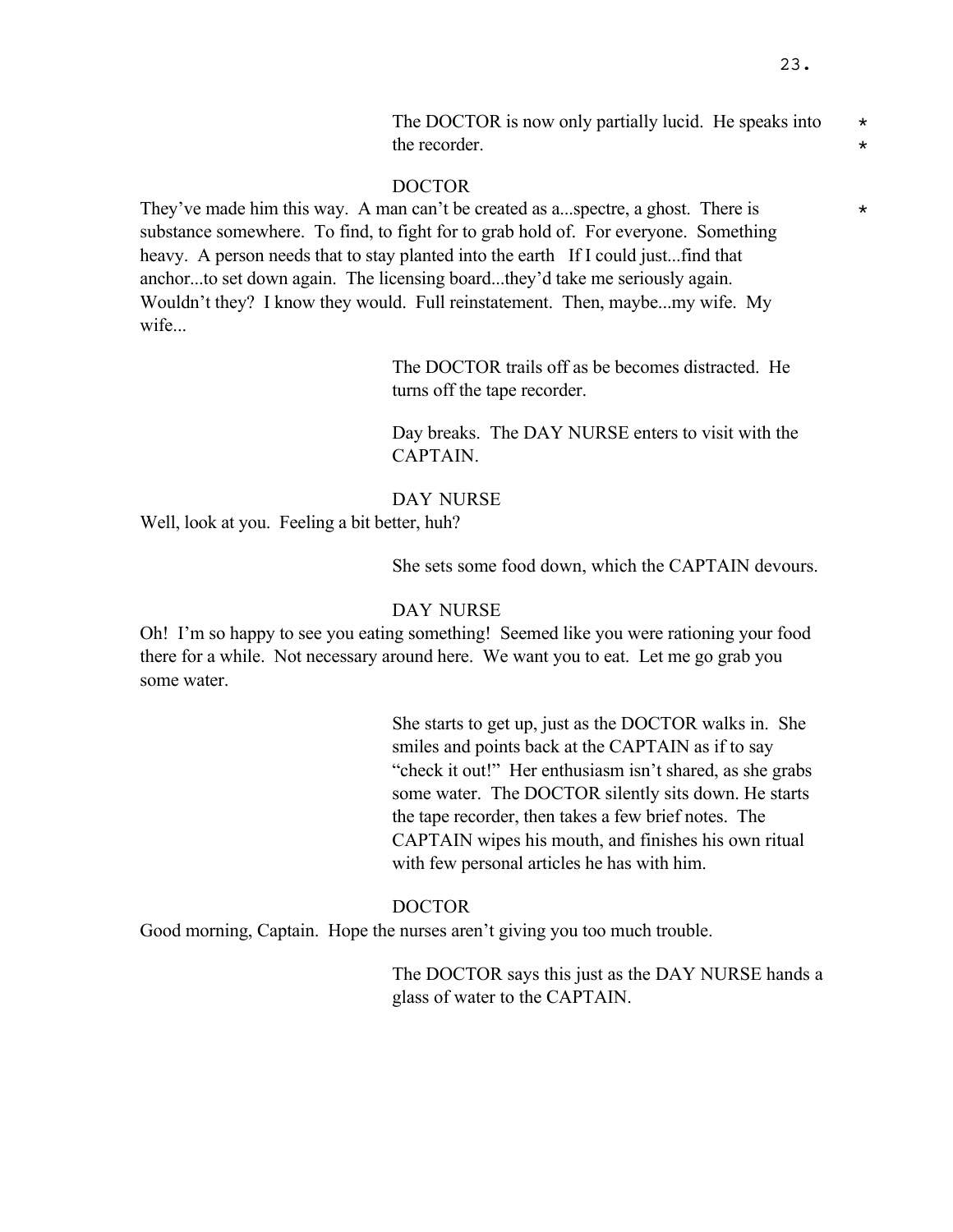# DAY NURSE

He likes me just fine. I'm the one who feeds him. Would you like something to eat, doc? You look like you could--

> The CAPTAIN grasps for the crumbs from off of the tray before it's taken away.

### DOCTOR

No. Thank you. That'll be all, nurse.

|                                                            | She exits. He sits. He moves his chair a bit further.                                                                                                                                                                                 | $^\star$                         |
|------------------------------------------------------------|---------------------------------------------------------------------------------------------------------------------------------------------------------------------------------------------------------------------------------------|----------------------------------|
| Why don't we start by you telling me what's going on. Hmm? | <b>DOCTOR</b>                                                                                                                                                                                                                         | $^\star$                         |
|                                                            | Nothing.                                                                                                                                                                                                                              | $^\star$                         |
| old-fashioned therapy. Just you and me.                    | <b>DOCTOR</b><br>No? Okay. Well, we've got a couple of weeks and I intend on using them. Some good,                                                                                                                                   | $^\star$<br>$^\star$<br>$^\star$ |
|                                                            | The DOCTOR really gets set up with his notebook and<br>recorder.                                                                                                                                                                      | $\star$<br>$\star$               |
| Sohow do you feel?                                         | <b>DOCTOR</b>                                                                                                                                                                                                                         | $^\star$<br>$\star$              |
|                                                            | Nothing.                                                                                                                                                                                                                              | $^\star$                         |
|                                                            | <b>DOCTOR</b><br>Looks like the adjustments I made to that cocktail of meds you were taking helped.                                                                                                                                   | $^\star$<br>$^\star$             |
|                                                            | The CAPTAIN looks at the DOCTOR and opens his<br>mouth as though he is about to respond. He becomes<br>suddenly and acutely aware of his surroundings. The wall<br>goes up. After a beat, the DOCTOR takes note of some<br>new items. |                                  |
| I see your things have arrived. Anything of interest?      | <b>DOCTOR</b>                                                                                                                                                                                                                         |                                  |
|                                                            | The DOCTOR stands and picks through a few of the<br>seemingly random items placed carelessly on a nearby<br>table.                                                                                                                    |                                  |
|                                                            |                                                                                                                                                                                                                                       |                                  |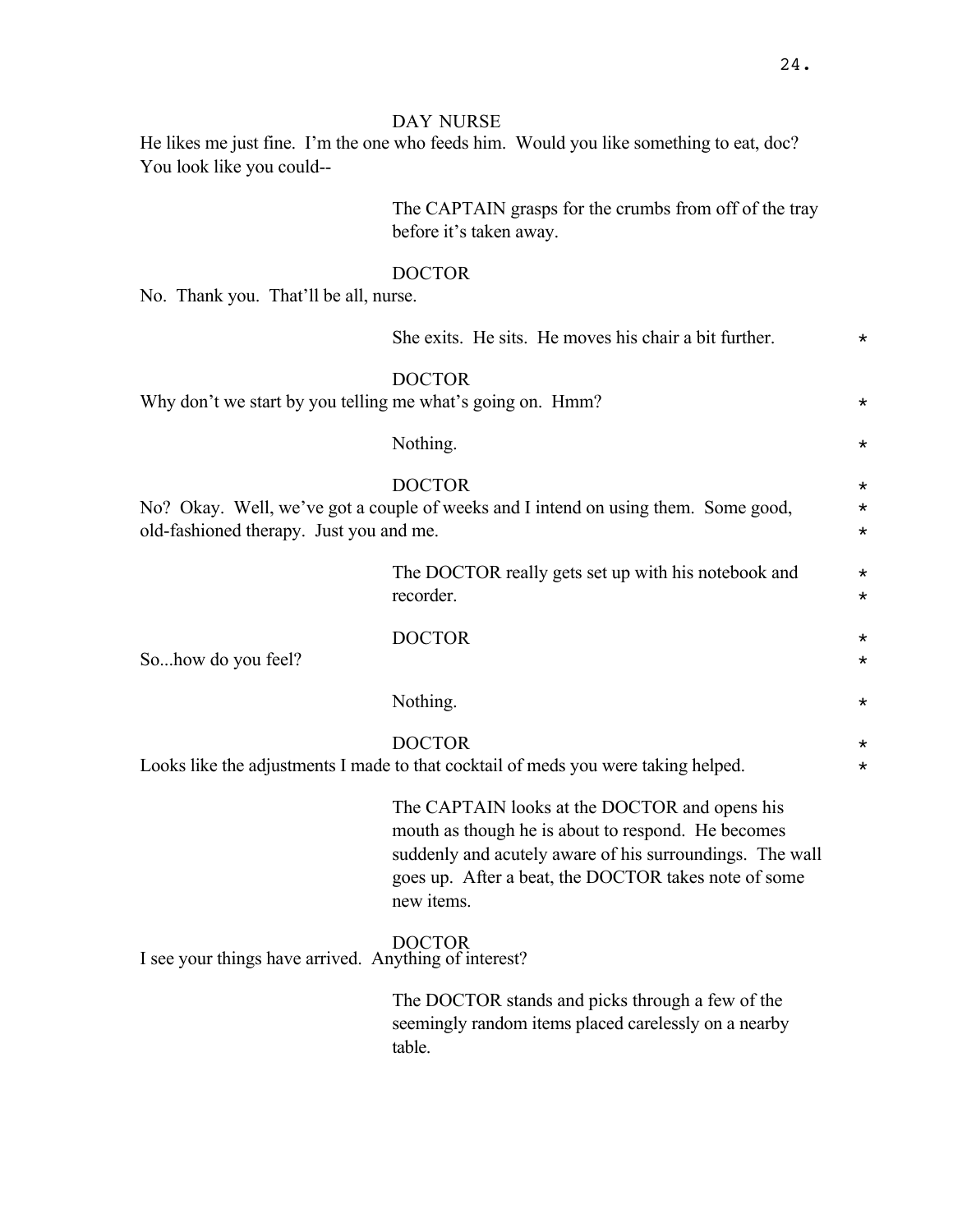Any of this ring a bell?

He holds up a lighter, a cigarette case. He holds up a small shadow box with the CAPTAIN's medals and other military items on display.

# DOCTOR

How about this?

# The CAPTAIN looks at it, then turns away. The DOCTOR reads.

# DOCTOR

"Army Distinguished Service Cross." Impressive. Between these medals and the piles of classified documents I've been reading, I'm going to have to assume you've got some pretty interesting stories to tell. (beat) I'd love to hear about them sometime.

> Nothing. The DOCTOR finally sees the books newly piled on the floor.

# DOCTOR

Quite the collection. And how kind of them to pile them all so nicely on the floor like this. I think we could probably get a shelf in here, what do you say?

> As the DOCTOR sifts through the books, the CAPTAIN becomes suddenly engaged by seeing some of the books. The DOCTOR doesn't notice at first.

# DOCTOR

I must say I'm not too familiar with most of these titles.

The CAPTAIN suddenly stands, as if to say something. The DOCTOR still doesn't notice, engrossed in the books.

# DOCTOR

I could be, if you like. Would you like that? Give us something to talk about?

The DOCTOR turns, sees that the CAPTAIN is standing.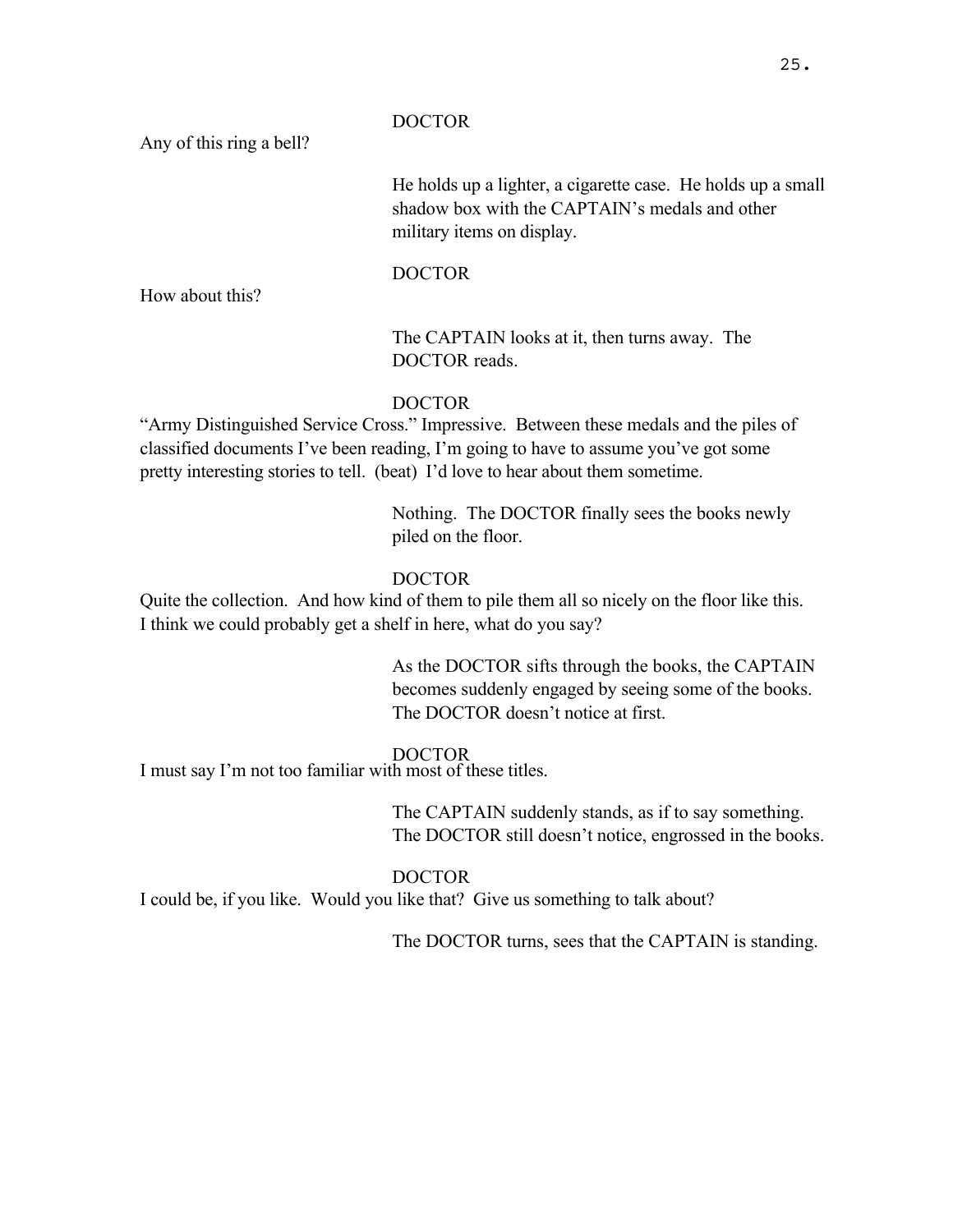Is there something you want to say?

The CAPTAIN nods "no," then sits again.

DOCTOR

Okay. We can take it slow. (beat) Any favorites? Some Lord Byron, Euripides, I see...

He digs through the books, watching for a reaction to anything in particular. He finds an old Latin text. The DOCTOR stops, sets down the books, his pad and pencil and speaks from memory.

# DOCTOR

'What I may see or hear in the course of treatment or even outside of the treatment in regard to the life of men, which on no account one must spread abroad, I will keep myself holding such things shameful to be spoken about.'

> The CAPTAIN is clearly interested in this. The DOCTOR sets the book down next to the CAPTAIN.

### DOCTOR

| in a long time | The Hippocratic Oath. The old one. I like that one best. I haven't thought about that oath                                                                                                                                                                                                                                              | $\star$<br>$\star$ |
|----------------|-----------------------------------------------------------------------------------------------------------------------------------------------------------------------------------------------------------------------------------------------------------------------------------------------------------------------------------------|--------------------|
|                | He get's lost for a moment. He tries to change the subject.                                                                                                                                                                                                                                                                             | $\star$            |
|                | <b>DOCTOR</b><br>The Oath is one of human history's most ancient texts. You know that?                                                                                                                                                                                                                                                  | $\star$<br>$\star$ |
|                | The CAPTAIN looks at the DOCTOR. He nods very<br>carefully at the DOCTOR.                                                                                                                                                                                                                                                               | $\star$<br>$\star$ |
|                | There is a moment of communication that in not lost on<br>either. The DOCTOR hands him the book. Carefully, the<br>CAPTAIN takes it and simply holds it. The DOCTOR<br>picks up his things and moves toward the exit as the<br>CAPTAIN thumbs through the pages of the book,<br>remembering. The DOCTOR observes for a moment,<br>then: | $\star$<br>$\star$ |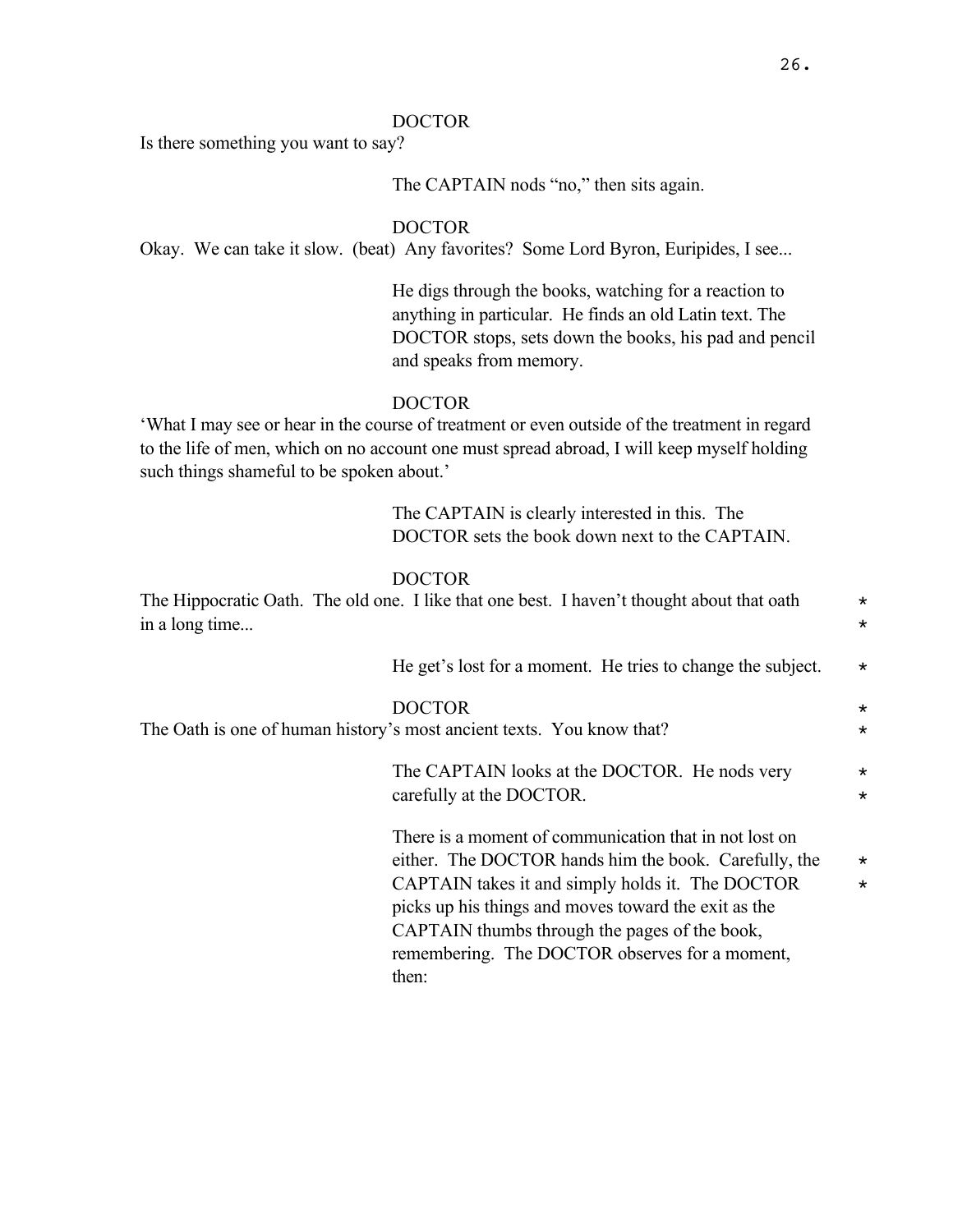That's it for today, Captain. I look forward to *talking* tomorrow.

The DOCTOR rings the bell for the nurse, and exits.

### CAPTAIN

And tomorrow...and tomorrow.

# DOCTOR \*

The books hold something...they made him respond...feel something. I could feel it too.  $\star$ Somehow.  $\star$ 

> Night. ACTOR 1 and the DAY NURSE step forward. The DOCTOR goes to his office and ritualistically takes his nightly medication

### ACTOR 1

Witness testimony continued.  $\star$ 

### NIGHT NURSE  $\star$

Things were fine for a while, like I don't know. Like lockwork. I like it like that.  $*$ 

The DOCTOR sifts through files as he speaks into his tape recorder. He is already distant.

### DOCTOR

He dug into the ground for a moment. The room changed.  $*$ 

The DOCTOR moves directly into the Captain's room, almost interrupting the morning ritual, as the DAY NURSE is taking the CAPTAIN's blood pressure.

Anything? How is--

DOCTOR

DAY NURSE

Same. Let him have his breakfast, maybe.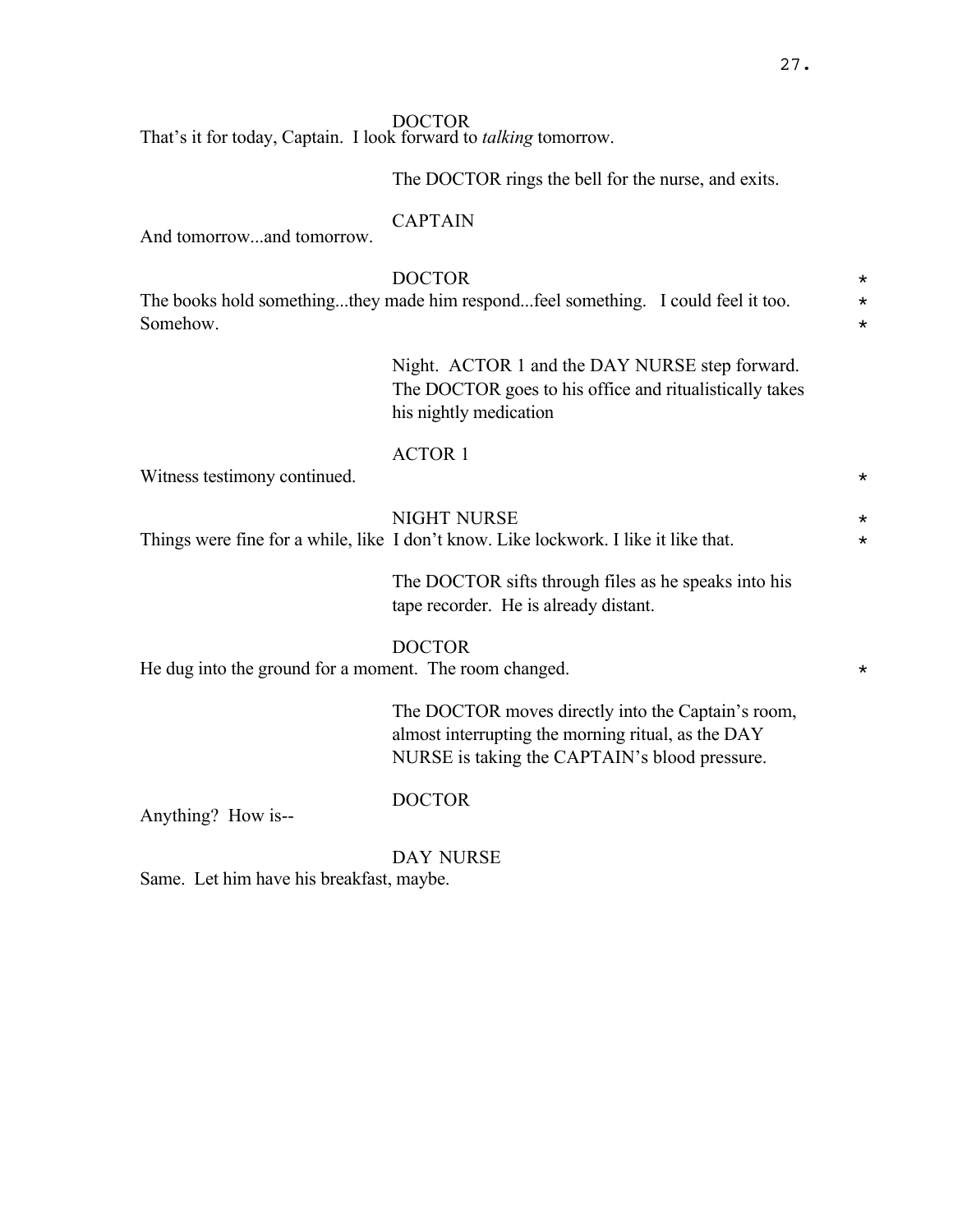The DOCTOR ignores the remark and pulls a chair up. The DAY NURSE notices that the DOC seems a bit off.

### DAY NURSE

I think if you give him some space--

### DOCTOR

Nurse, just let me do what--

The NURSE raises her voice.

### DAY NURSE

He will be much more likely to open up. He's been through years of the same. You're not doing much to separate yourself. Also, I'm going to start some physical therapy. He's got  $*$ some shoulder issues that no one seems to addressed for a few years. A person needs to take care of their bodies, too if they're gonna fix anything else, doc.

> She exits. The DOCTOR doesn't move. A few days and nights pass as illustrated by the NURSES going through their rounds, as the DOCTOR stays by his patient's side. The CAPTAIN, meanwhile, continues his own day/night ritual. Occasionally, the DOCTOR will read something aloud from one of the CAPTAIN's books or make a recording. He wanders through day/night with little regard to either.  $\star$

### DOCTOR

I've been reading some Homer, some Sophocles. Which do you prefer?

#### NIGHT NURSE

I saw the books. Didn't think much about it.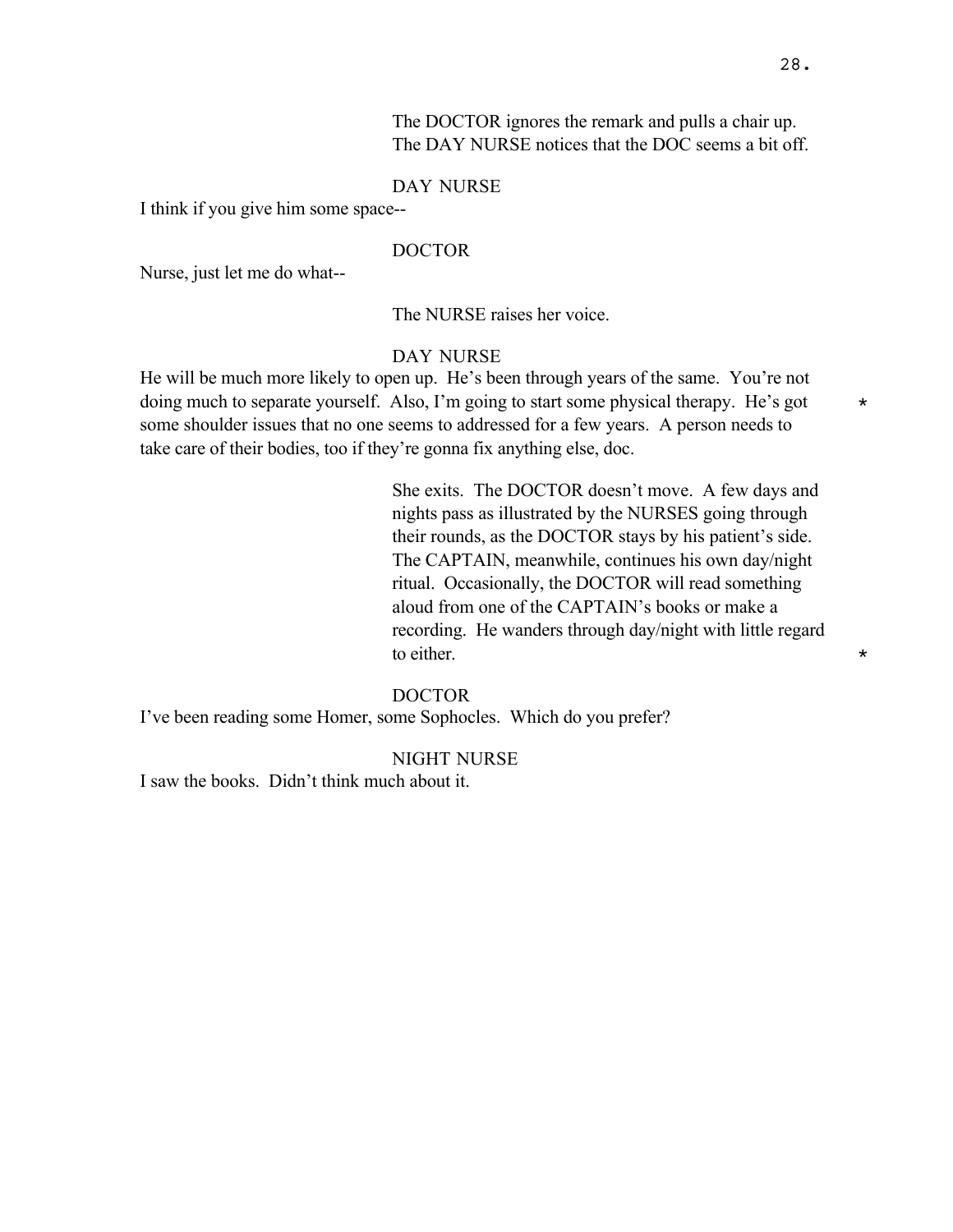"To have a great man for an intimate friend seems pleasant to those who have never tried it; those who have, fear it." I thought of you when I read this. Homer must have known some dangerous men.

#### NIGHT NURSE

| Didn't change my mind about the guy. There's a lot of bad men who read a lot of books.      |         |  |
|---------------------------------------------------------------------------------------------|---------|--|
| <b>DOCTOR</b>                                                                               | $\star$ |  |
| Be a craftsman in speech that thou mayest be strong, for the strength of one is the tongue, |         |  |

and speech is mightier than all fighting.

# DAY NURSE

Little things. Ways he looked at you or gestured...felt...significant. The patient *was* responding. He was suddenly communicating *physically*. I make my living guiding others  $*$ past physical injury. It's no different. The will.

# DOCTOR

You are the fire that goes out.

### DAY NURSE

The pure willpower to move past the first stages of pain...

### DOCTOR

You are the house that falls down...

#### DAY NURSE

Then comes the patience. Intense patience is necessary--

### DOCTOR

The ill-made wall that buckles when time has gone by...

## DAY NURSE

No sir. I am not a psychiatrist, sir. But I know it was the right thing to do. He needed my help. So I gave it. The doc was running out of time...he mentioned his report was due on the Captain within days, so I thought it was worth helping as much as I could before they...they were about to ship him off.

### DOCTOR

 "To listen well, is as powerful a means of influence as to talk well, and is as essential to all true conversation." So I wait. And I wait. To sign a man's life away.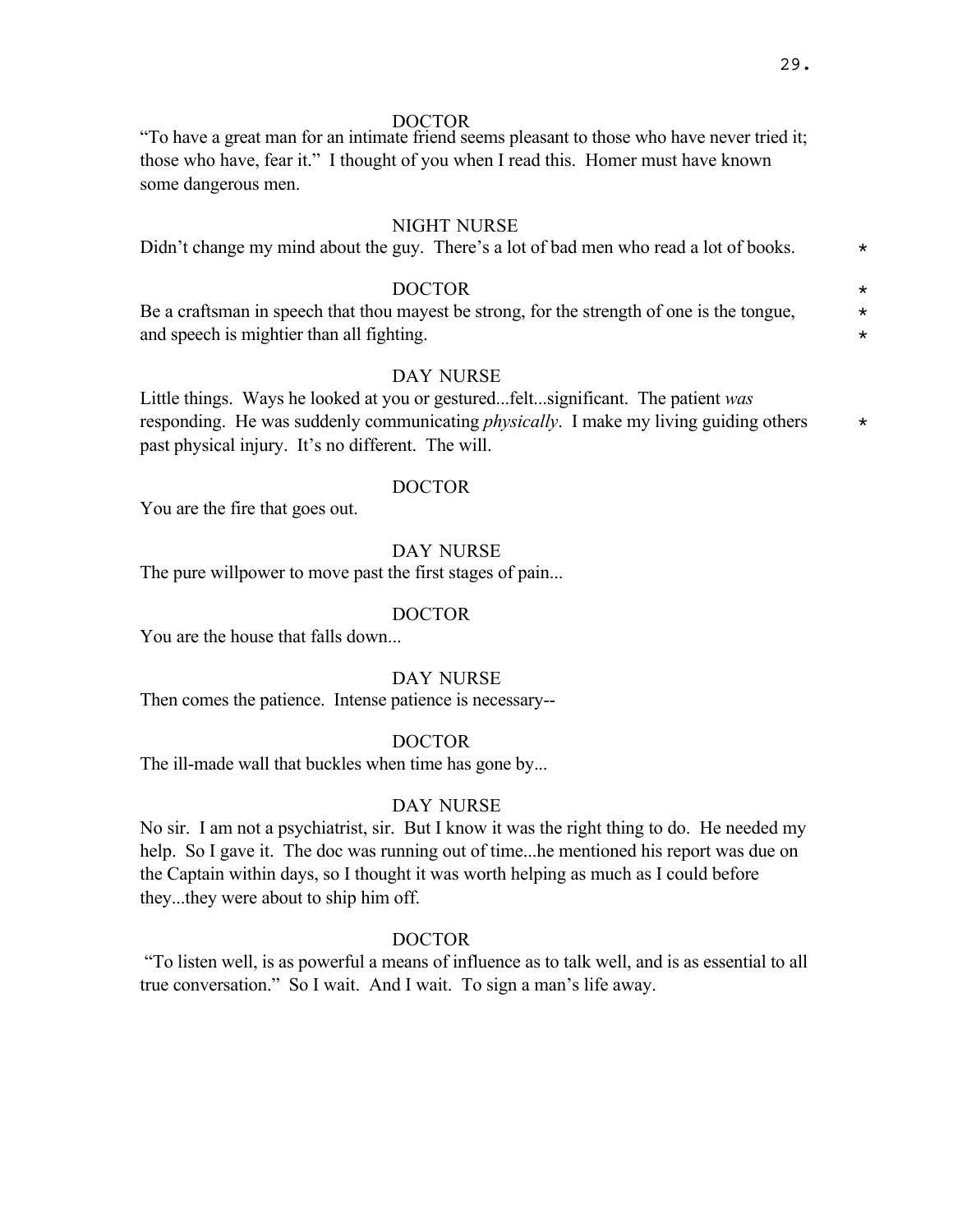### DAY NURSE

Easy. Easy. Forgot what it was like to wake up from a deep sleep, huh?

As he speaks, the DOCTOR wanders into the CAPTAIN's room, almost saying the final words to him directly.

ritual. The CAPTAIN starts from her touch.

# DOCTOR

Nothing. Not a word. Every time I look through one of his books, it's moved from the pile the next day. He understands me. Every word I say...he listens and understands. The words are there for him to speak, but he won't--

# CAPTAIN

Better be with the dead whom we, to gain our peace, have sent to peace, than on the torture of the mind to lie in restless ecstasy.

> The DOCTOR and DAY NURSE both freeze. Their jaws drop.

### DOCTOR

What was that, Captain?

### DAY NURSE

You get all that, doc?

The DOCTOR scrambles for the tape recorder. He hits record.

### DOCTOR

Can...can you repeat what you just said?

Nothing. The NURSE seems to be distracted by something.

### DOCTOR

Say again...about the dead?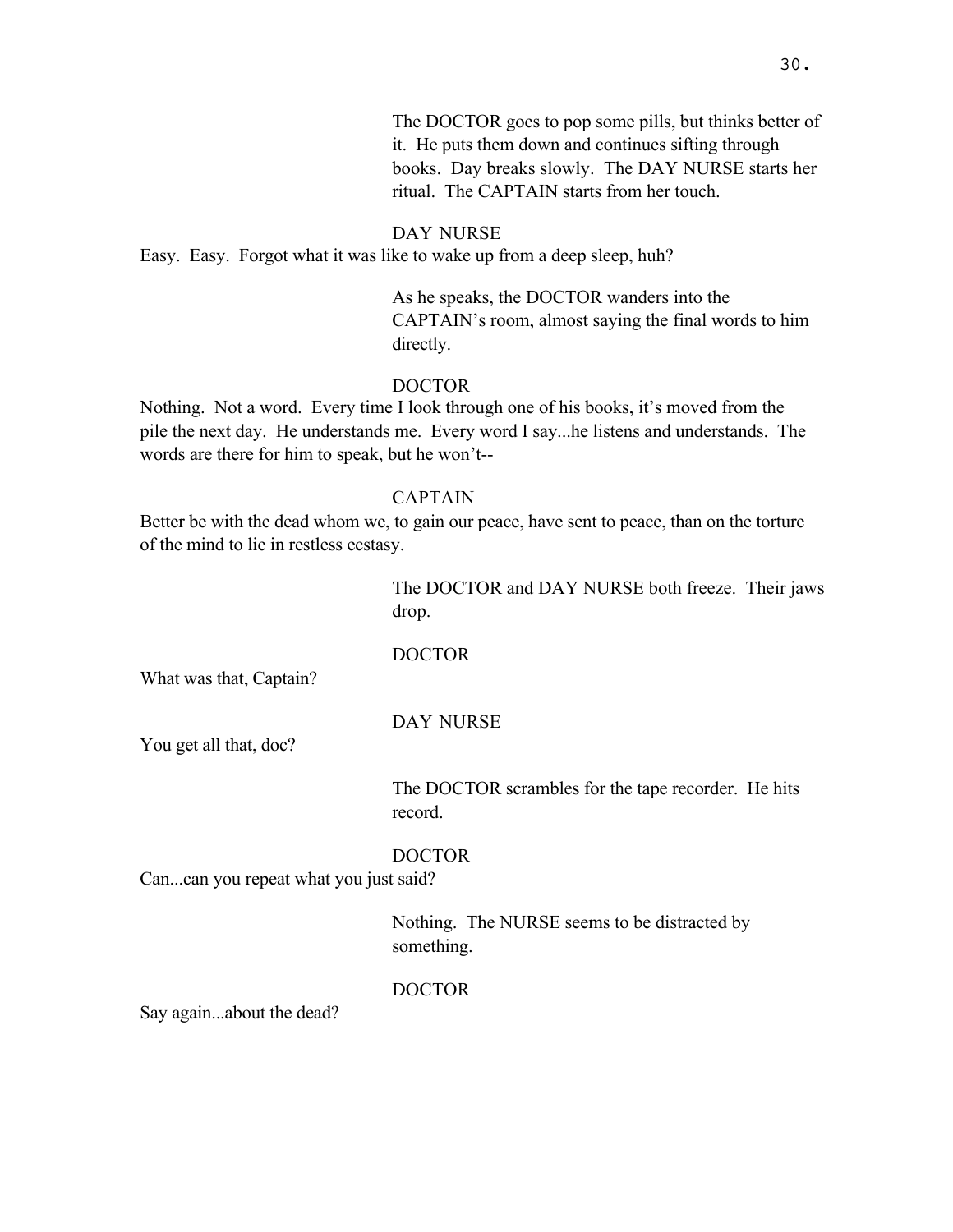# CAPTAIN

If it were done when 'tis done, then 'twere well it were done quickly...  $*$ 

The NURSE suddenly grabs the recorder, stops it, and starts to rewind.

### DOCTOR

What the hell are you doing? We could miss--

She plays the recorder just enough to hear the line, "...twenty trenched gashes..." The NURSE stops the recorder and hands it to the DOCTOR.

### DAY NURSE

I know this...it's got to be something I've read...

Just then, the NIGHT NURSE peeks his head in the door.

# NIGHT NURSE

Just letting you know I'm here.

The DOCTOR and DAY NURSE aggressively hush him.

### DAY NURSE

Shhhh!

DOCTOR

Sensing something strange, the NIGHT NURSE takes a step into the room.

# NIGHT NURSE

Shhhh!

Everything alright in here?

### DOCTOR

Fine. He's speaking.

### NIGHT NURSE

Yeah? No shit. Speaks to me all the time.

The DOCTOR freezes. They both look at the NIGHT NURSE with total confusion.

NIGHT NURSE At night. While he's sleeping. Or sleep*walking*. Hard to tell sometimes.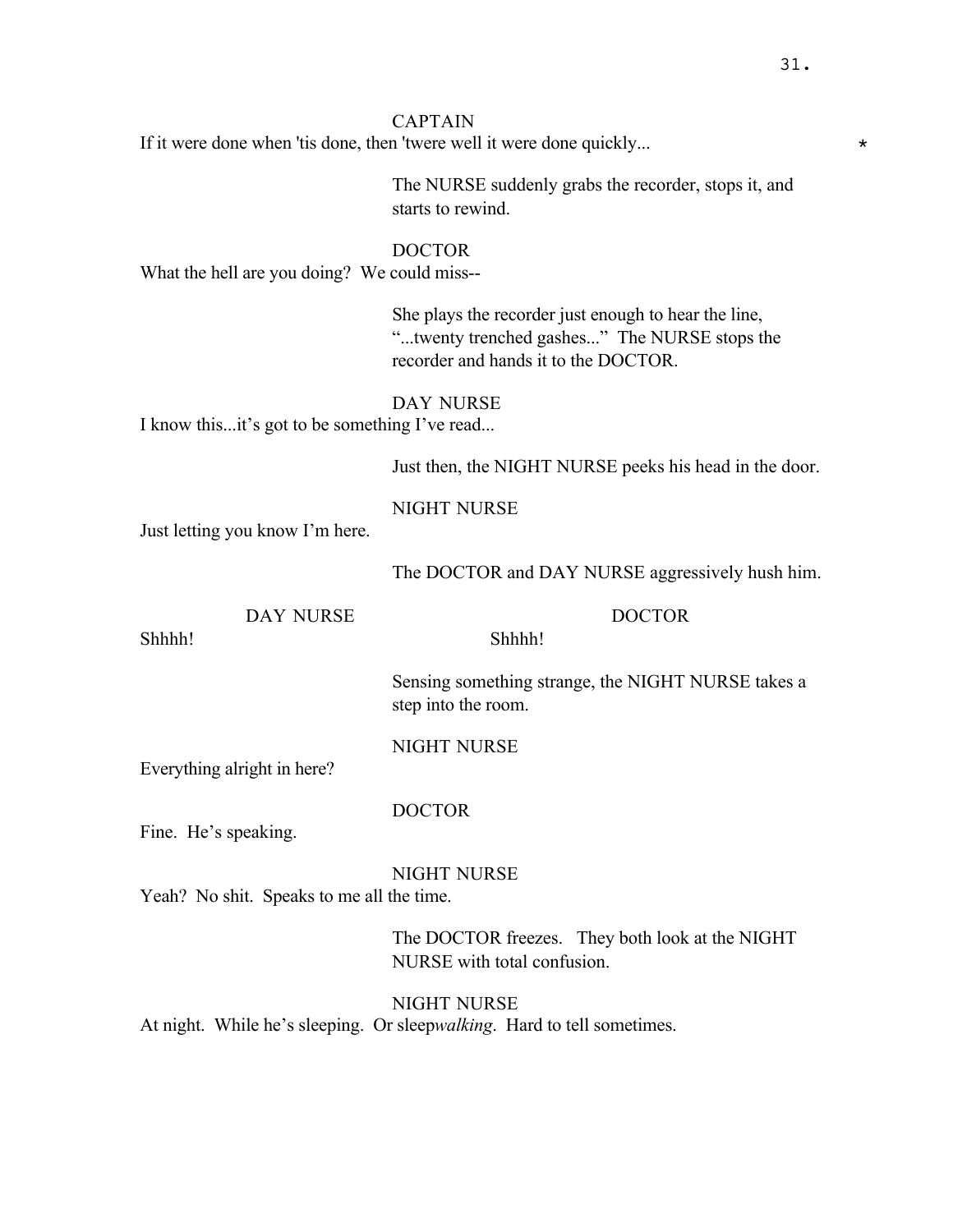# CAPTAIN

I have seen her rise from her bed, throw her nightgown upon her, unlock her closet, take forth paper, fold it, write upon't, read it, afterwards seal it, and again return to bed; yet all this while in a most fast sleep.

# NIGHT NURSE

Exactly.

### DOCTOR

Keep recording. You didn't think that might be useful information for me to know?

# NIGHT NURSE

Hey! No one tells me anything. I'm supposed to give the guy his meds, and make sure he doesn't systematically wipe out the entire staff. I think that's enough.

# DOCTOR

I should have--it's my fault. We're just looking for a pattern so we can--

### NIGHT NURSE

There's a pattern, all right.

# DAY NURSE

What?

# NIGHT NURSE

Crazy bastard's rehearsing a one-man Macbeth.

DAY NURSE Macbeth! I was gonna say that. I was gonna say 'Macbeth.'

### DOCTOR

Just Macbeth?

### NIGHT NURSE

Not sure. But definitely the majority.

### DOCTOR

How do you know?

### He looks at the doctor, then the nurse.

NIGHT NURSE

Theater minor, Junior College. Don't ask.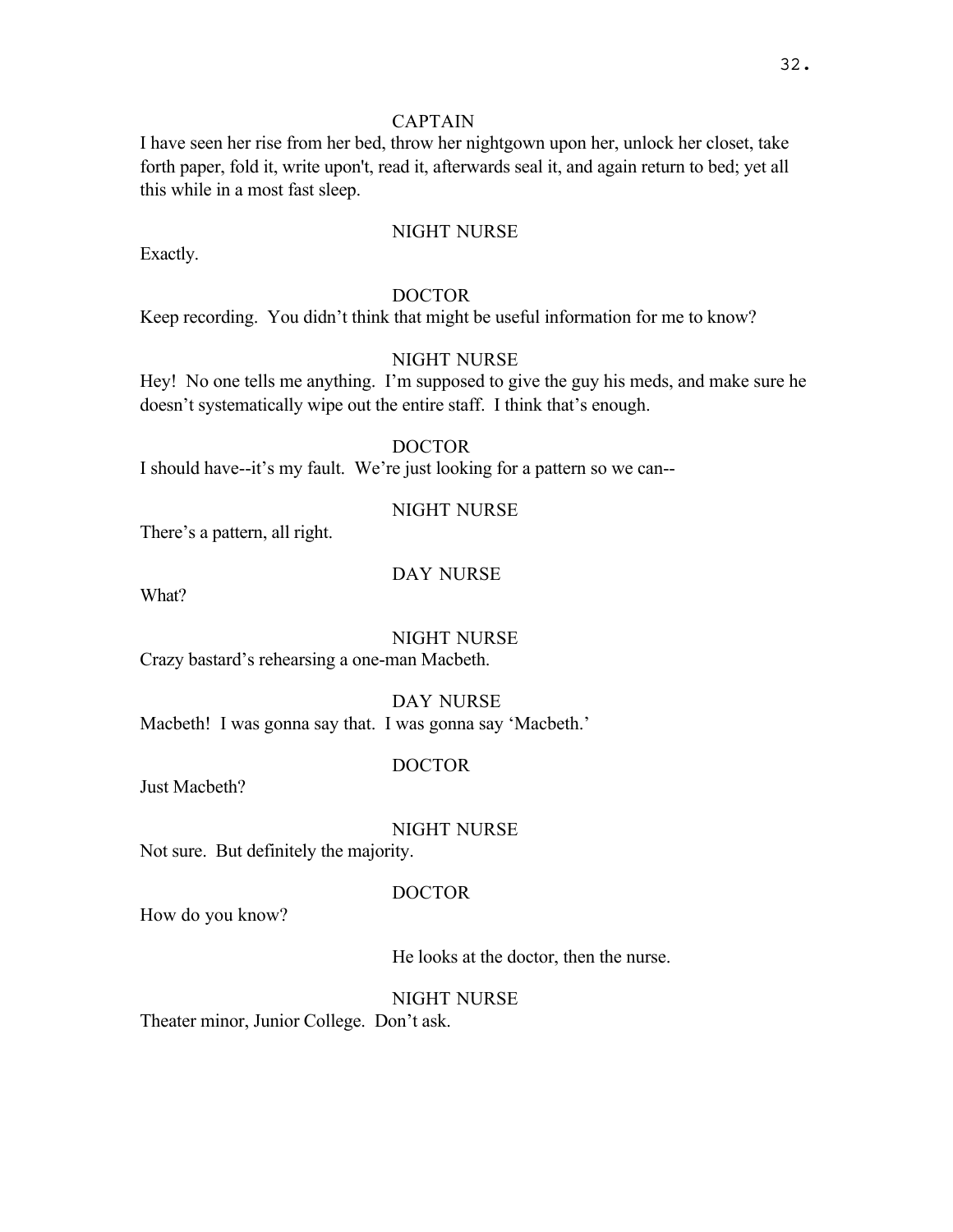The NURSES leave the DOCTOR with the CAPTAIN. They sit in silence as ACTOR 1 addresses the audience.

### ACTOR 1

AMRC Board Meeting. Minutes. September 15th. 'Doctor (redacted) requested more time and funding based on what he claimed to be 'significant breakthroughs' in the therapeutic process. With no repetition of the aforementioned violence, the Board has agreed, with specified limits, to discuss the extension after the allotted twenty-one day evaluation period  $*$ has ended, at which time the board will evaluate the continued relevance of the project.  $\star$ 

> The DOCTOR finally exits. The CAPTAIN takes out the worn piece of paper from his pocket. He smooths the paper.

### CAPTAIN

I have lived long enough: my way of life is fall'n into the sear.

He puts away the letter. The NIGHT NURSE comes in with nightly medication, and the evening ritual commences. Days/nights pass.

### ACTOR 1

Witness testimony continued.

# DAY NURSE

I had been praying for him. Both of them. They needed one another. It may sound silly to you, but I know I have...*angels* watching over me. My mother, my grandmother. And I wanted that...for them. That's what I asked for. Just someone to look out for them. Anyone.

### NIGHT NURSE

Maybe I stopped thinking straight. I dunno, but...*something* was going on. The Captain.  $*$ He--and I'm not sayin' or condoning anything that happened, and I...you know...I've think I've made it pretty damn clear how I felt about the guy, but...for a moment...for just a second...the Captain...he came back.

#### ACTOR 1

Evidence. A recording.

#### DOCTOR

I'm...it's really, truly incredible. He's using the entire text as a vehicle to communicate. To have it at his fingertips like that...I've never seen anything like it.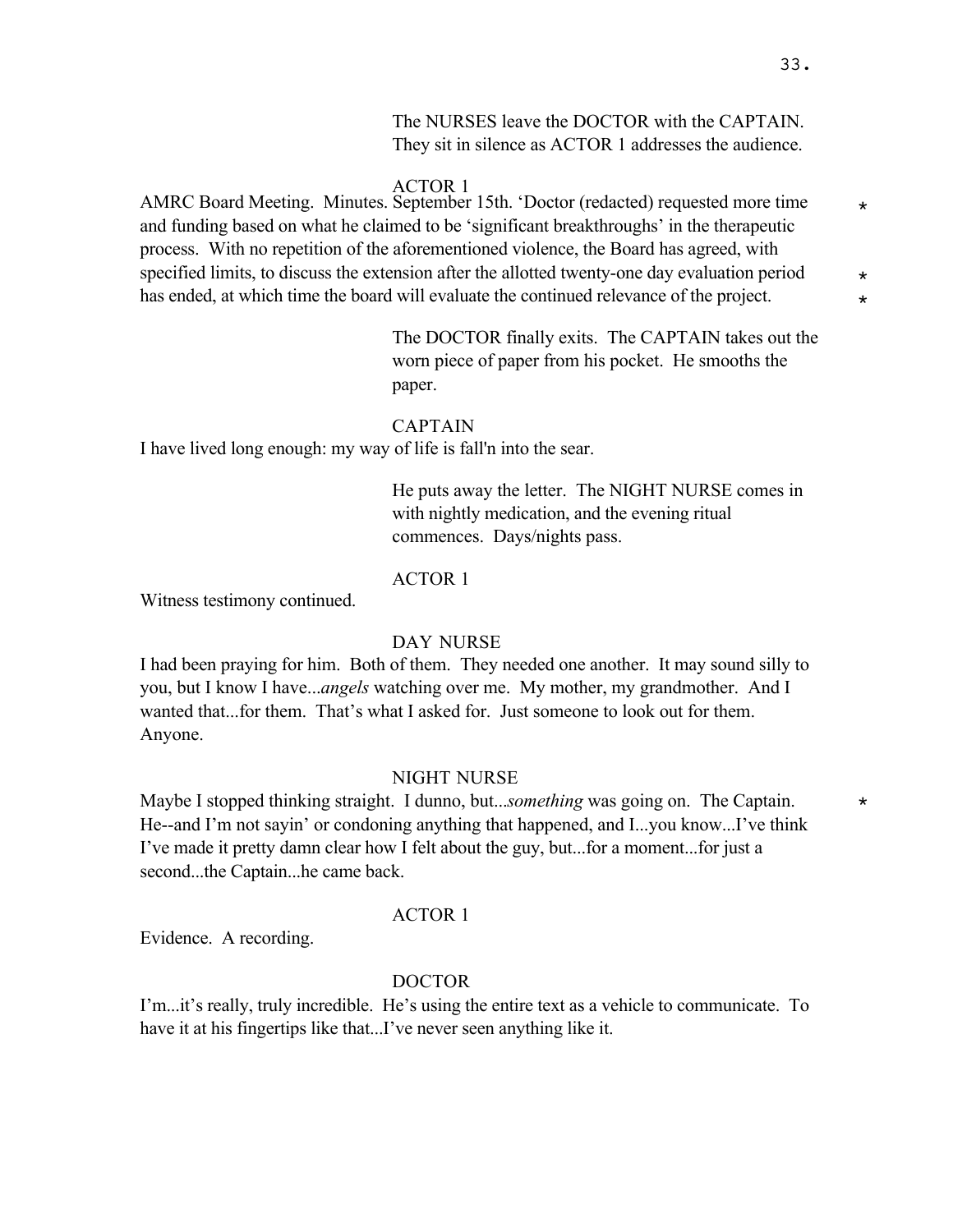I'm trying to keep up. The day nurse found a copy of the play in an old duffle bag of his.  $*$ I've been pouring over it. Haven't been sleeping, but...God, it feels good to work again.  $*$ 

### ACTOR 1

A phone call. September 13th.  $\star$ 

### DAY NURSE

Sorry to bug you about this, but I've got a PO for you. Yep. Number 6134. No--just the book. Hey, don't ask me. Anytime I ask the doc what he's doing he just gets that look on his face. (laughs) Right. That's the one. Alright. Thanks so much. Buh-bye.

> The DOCTOR enters the CAPTAIN's room as he sleeps. The NURSES and DOCTOR move between their day/night rituals and testimony seemlessly.

The CAPTAIN suddenly awakens to the DOCTOR sitting beside him. He grabs a glass of water drinks with a violent thirst.

### DOCTOR

It's dry around here, isn't it? You've got to keep hydrated. You're probably going  $*$ through some withdrawal. We'll try to keep the detox steady, okay? Nothing too rough.  $*$ 

Nothing.

#### DAY NURSE

I wouldn't have started PT with him if I was afraid. That's the truth. I never felt...danger. Not at first.

I found this in your books--

### DOCTOR

The DOCTOR holds up an older, worn copy of *Macbeth*. The CAPTAIN sees it and reaches for it aggressively.

### DOCTOR

Here you go. Don't worry...I didn't mark anything. I've ordered my own copy.

The CAPTAIN touches the book. He runs his fingers through the pages.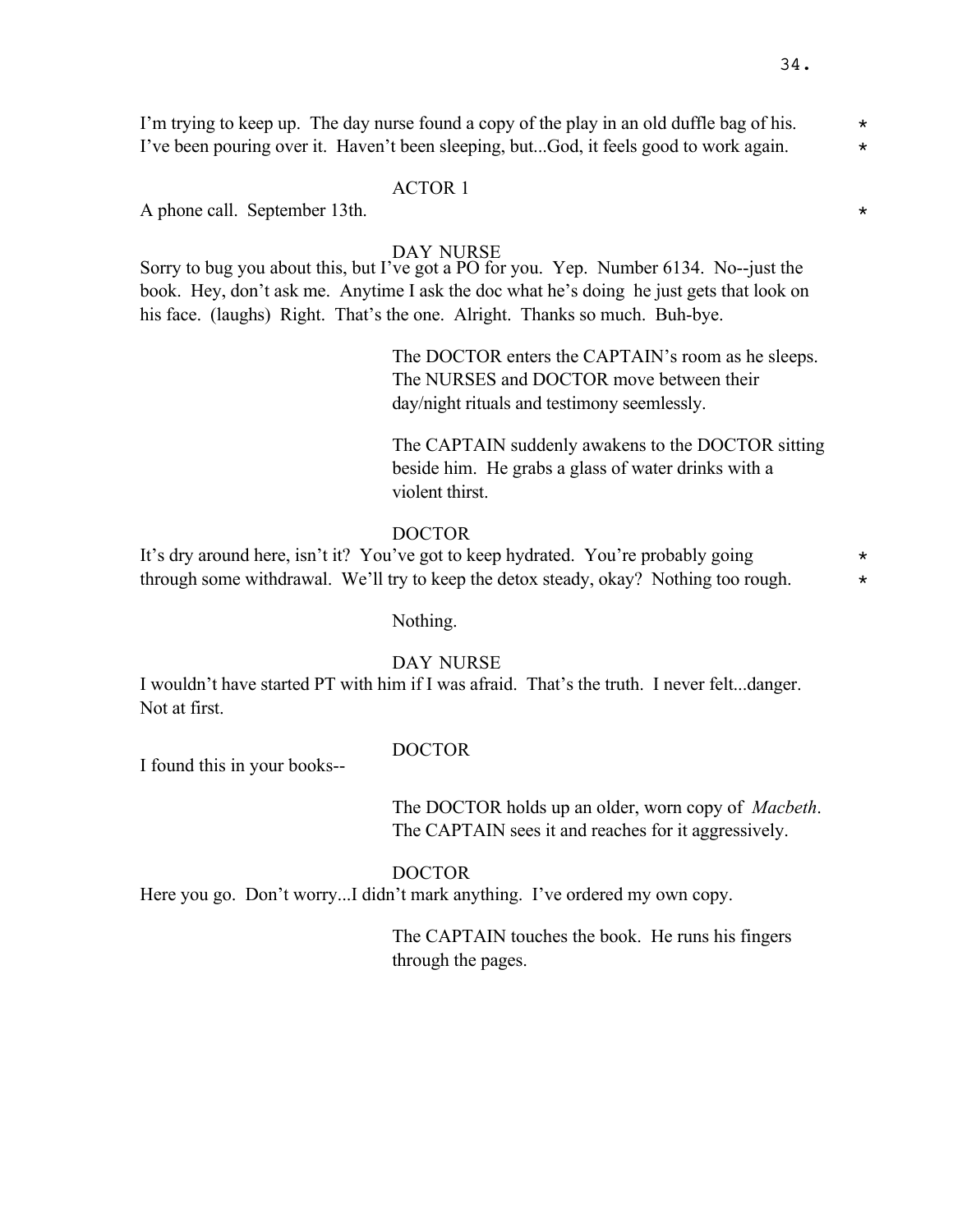\*

## DOCTOR

Tell me about the play. It speaks to you...doesn't it? Why?  $\star$ 

The CAPTAIN looks at the DOCTOR, but says nothing. The DOCTOR searches for something in the book.  $*$ 

#### DAY NURSE

I mean, *I* couldn't understand what the Captain was saying. But the doc...

DOCTOR

Say from whence you owe this strange intelligence?

The CAPTAIN almost speaks, but refrains.

DOCTOR

Letting "I dare not" wait upon "I would?" (beat) Speak, if you can: What are you?

The CAPTAIN is surprised by the DOCTOR's words. He is compelled to respond.

## CAPTAIN

Such a one am I to fear...or none.

#### DOCTOR

Why are you to be feared?

## CAPTAIN

Present fears are less than horrible imaginings.

NIGHT NURSE His sessions started to go much later. They would cross over into my shift.

What do you see?

DOCTOR

# NIGHT NURSE

I'm not used to that. I'm not. I usually work alone. I didn't like it.

The CAPTAIN begins to hallucinate the words are causing vivid flashbacks.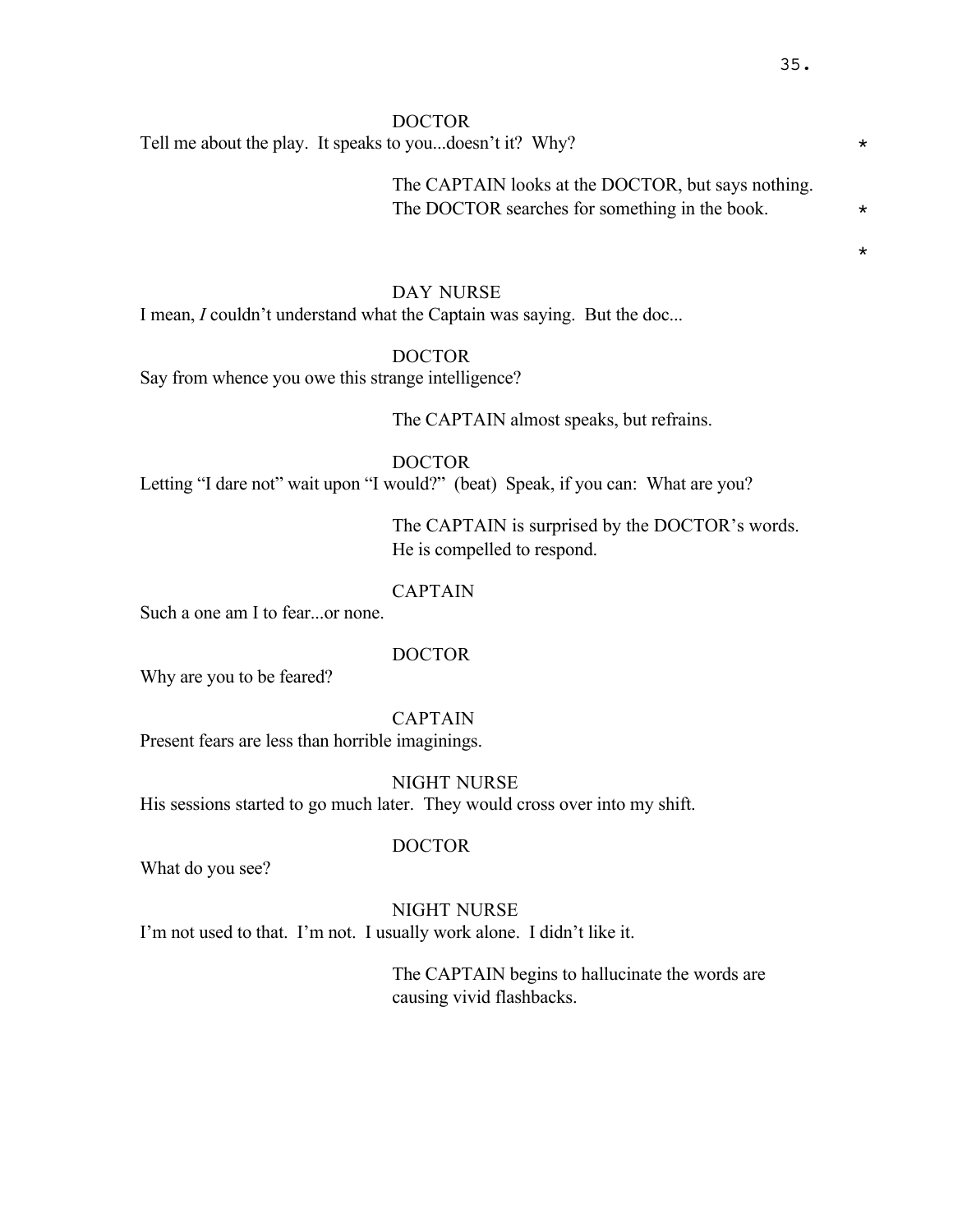## CAPTAIN

....gouts of blood, which was not so before. There's no such thing: it is the bloody business which informs thus to my eyes.

## DOCTOR

What bloody business?

CAPTAIN

....his bark cannot be lost, yet it shall be tempest-tossed.

## DOCTOR

Who do you see?

## NIGHT NURSE  $\star$

I've had friends come back from the fighting. My age.  $*$ 

The CAPTAIN is completely wrapped up in some memory. Sounds can be heard, gunfire, screams and shouts.

## CAPTAIN

Prithee, see there! behold! look! lo! How say you? Why, what care I? If thou canst nod, speak too!

## DOCTOR

Captain...

## The CAPTAIN stands.

## NIGHT NURSE  $\star$

No one knows what to do with them. Usually they don't do anything...  $*$ 

#### CAPTAIN

Do not muse at me, my most worthy friends, I have a strange infirmity, which is nothing To those that know me. Come, love and health to all; then I'll sit down.

#### NIGHT NURSE

He was sick. Both of them were.

## DOCTOR

Captain...what infirmity?

## CAPTAIN

Come! Love and health to all!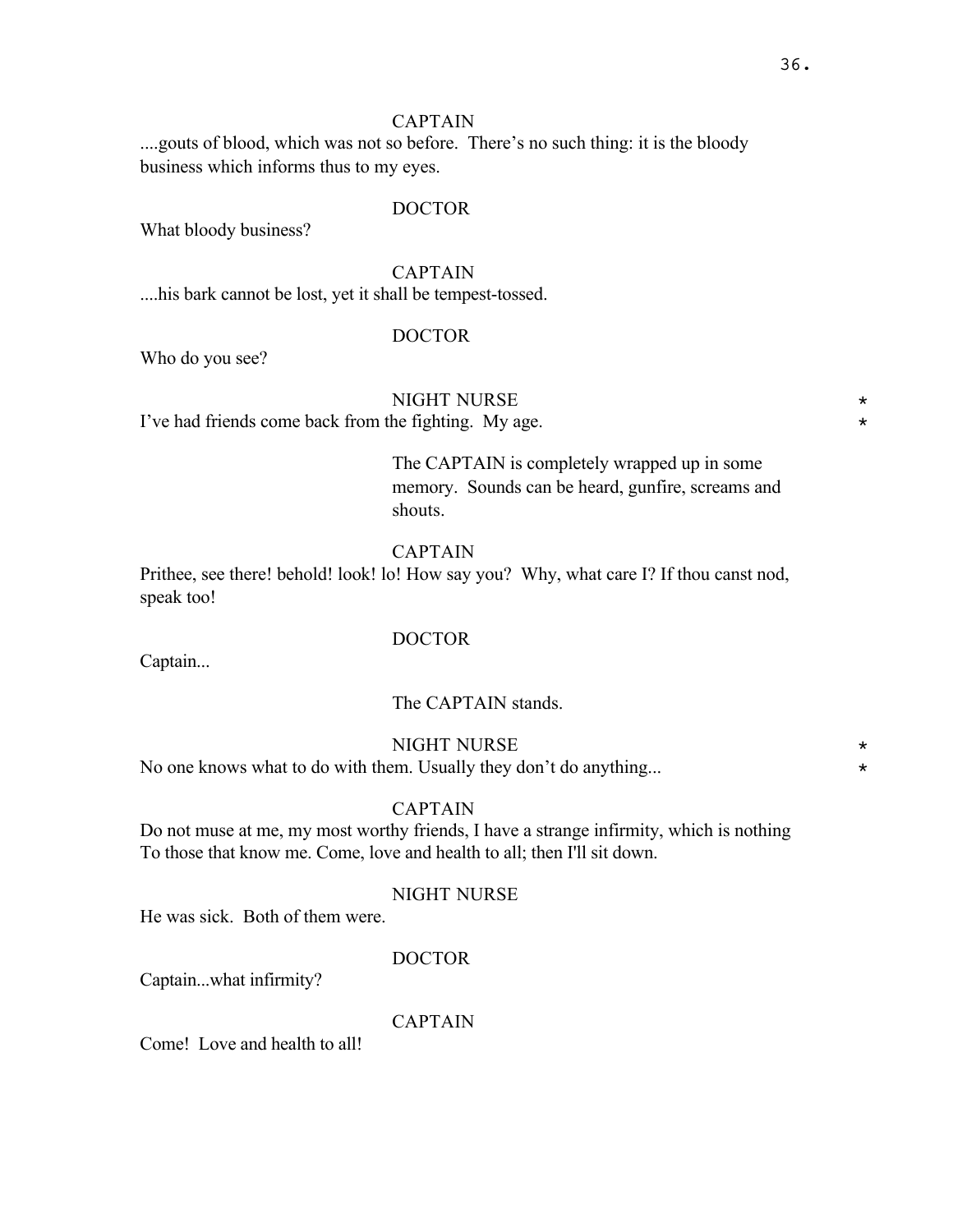| It's just that                                | <b>DAY NURSE</b>   |
|-----------------------------------------------|--------------------|
| Please, Captain just relax.                   | <b>DOCTOR</b>      |
| It is <i>nothing</i> , to those that know me! | <b>CAPTAIN</b>     |
| Sometimes he would push.                      | <b>DAY NURSE</b>   |
| Tell me about those that know you             | <b>DOCTOR</b>      |
| I didn't like it at all.                      | <b>NIGHT NURSE</b> |
| I cannot but remember                         | <b>CAPTAIN</b>     |
| What?                                         | <b>DOCTOR</b>      |
| What?                                         | <b>DAY NURSE</b>   |
| Such things                                   | <b>CAPTAIN</b>     |
| What things?                                  | <b>DOCTOR</b>      |
| What was I supposed to do?                    | <b>DAY NURSE</b>   |
| I hate this.                                  | <b>NIGHT NURSE</b> |
|                                               | <b>CAPTAIN</b>     |
| Such horrible imaginings. I cannot.           | <b>DOCTOR</b>      |

You must remember. What "horrible imaginings?"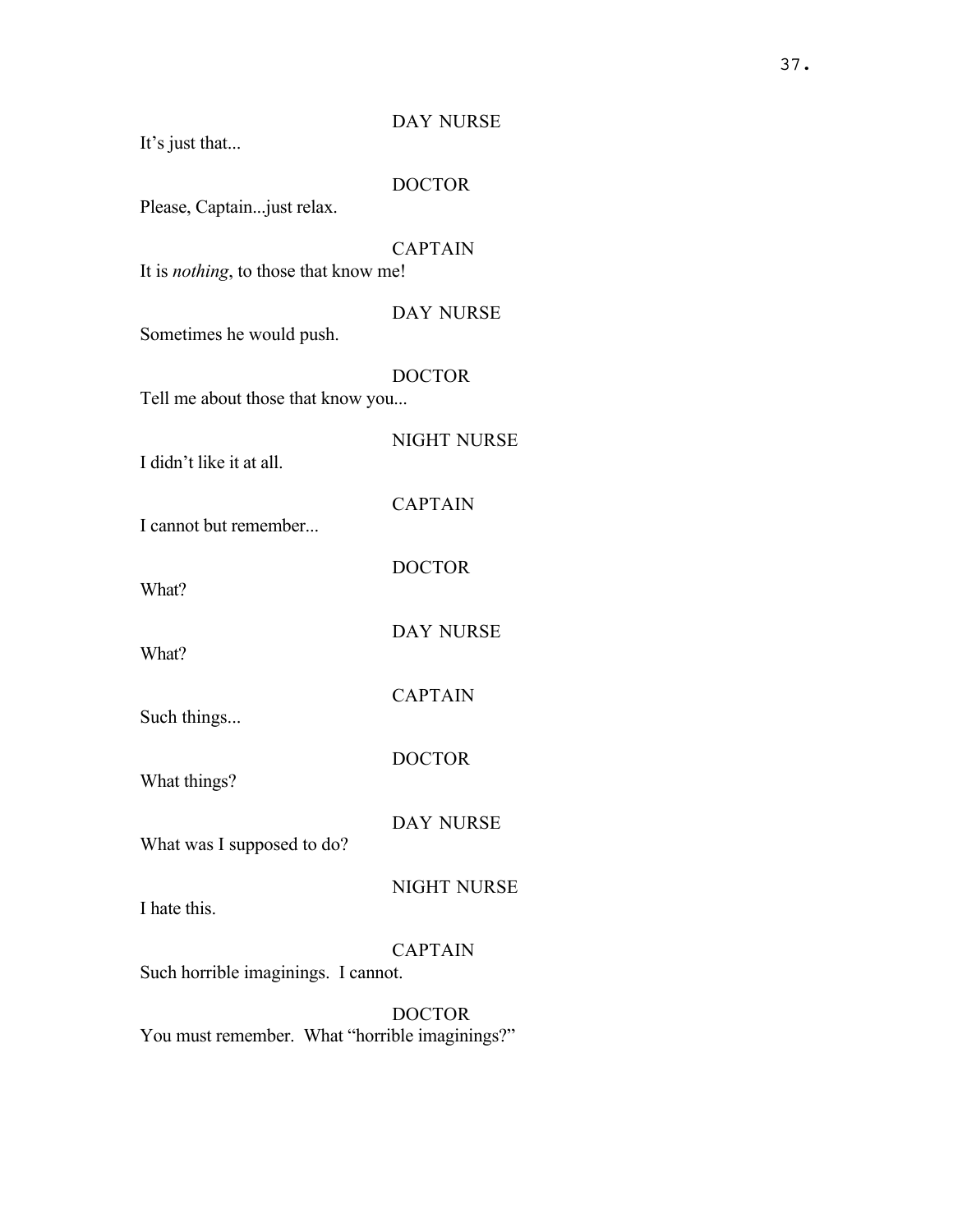Please.

DAY NURSE

## CAPTAIN

I cannot!

The vision becomes to much for him. He physically breaks down. He tries to shake the vision from his head.

DOCTOR

What do you see? Or who? Who do you see?

CAPTAIN

The spirits that know all mortal consequences have pronounced me thus.

Can we take a break?

Consequences of what?

CAPTAIN

DOCTOR

DAY NURSE

Thus. Thus.

Both NURSES stand, needing a break from the questioning. Simultaneously, the CAPTAIN screams. He can no longer handle the discussion.

**CAPTAIN** Thus! NIGHT NURSE Damnit! His body is wracked with physical pain from the hallucination. The CAPTAIN collapses to the floor and mutters under his breath. **CAPTAIN** I shame to wear a heart so white...so white...so white...so white. The DAY NURSE hears this and rushes in, helping the

CAPTAIN to his chair. The DOCTOR steps away and addresses the audience with tape recorder in hand.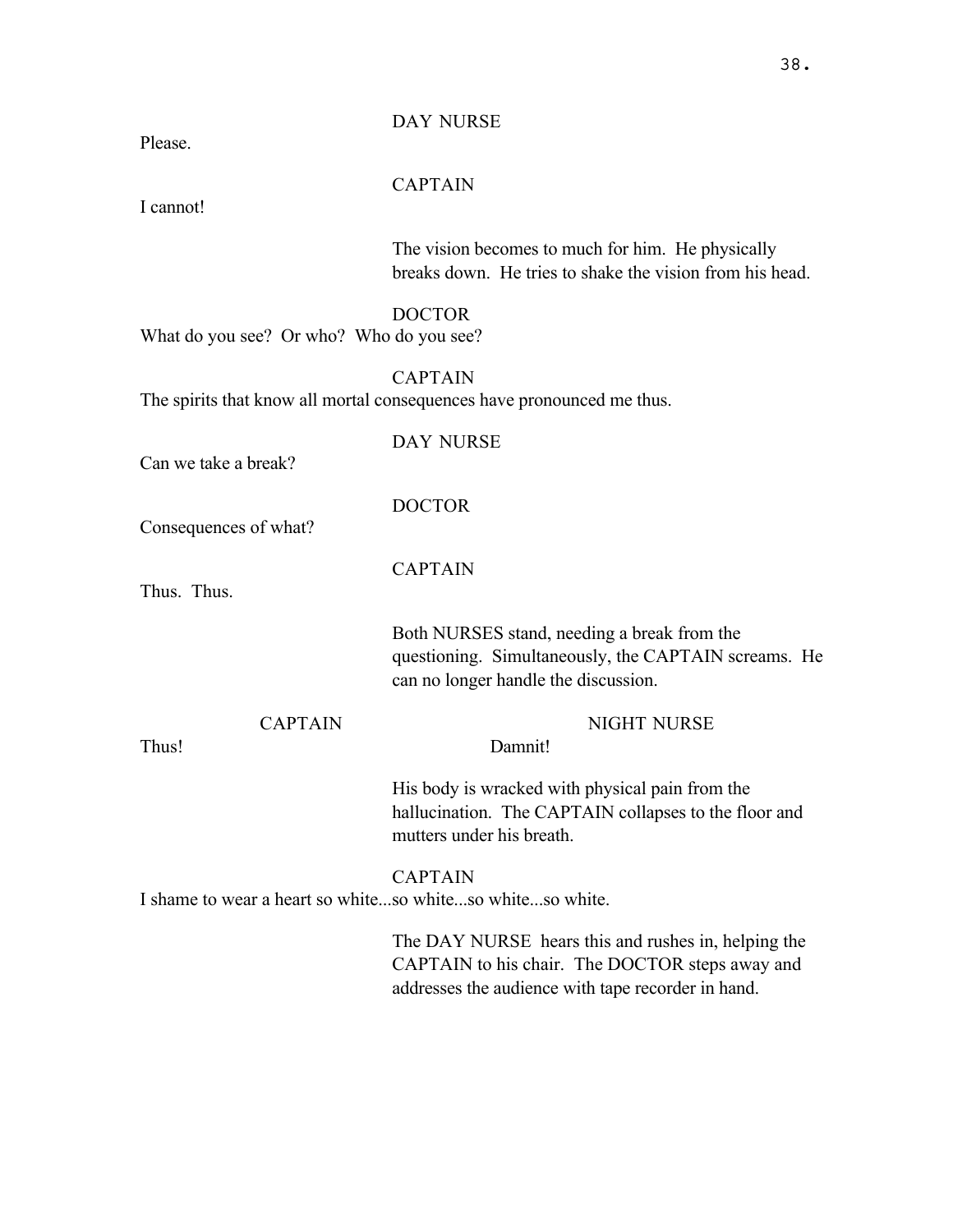My mind is mush. All those words torn out of context. No information. Just  $*$ words...spinning, swirling around. I don't know what I'm doing here. There's nothing to hold on to. I've got to have something to hold on to. I'm running out of time. I've got to  $\star$ find a way to focus the usage of the text. Find a way to be objective, so that I can mine for some meaning. Some substance.

> The DOCTOR wanders off to his desk. Day/Night passes. DAY NURSE enters. She immediately begins to take him through his physical therapy.

## DAY NURSE

Morning. How're the shoulders doing?

She demonstrates. The CAPTAIN raises both arms up slowly. He winces in pain.

#### DAY NURSE

Well, you're gonna have to start getting used to this whether you like it or not. Lucky for you, it just so happens that I am a bit of an expert with the ol' AC joint, which seems to be your problem, so you are in good hands.

> She reaches for him again, and he pulls away violently. The CAPTAIN then reaches for her gently, in apology. She pulls back, watching him carefully. The DAY NURSE is clearly afraid, but swallows her fear and pushes forward.

#### DAY NURSE

I know you haven't been getting enough movement because the other PTs are scared of you. But I'm not scared of you.

She looks in his eyes.

#### DAY NURSE

Maybe I should be, huh?

The DOCTOR appears in the doorway. He startles the NURSE.

### DAY NURSE

Jesus! Not the best time to be sneaking up on a person.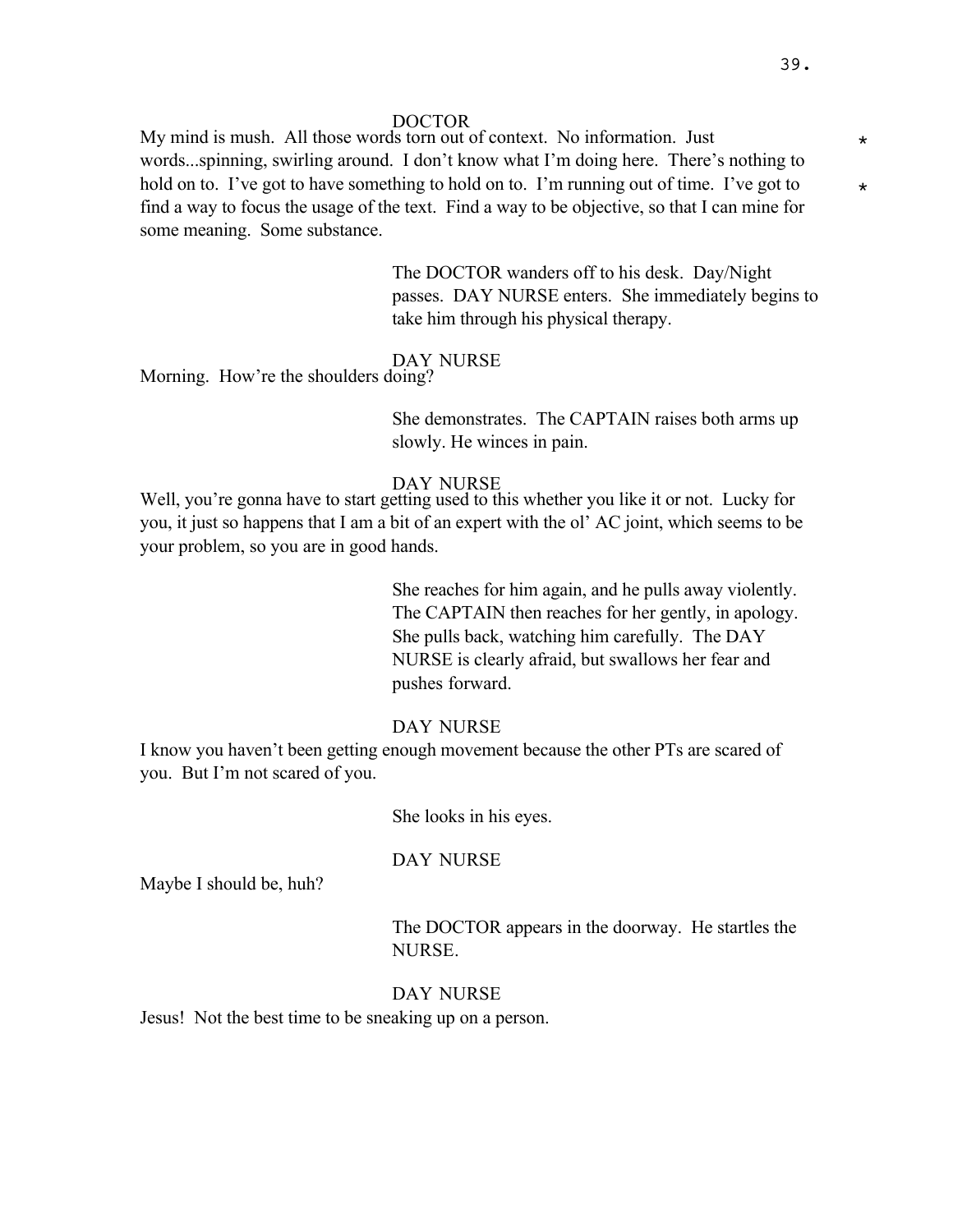How's he doing today?

## DAY NURSE

Still in a lot of pain.

## DOCTOR

I'll up his Inderal a bit.

## DAY NURSE

Don't. You were right. The medication's just making his attacks worse. Every time he  $*$ does fall asleep he wakes up so violently. I think that what's making the shoulders so bad.

### DOCTOR

Understood. I'll put some more time in for therapy, if you're up for it.

She examines the CAPTAIN, unsure. She nods.

## DOCTOR

Good.

She goes to exit.

DOCTOR

Nurse.

Doctor?

DAY NURSE

DOCTOR

Have you been reading the copy I gave you?

She nods.

## DAY NURSE

Practically memorized, just trying to understand the thing. Not the most pleasant story I've read, that's for sure.

The DOCTOR turns his attention to the CAPTAIN.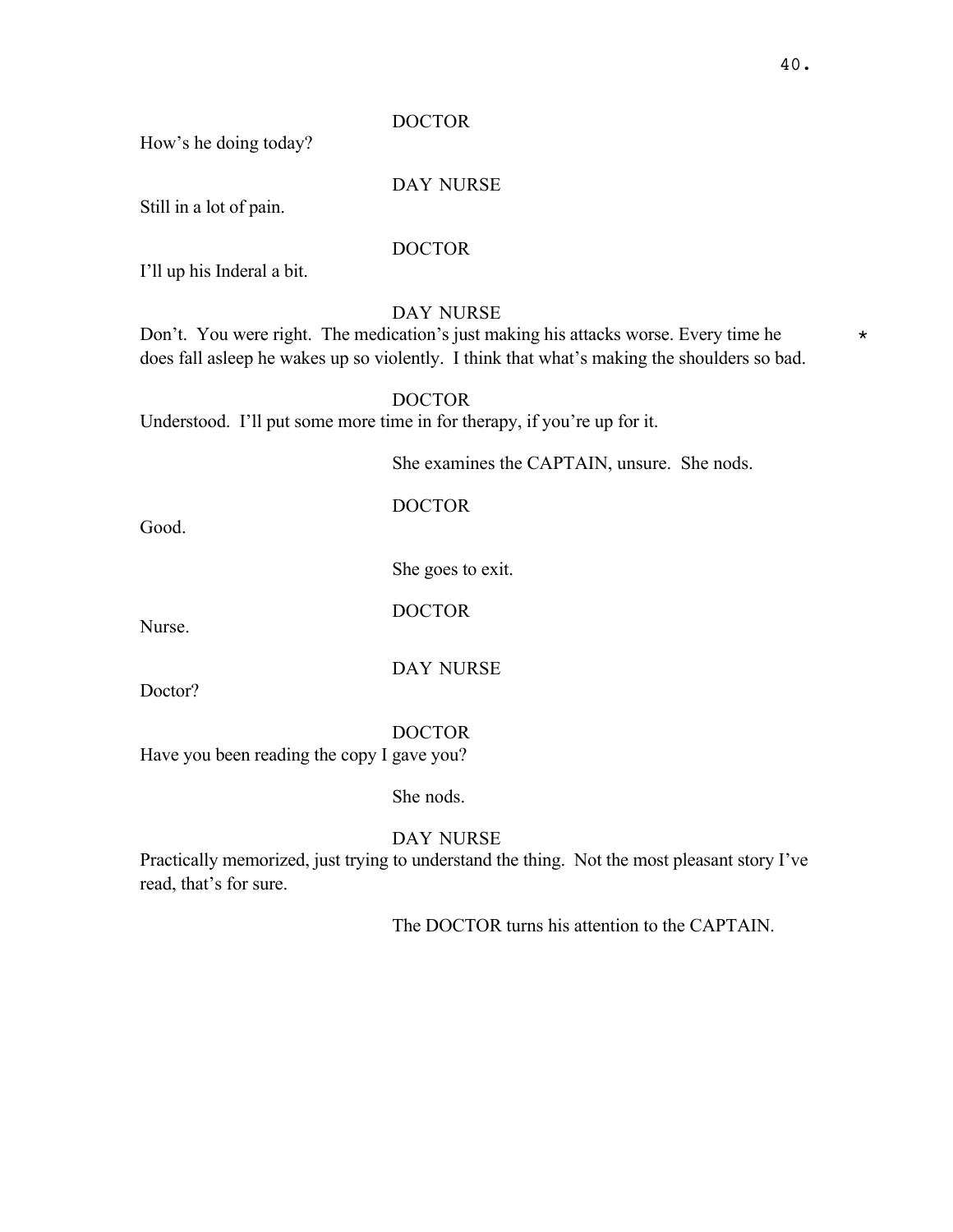I'm sure there's nothing pleasant about being a soldier on the battlefield...lauded for acts of courage and violence, like 'Valor's minion. The brave Captain, for well he deserves that name.'

The CAPTAIN is immediately responsive to this.

## DOCTOR

Then coming home, given honors and asked to leave everything behind...

DAY NURSE

Did you need something, doctor?

DOCTOR

Would you like to help?

DAY NURSE

How's that?

## DOCTOR

Here. Sit down.

DAY NURSE

Okay...

## DOCTOR

I need to keep him talking, so I can listen more carefully. I'm looking for something, some meaning. Some reference. He trusts you. Don't you?

> He looks at the CAPTAIN, who is holding on to the arm chair tightly.

## DAY NURSE

How do I--

## DOCTOR

Just use the words...try to find ways to engage with him. Use any phrase, line...anything. Just keep him talking. I'll be right there. Yeah?

DAY NURSE

 $Um...$ 

DOCTOR

You can help him.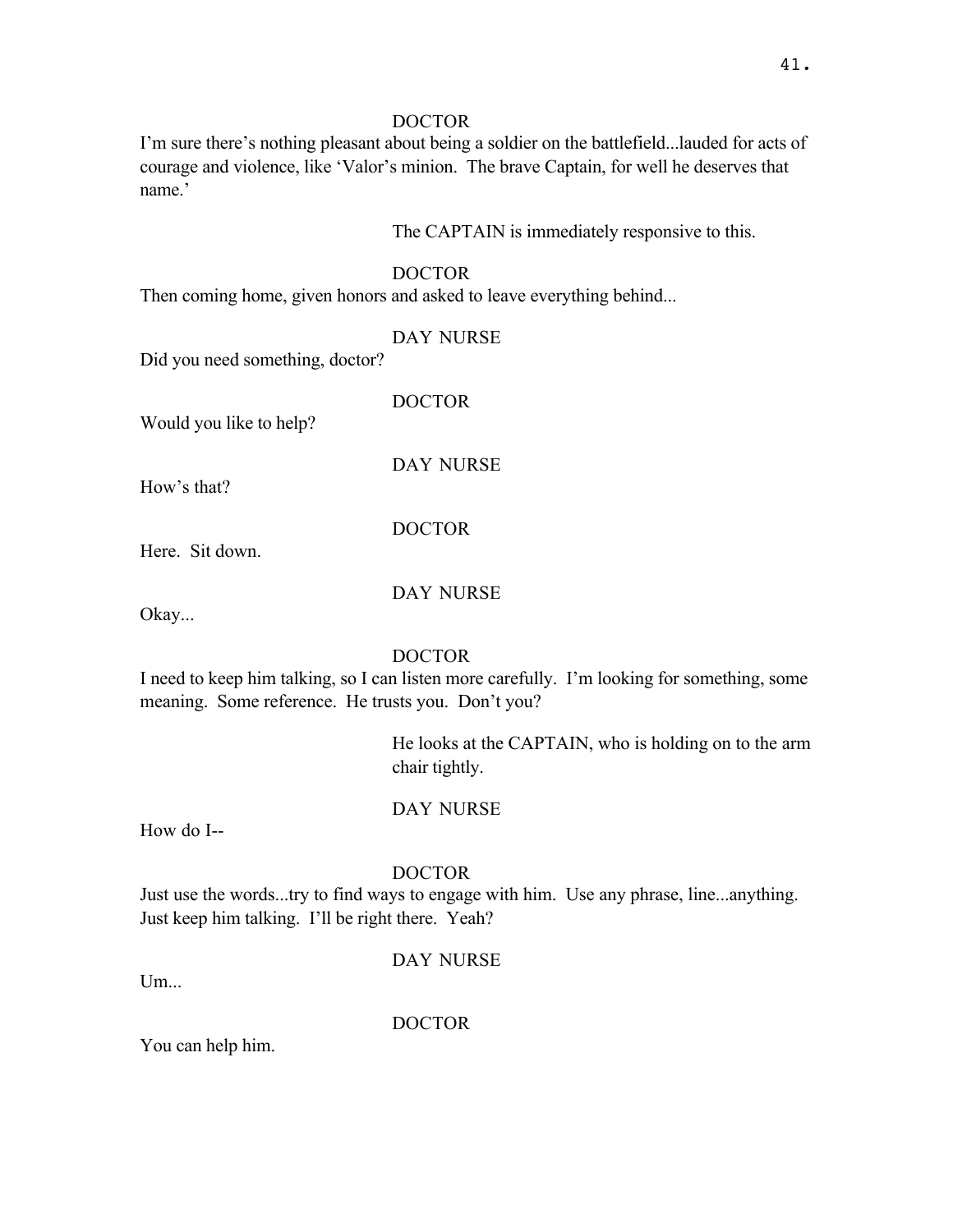She looks at the CAPTAIN.

Alright.

DOCTOR

DAY NURSE

Good.

The DOCTOR hands her a copy of the play, turns on the tape recorder and readies his pencil and paper.

DAY NURSE

He didn't sleep again last night.  $\star$ 

DOCTOR

"Sleep shall neither night nor day hang upon his pent-house lid; he shall live a man forbid."

The CAPTAIN seems to understand and be fully engaged for the first time.

# DOCTOR

How are you today, Captain?

Nothing.

DOCTOR

Thane?

The CAPTAIN perks up a bit. The DOCTOR looks at the nurse and waits. He motions for her to continue.

DOCTOR

Speak...use the words. Anything. Just keep him talking for me.

The NURSE slowly begins to speak, occasionally paging through her copy for words, lines, etc.

DAY NURSE Speak...speak then to me, who neither beg nor fear your favours nor your hate.

## CAPTAIN

I pray you, speak not; he grows worse and worse; question enrages him.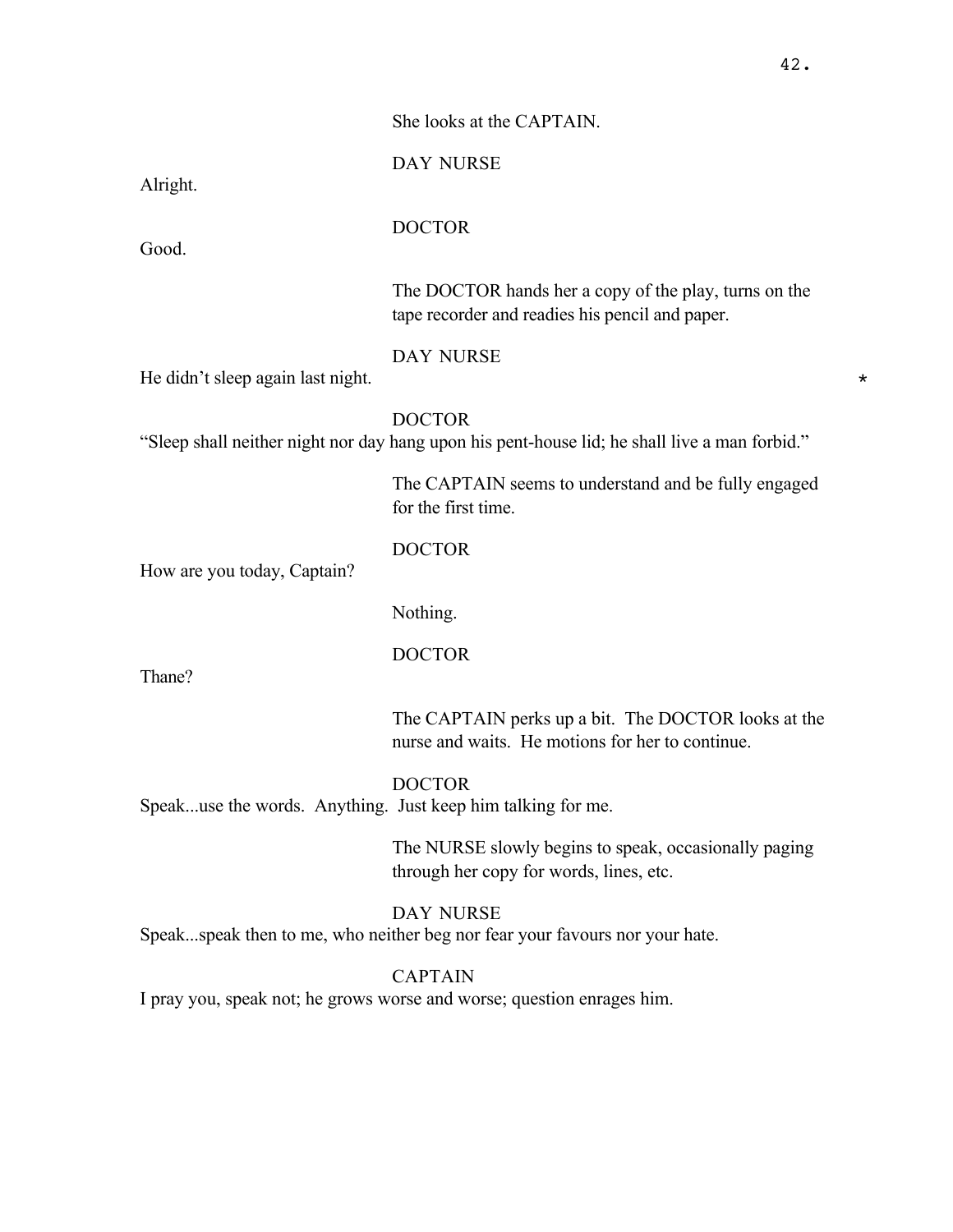## DAY NURSE

The fit is momentary; upon a thought, you will again be well.

#### DOCTOR

Not bad.

The NURSE smiles, continues with more confidence.

#### DAY NURSE

This is the very painting of your fear: If there comes a truth from them--

#### CAPTAIN

Oftentimes, to win us to our harm, the instruments of darkness tell us truths, win us with honest trifles, to betray us in deepest consequence.

The CAPTAIN looks at the DOCTOR suspiciously.  $\star$ 

## DAY NURSE

He is a gentleman on whom you may build an absolute trust.

CAPTAIN \*

There is no art to find the mind's construction in the face.

The DAY NURSE is lost. The DOCTOR motions for her to keep him talking. She has run out of ideas, she reads the first thing that she sees.

#### DAY NURSE

From this time such I account thy love. Art thou afeard to be the same in thine own act and valour as thou art in desire?

The CAPTAIN reaches out and grabs the NURSE's hand.

#### **CAPTAIN**

Prithee, peace: I dare do all that may become a man; who dares do more is none.

The NURSE pulls away.

## DAY NURSE

Maybe we should stop there, I think he could use some more sleep.

The CAPTAIN, hearing the word 'sleep' abruptly engages with some memory and begins to hallucinate.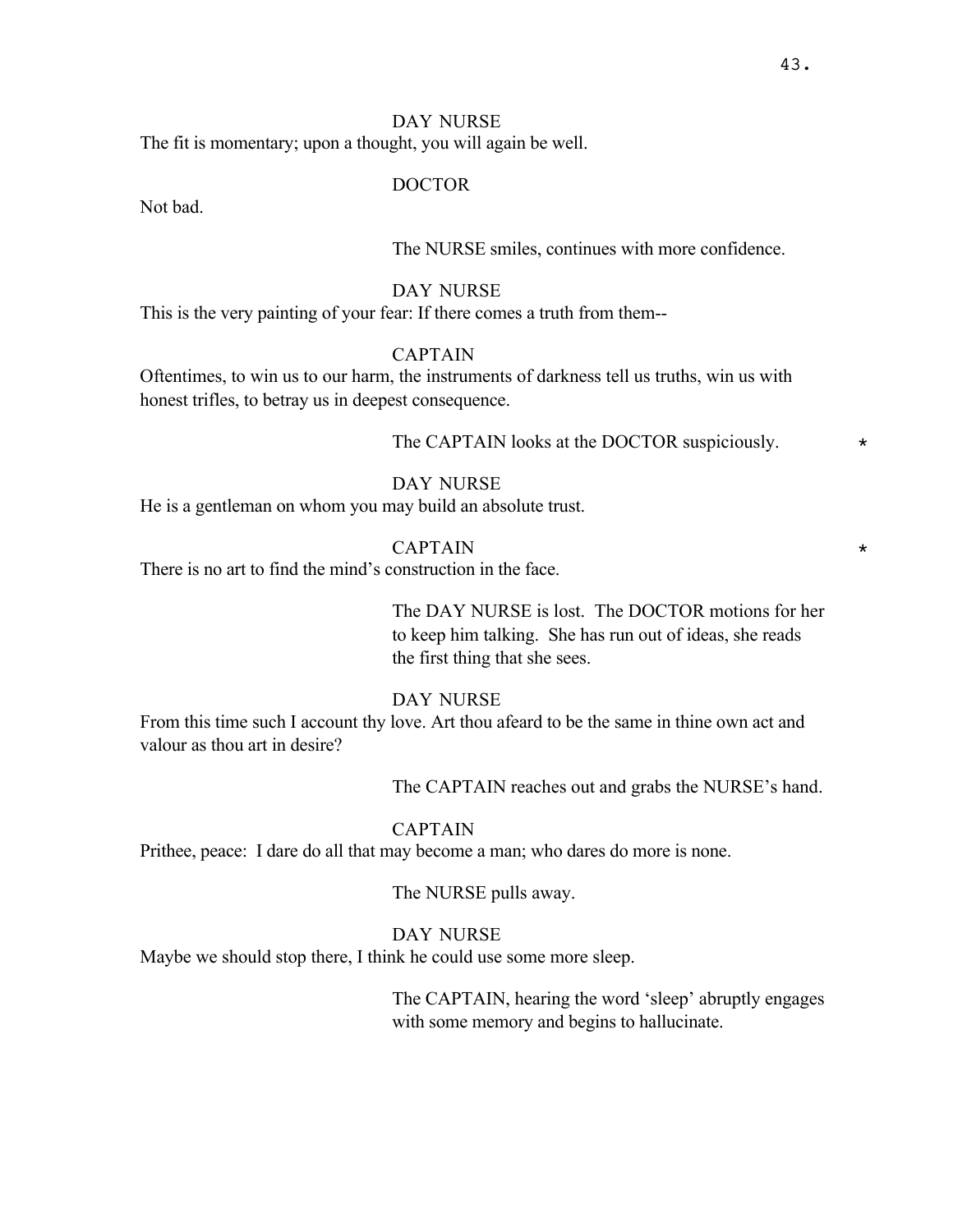## CAPTAIN

Sleep! Methought I heard a voice cry 'Sleep no more! The innocent sleep, sleep that knits up the ravell'd sleeve of care!

## DOCTOR

Who's voice?

#### CAPTAIN

Still it cried 'Sleep no more!' to all the house...

The DOCTOR, seeing an opportunity to find out some specific information, pushes further.

#### DOCTOR

Who's it that cries out?

## CAPTAIN

No...

The NIGHT NURSE responds to an unheard question.

## NIGHT NURSE

I took no part. I swear. I don't know what either of them were trying to do. They both started learning lines from...you know, the Scottish play.

#### Pause.

#### CAPTAIN

No...This is a sorry sight.  $\star$ 

The DOCTOR nods to the NURSE to respond. She does, carefully.

## DAY NURSE

A foolish thought, to say a sorry sight.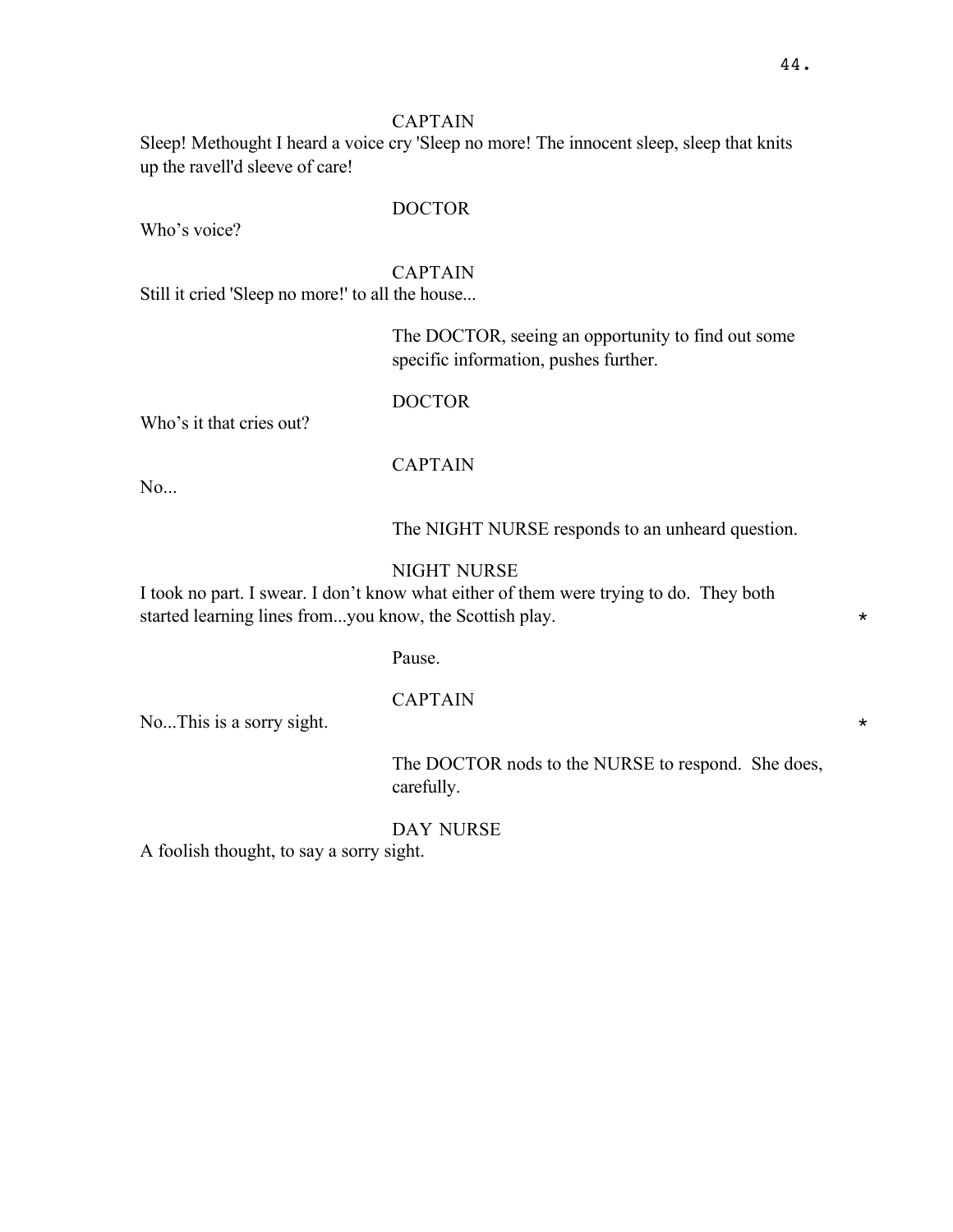## CAPTAIN

One cried 'God bless us!' and 'Amen' as he watched me with these hangman's hands. Listening his fear, I could not say 'Amen,' when he did say 'God bless us!'  $*$ 

## DOCTOR

What do you see?  $\star$ 

The DOCTOR pushes, while the NURSE tries to calm him.

# CAPTAIN

Most sacrilegious murder hath broke ope the Lord's anointed temple, and stole thence the life o' the building...

## DOCTOR

Who's murder?

## DAY NURSE

Consider it not so deeply.

## CAPTAIN

But wherefore could not I pronounce 'Amen'? I had most need of blessing, and 'Amen' stuck in my throat.

> The CAPTAIN takes the letter out of his pocket and runs his fingers over it.

## CAPTAIN

CAPTAIN

I could not say 'Amen.'

The DOCTOR starts again, but the NURSE puts her hand on his arm. It's time to stop. He decides not to push any further. The CAPTAIN is lost again, repeating his words over and over.

Amen...amen...amen...

The DOCTOR gathers his things and leads the NURSE out of the room. Before he exits, he turns back to the CAPTAIN.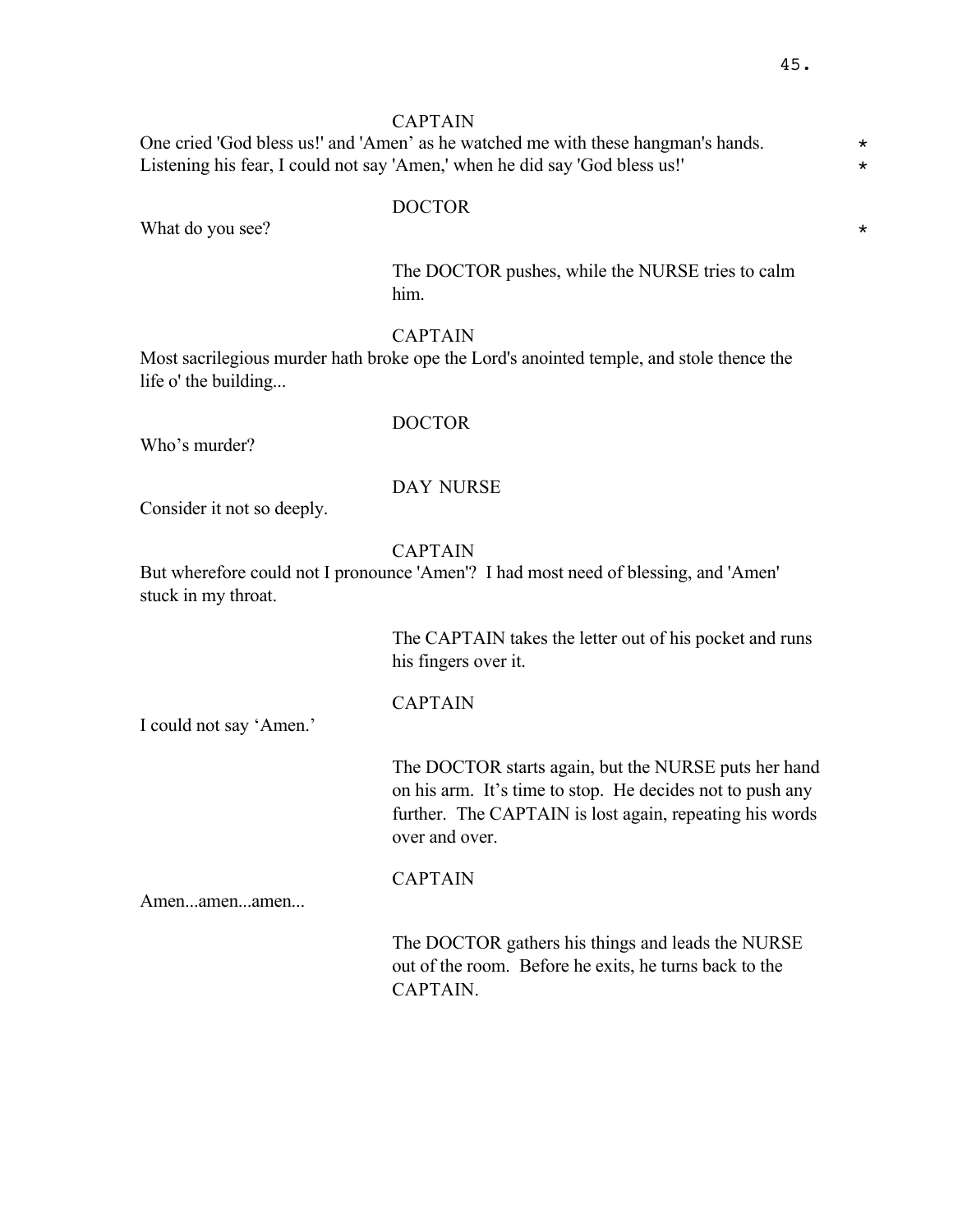These deeds must not be thought after these ways; so, it will make us mad.

The DOCTOR exits. The CAPTAIN takes a small picture from inside the letter. He looks at it briefly, then puts in back in the folded letter. He then puts the letter inside the copy of Macbeth now lying on the table.

## ACTOR 1

An official military record. Incident report 887842. 'The incident in question, involving Captain *redacted* and Sergeant *redacted* has been designated classified. Captain *redacted* was given an honorable discharge as the Sergeant's testimony was later verified by multiple sources who witnessed the event first hand.'

#### DOCTOR

'Sacrilegious Murder.' Keeps playing through my mind on a loop. It's the *word*. Soldiers don't refer to killing in the line of duty as murder. He's telling me something. Something specific. But what? I need more information. His military record. It's just...black. Just black streaks. How the hell am I supposed to help someone who's been stricken from the record like this? Soaked with black ink. I need to see the words beneath all those careless black lines. What are they hiding from me?

> As the DOCTOR continues reading, ACTOR 1, now the SERGEANT steps forward.

| A phone call. September 28th. AMRC.  | <b>ACTOR 1</b>                                                                               | $^\star$ |
|--------------------------------------|----------------------------------------------------------------------------------------------|----------|
|                                      | ACTOR 1 puts on the SERGEANT's military-issue                                                | $\star$  |
|                                      | jacket.                                                                                      | $\star$  |
|                                      | <b>DOCTOR</b>                                                                                | $\star$  |
|                                      | I did find something. Details about a classified incident leading to the Captain's honorable | $\star$  |
|                                      | discharge. Very few survivors. Mentions one other survivor by name. Sergeant                 | $\star$  |
| something. Can't make it out.        |                                                                                              | $\star$  |
|                                      | <b>SERGEANT</b>                                                                              |          |
|                                      | Yeah. I need to talk to whoever's in charge around there. Someone tells me you're the one    | $\star$  |
| working with the Captain. That true? |                                                                                              |          |

#### DOCTOR

If I could find this "Sergeant." Bring him here...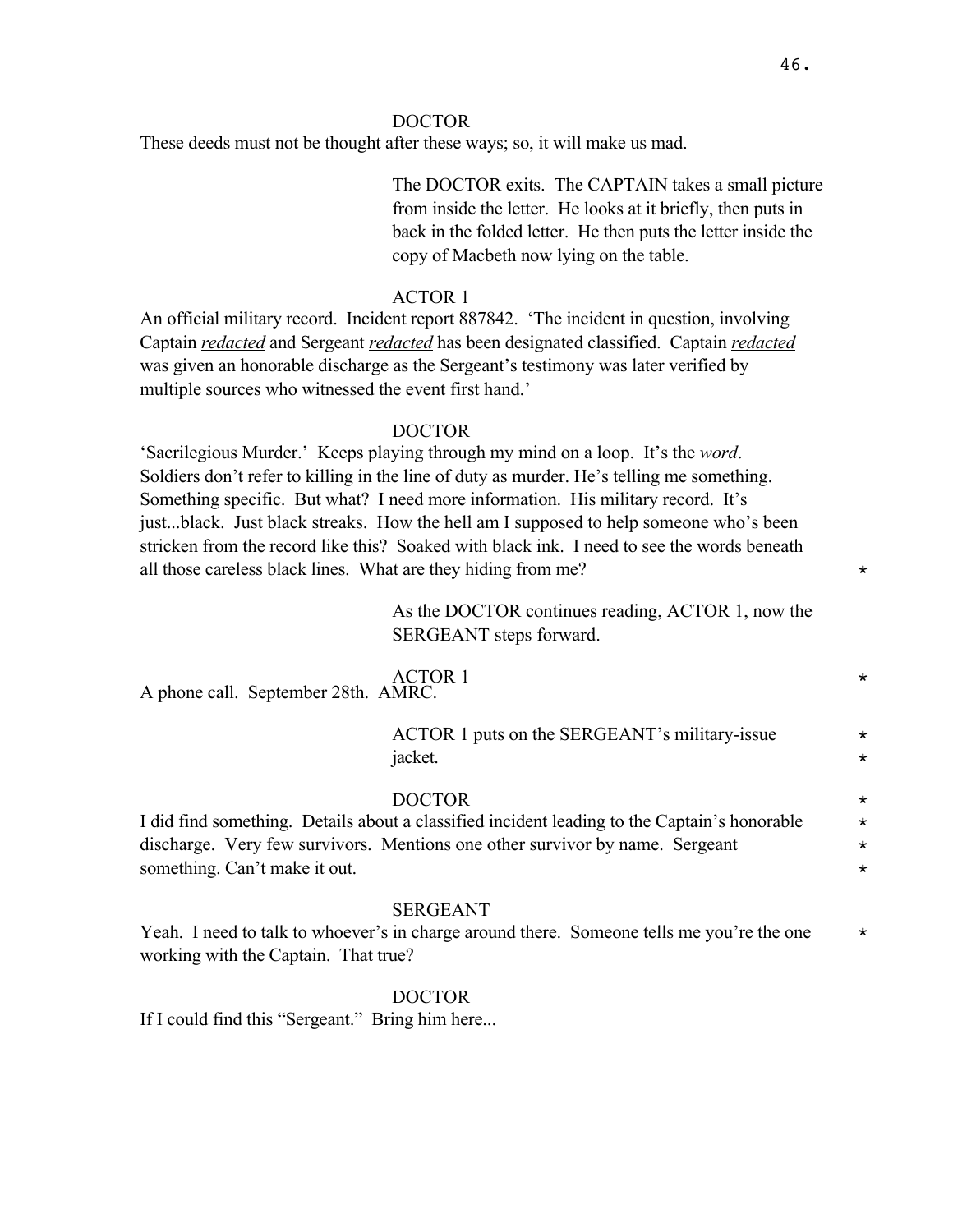## SERGEANT

Listen, doc. I need to see him.

## DOCTOR

I'll have the nurse make some phone calls. Ruffle a few feathers. Maybe there's someone that can help find him.

#### SERGEANT

Well, you poke around the military enough, people are going to notice, doc. It was pretty  $*$ easy to find you.

The DOCTOR walks into the CAPTAIN's room.

# DOCTOR

"How goes the night?"

The CAPTAIN turns, not used to being visited by the DOCTOR this late. The phone call continues throughout.

## SERGEANT

If I come by, I'm not answering any questions or getting into it with you...you understand?

## DOCTOR

I have some interesting news.

#### SERGEANT

I've had enough of you hacks trolling around up in my head for lifetime. You at AMRC?

DOCTOR

SERGEANT

A friend of yours called.

I need to see the Captain.

DOCTOR

He calls you 'Captain.'

SERGEANT

I'll be there Sunday night.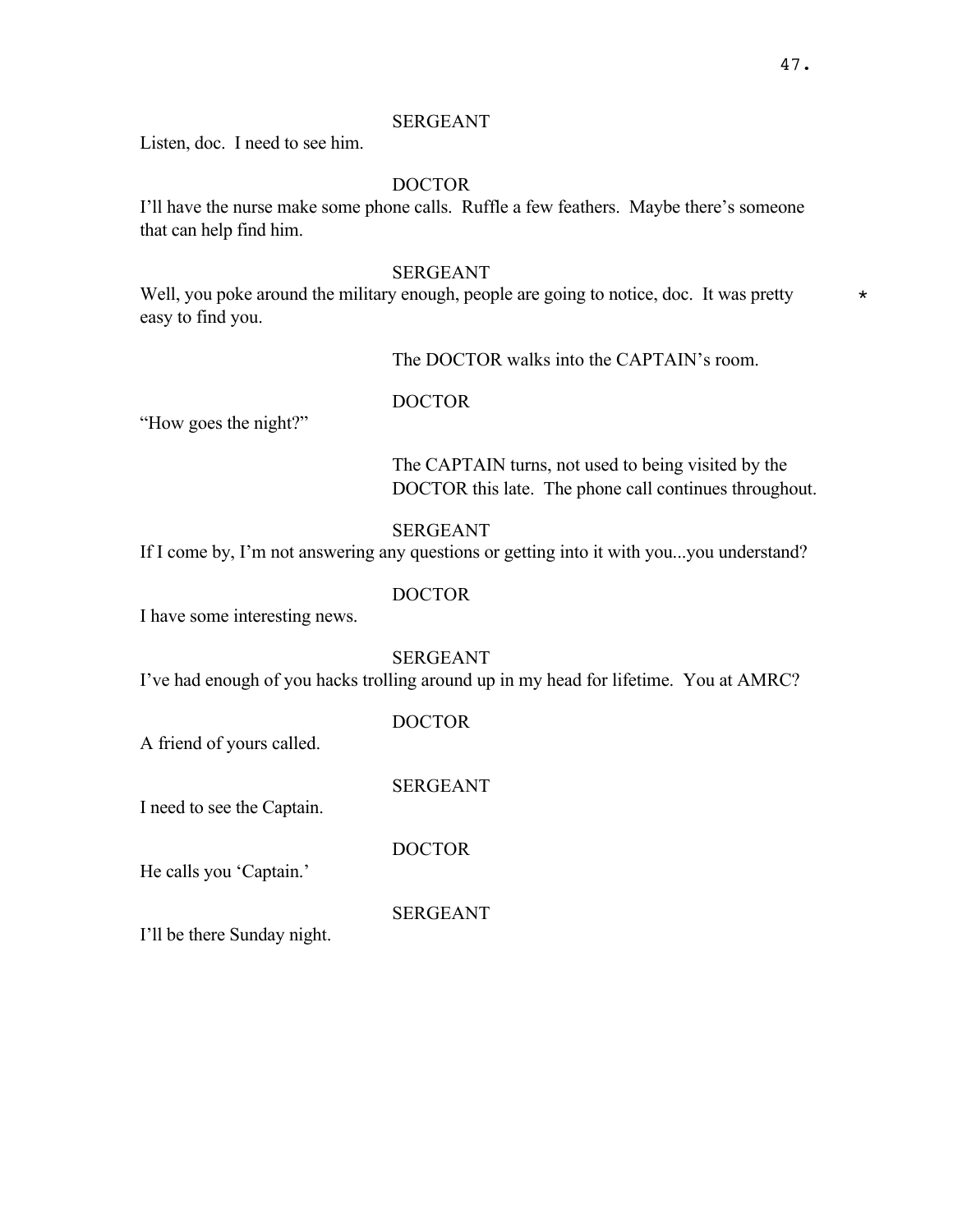The sound of the SERGEANT hanging up the phone, dial tone. The CAPTAIN takes in a breath. He is clearly affected by the news.

## DOCTOR

Know that it was he in the times past?

I know not.

CAPTAIN

# DOCTOR

The Sergeant? From your files.

CAPTAIN

I know not.

DOCTOR

Well...he wants to see you. He'll be here this weekend.

The CAPTAIN turns to look at the DOCTOR.

CAPTAIN

Such welcome and unwelcome things at once 'tis hard to reconcile.

DOCTOR I want you to see him. Talk to him. My hope is that he can--

## CAPTAIN

I have lost my hopes.

He takes the worn piece of paper from out of his pocket.

DOCTOR And that which you are my thoughts cannot transpose.

CAPTAIN

Our knocking has awaked him... he comes.

## DOCTOR

Sunday.

The DOCTOR stands.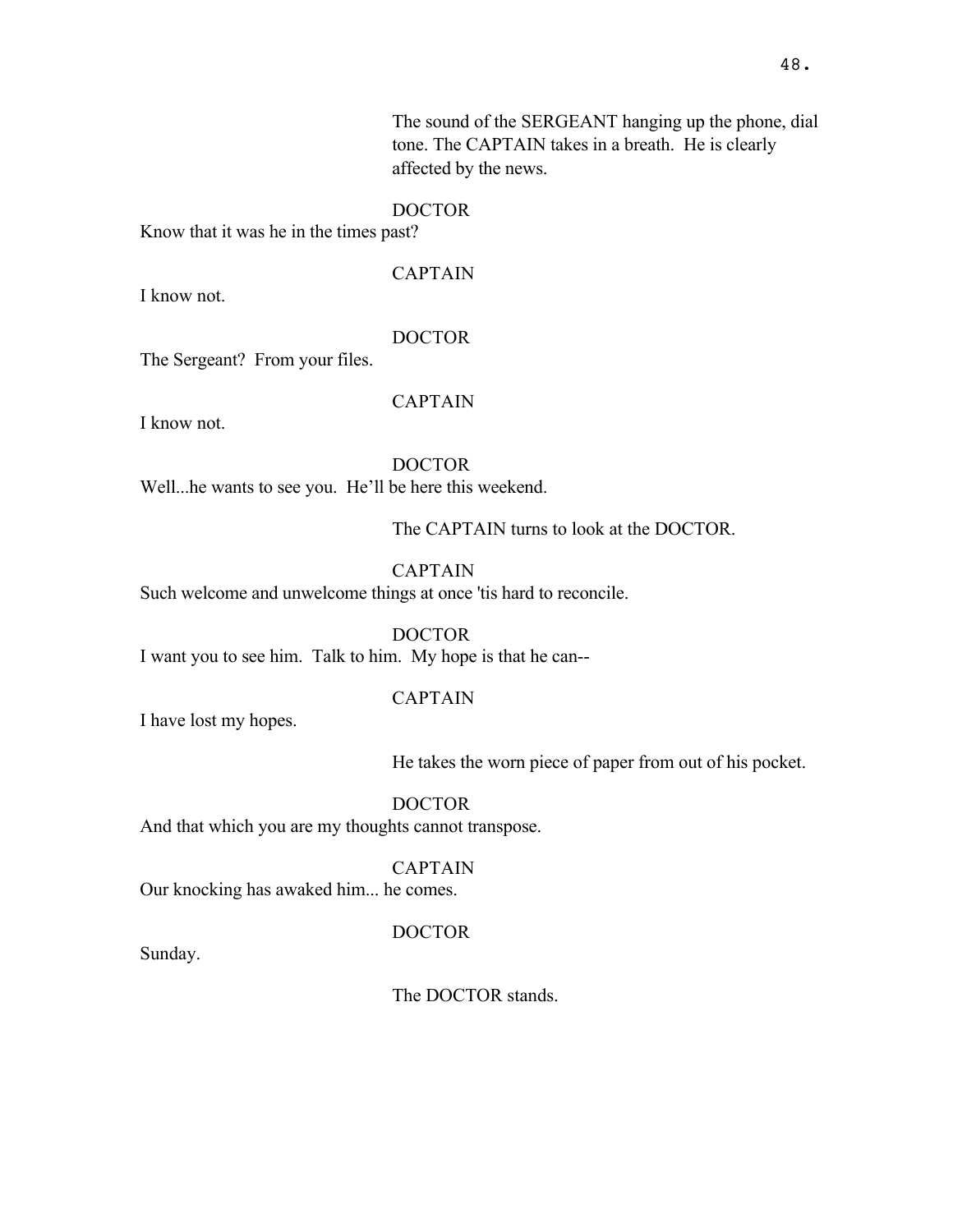Until then, may you "tell pale-hearted fear it lies, and sleep in spite of thunder."

The DOCTOR exits. The CAPTAIN looks back at the door and whispers.

#### CAPTAIN

I thank you, doctor.

Day/Night passes. Rituals, testimonials, recordings.

### NIGHT NURSE

I don't wanna...go back there. C'mon. Still gives me nightmares. I don't want to want to talk about it again. I'm not going to talk about it again.

#### DOCTOR

Can't stop thinking about the play. Why *Macbeth*? A man...a soldier. Comes home. Brings the violence from the battlefield back with him. A killer, just like the night nurse said. A man capable of dispassionately 'unseaming' another man from 'the nave to the chaps.' Then, after having 'dignities heap'd upon him' for brutally slaughtering men in battle, suddenly has to go home and play the good host. A sociopath in a suit and tie. A butcher in 'borrowed robes.' Extraordinary paranoia, hallucinations, insomnia... *textbook* severe post-trauma, really.

He continues paging through the book, making notes.

#### DAY NURSE

I needed a break. I needed to go home, to see my family. Just for a few days. And I was  $*$ supposed to get back in time, but...the Sergeant arrived a day early. I wanted to be there.  $*$ 

> A man, a former SERGEANT, stands in the doorway to the CAPTAIN's room in silence.

#### DOCTOR

But this...force. This fate.  $\star$ 

#### DAY NURSE

Something kept me away from the clinic that day.  $\star$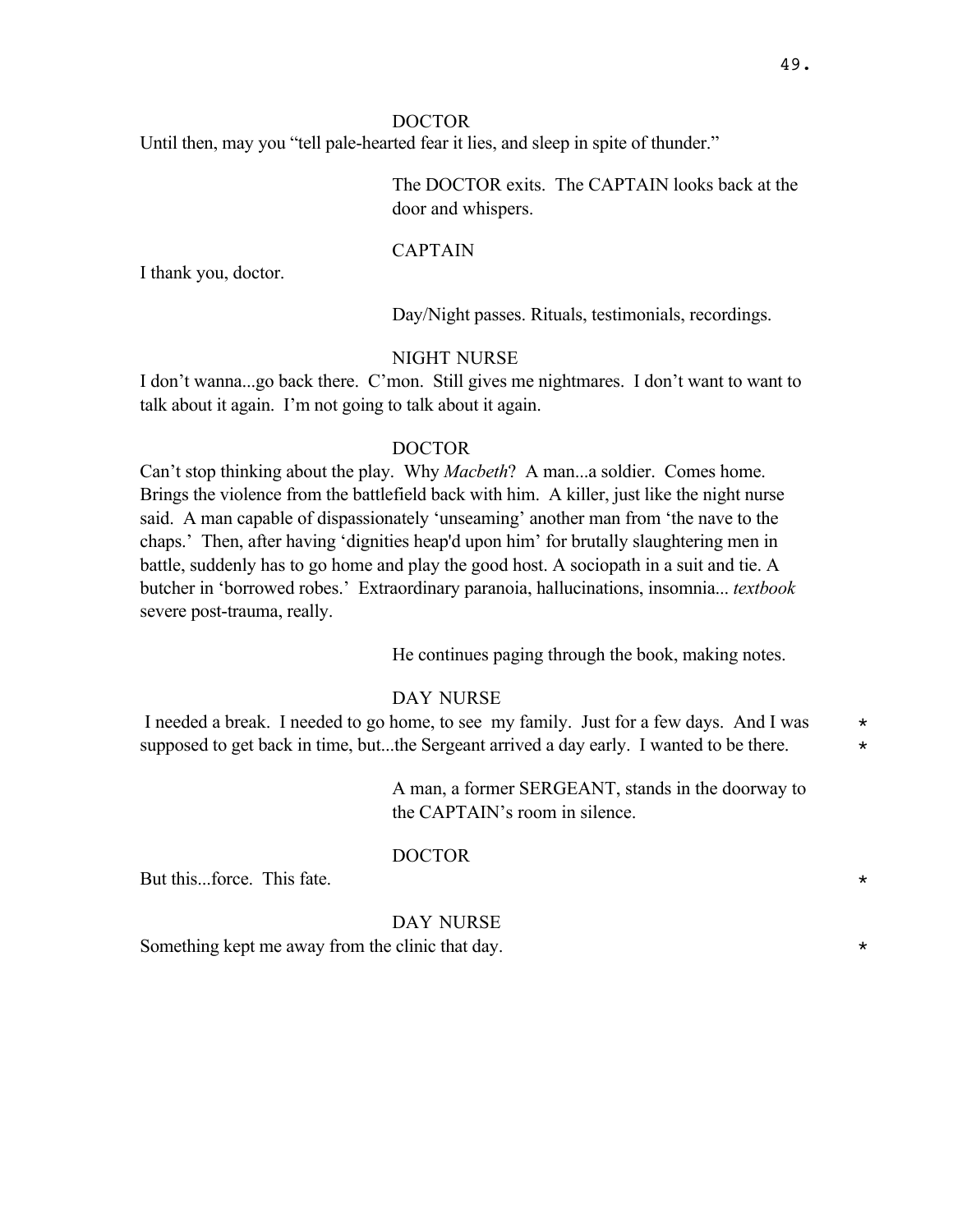The CAPTAIN suddenly senses the SERGEANT and tenses. He begins to fight against the memories. The SERGEANT slowly leaves the doorway and makes his way to the DOCTOR's office.

#### DOCTOR

That we all move toward our inevitable end without...choice.  $*$ 

The SERGEANT stands in the DOCTOR's makeshift office. He begins speaking, mid-conversation.

## SERGEANT

You'll have to excuse me if I'm a bit exhausted with formalities, doc.

In the next room, the CAPTAIN is stirred further by the Sergeant's voice.

## DOCTOR

Of course. Thank you for deciding to--

SERGEANT

You need to stop what you're doing immediately.

The DOCTOR, surprised, takes a moment.

#### DOCTOR

I'm not sure I--

#### SERGEANT

Or I will make sure someone else stops you--

DOCTOR Sergeant. Let me explain the situation. The progress that we've made--

SERGEANT I've heard about your progress. The nurses quit yet?

#### DOCTOR

No. No, they've been completely understanding about-- $*$ 

SERGEANT

Surprising. And they let you hold on to your license?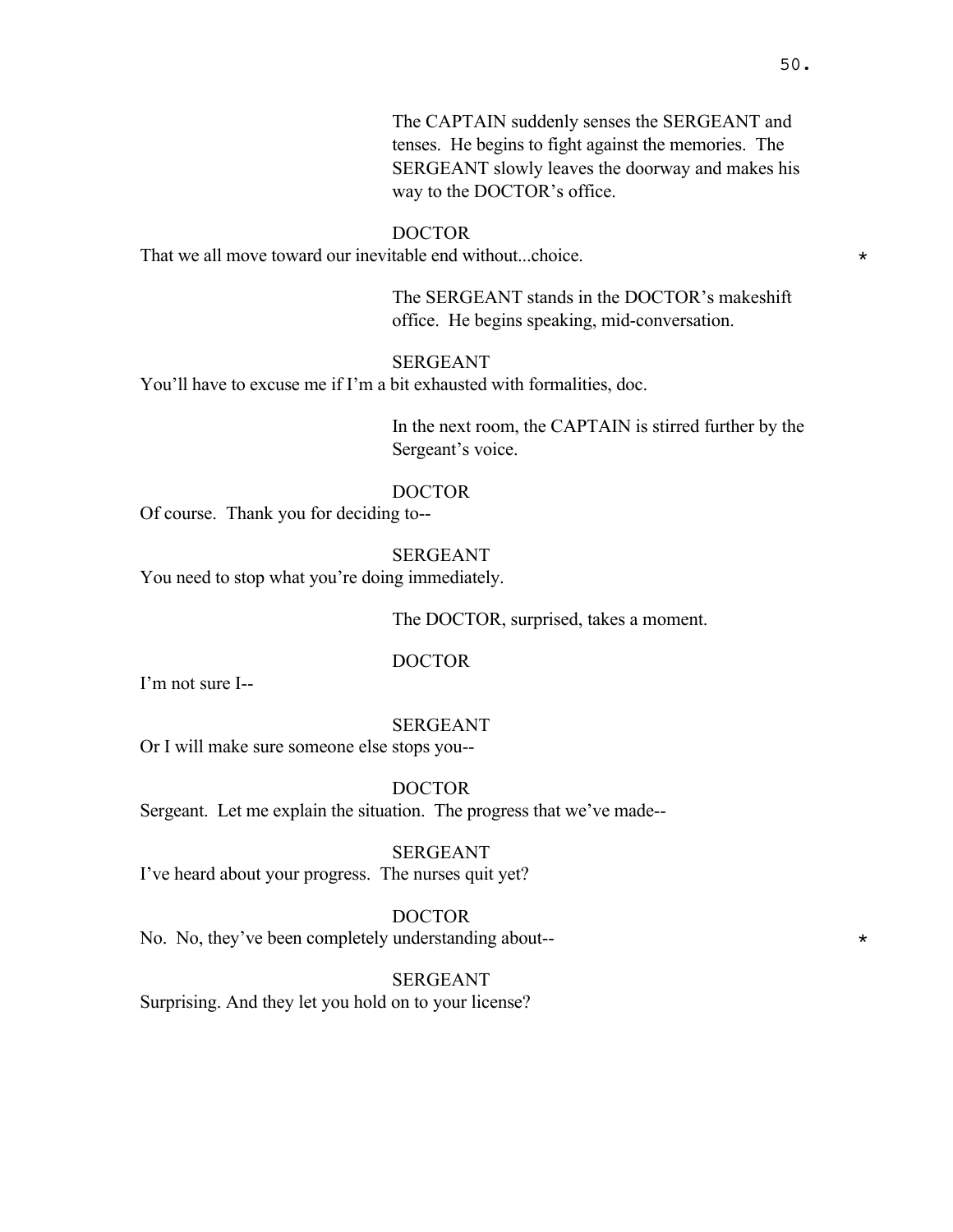I don't know where you're getting your information--

#### SERGEANT

It's hardly a secret, doc.

# DOCTOR

Sergeant. You called me. I think if you were to just talk to him-- $*$ 

## SERGEANT

Quit digging around in his head. You don't think I know what you're doing? I barely  $*$ made it to the other side. The Captain. He won't. He's...he is who he is.  $\star$ 

#### DOCTOR

No. He needs help.  $\star$ 

## SERGEANT

You think you're helping--

#### DOCTOR

Or they will send him away for good. Perpetually drugged, locked away, discarded--

## SERGEANT

Good. Better that way.

#### DOCTOR

How can you--? He deserves to feel something again, Sergeant-- \*

#### SERGEANT

*Feel* something? You have no idea. No concept of what he's been through. What I've  $*$ been through.

#### Then tell me.

## DOCTOR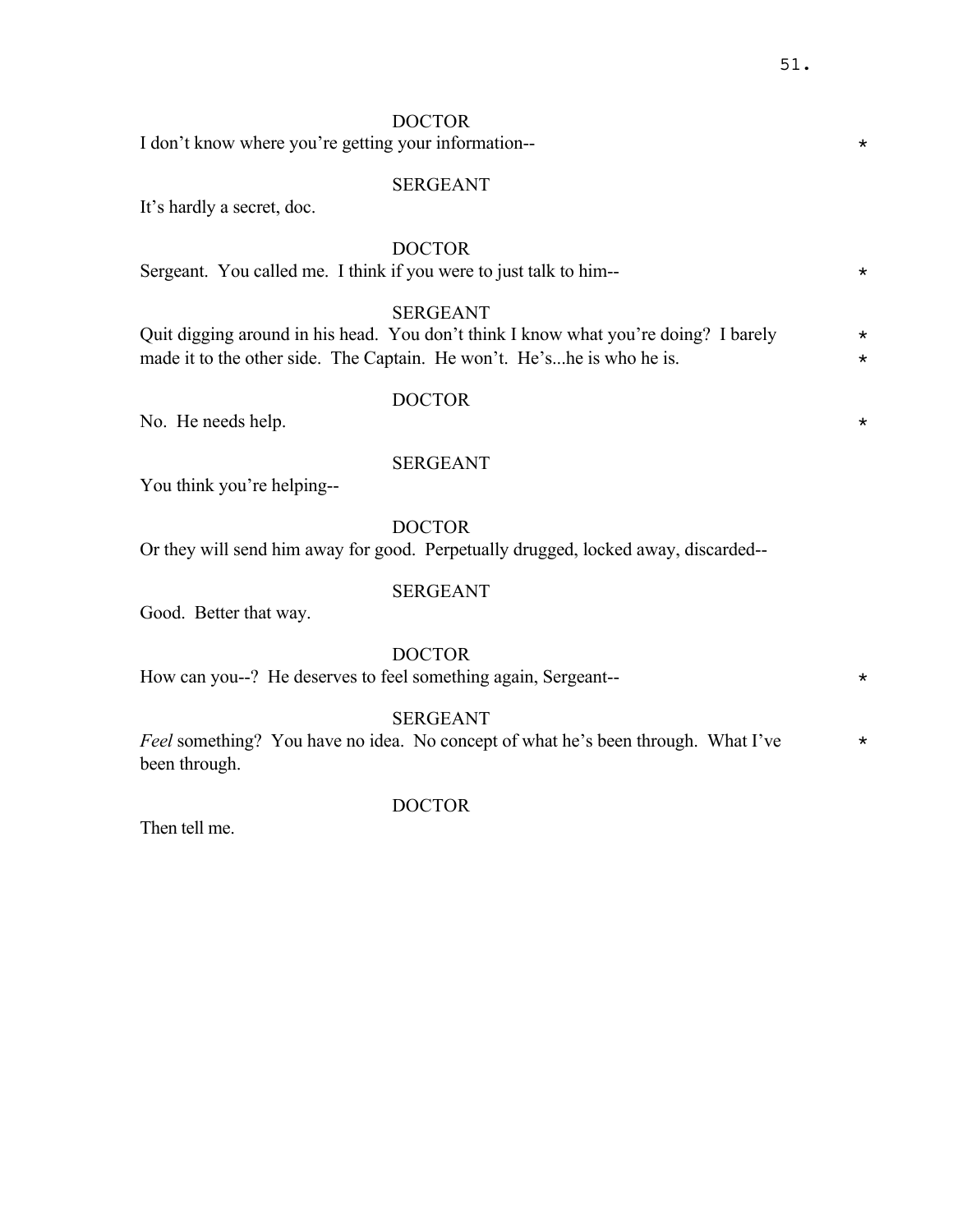## SERGEANT

Sacrifice...piercing shrapnel and sound. Screaming, tearing sound. Louder than anything. You have no idea. And you want him to 'feel' that again? You know the only thing that stops most of us from ending it ourselves? 'Cause we could. It's what's on the other side. I still got that left to look forward to. Just...just leave the Captain alone. Leave him in peace.

# DOCTOR

Leave him to rot, you mean?

## SERGEANT

Watch it, doc.

#### The DOCTOR gets up, takes his time.  $*$

CAPTAIN

Cannot be ill, cannot be good:

#### DOCTOR

If ill, why hath it given me earnest of success, commencing in a truth?

#### SERGEANT

Excuse me?  $\star$ 

## DOCTOR

I used to be very successful. I'm sure there was a time...I must have felt happy, useful.  $*$ Felt something. But I can't remember...like hazy footage from someone else's past. (beat) Doesn't matter now. I screwed up somewhere along the way and I got thrown in with  $*$ people like you. Psychological casualties of...war, trauma, life. Only work I could get. \*

#### SERGEANT

We all do things we have to do, doc.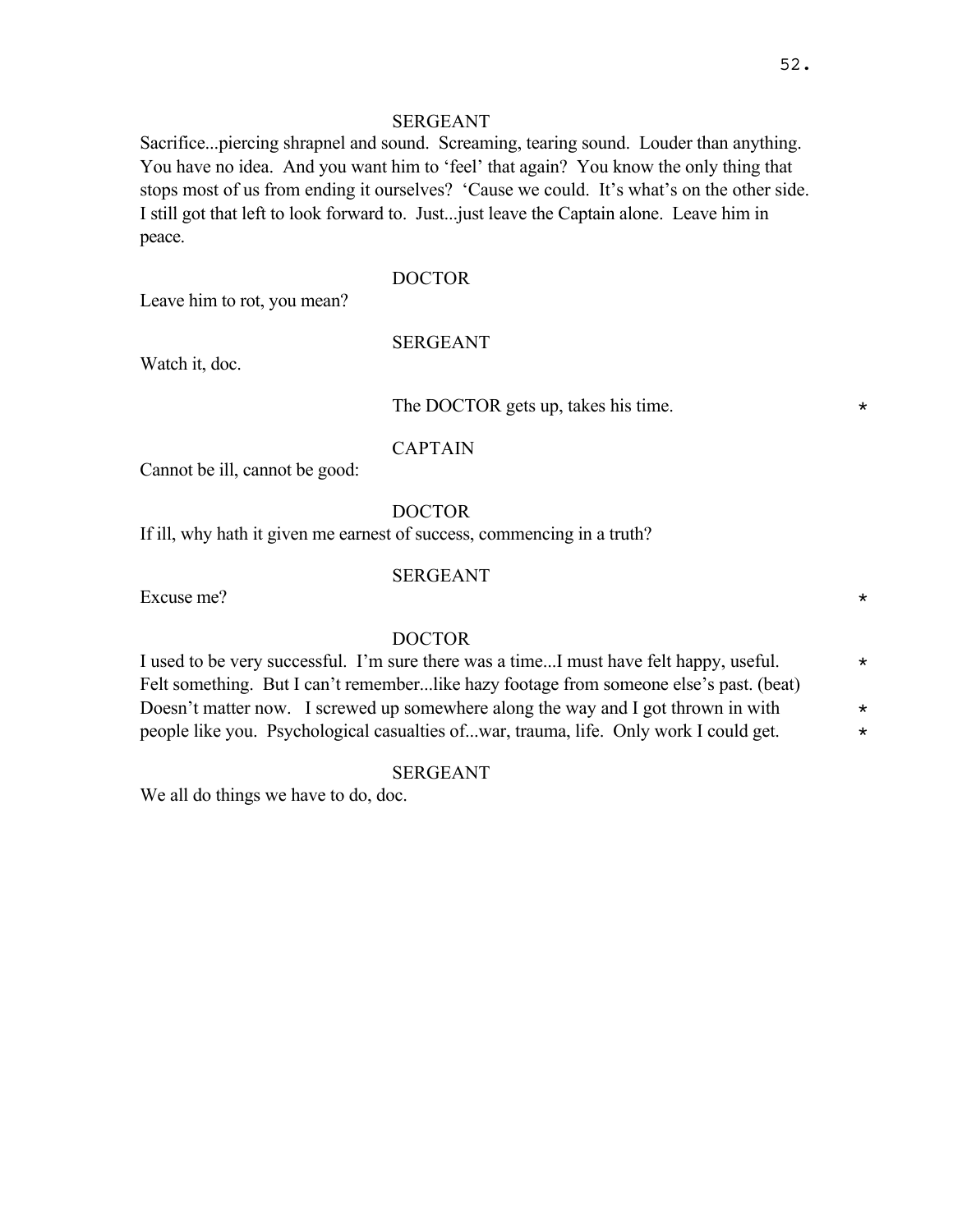No. We don't. We have a choice, Sergeant. (beat) All I had to do was get in, sign an eval, and get out. Just sign my name, and that'd be the end of the Captain. Then something happened. I finally *felt* something. I don't know. A sense of duty? An  $*$ obligation to uphold my oath? I don't know. But I've got just moments more with him,  $*$ and I'll do whatever I can...I'll keep looking. If you won't help him. I'll find someone.

## SERGEANT

He has no one.

## DOCTOR

There has to be-- $*$ 

## SERGEANT

You found no records at all?

DOCTOR

There has to be someone. A family member. Someone.  $*$ 

## SERGEANT

The Captain has no family.

### DOCTOR

The Captain mentioned a 'murder.'  $\star$ 

The SERGEANT, surprised by this, sits--totally silent.

## DOCTOR You know what I'm talking about, don't you?

## Nothing.

DOCTOR

I found something in his service record--

SERGEANT

Service record?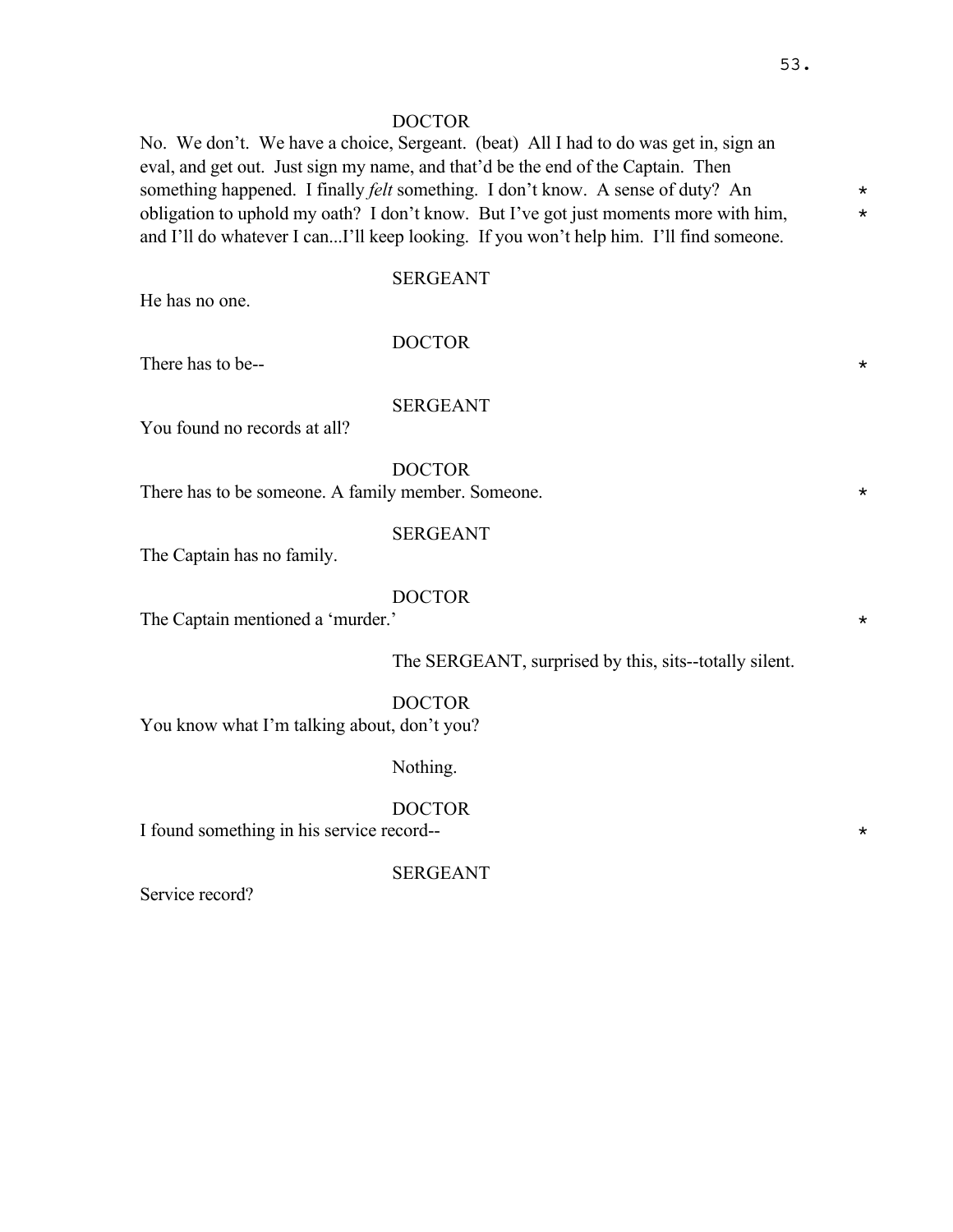Yes. Mentions you both. Discharged with valor following an incident, but I can't find a single goddamn word about what happened in combat..other than that *you* walked out of there alive. And here you are.

## The SERGEANT takes a moment.

## CAPTAIN

Things bad begun make strong themselves by ill.

## SERGEANT

He's my Captain. I'd do *anything* for him.

### DOCTOR

Then help me. This isn't about you--

## SERGEANT

Or you?

## DOCTOR

Help him.

## SERGEANT

There's nothing I can do. He hasn't spoken in years. What makes you think he'll suddenly start now?

## DOCTOR

Tell me about the incident mentioned in these reports and I won't ask another question.

The SERGEANT takes a moment.

## SERGEANT

No more digging?

## DOCTOR

I'll just say I pieced together the puzzle from the documents, and he did the rest. I won't make another call.

# SERGEANT

And if he doesn't make progress? If he gets violent again?

# DOCTOR

You, the Captain...Christ, the entire medical community will probably never hear from me again. I'm on my own, here, Sergeant.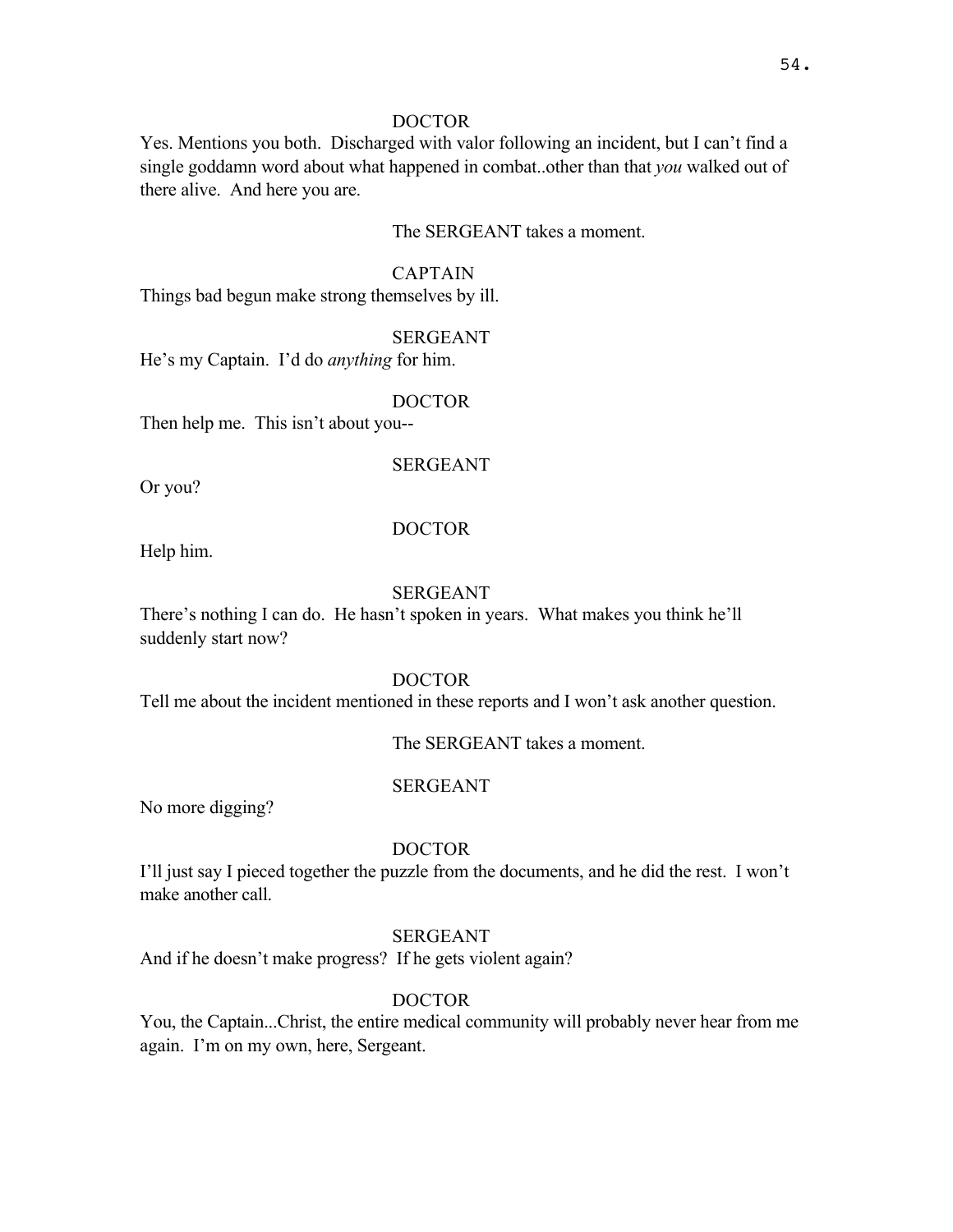## The Sergeant sits quietly.

## DOCTOR

Sergeant?

## CAPTAIN

Thou comest to use thy tongue, thy story and quickly too...

## SERGEANT

We were...

## During the story, the testimonies, scene and monologue overlap one another seemlessly.

## NIGHT NURSE

I don't know what he told the Doc. I wasn't in the room. The session had already started.  $*$ I saw the Sergeant leave, just as I was about to bring in the Captain's evening meds. Then I heard the bell. God...last time I was that afraid was when I was a little kid...

> The DOCTOR walks into the CAPTAIN's room as the SERGEANT recounts the tragedy.

#### **SERGEANT**

We had positioned ourselves on the edges of a small valley in the mountains.

## DOCTOR

Captain.

#### **SERGEANT**

We called it the 'hundred foot grave.' The enemy would walk through... really the only way to get to their supply lines.

#### CAPTAIN

Bloody instructions, which, being taught, return to plague the inventor...

#### SERGEANT

And we would just...we'd just empty our clips. All you could see was dust...they were all just dust. And they poured in. We must have done that dozens of times at various points along the ridge. Dozens.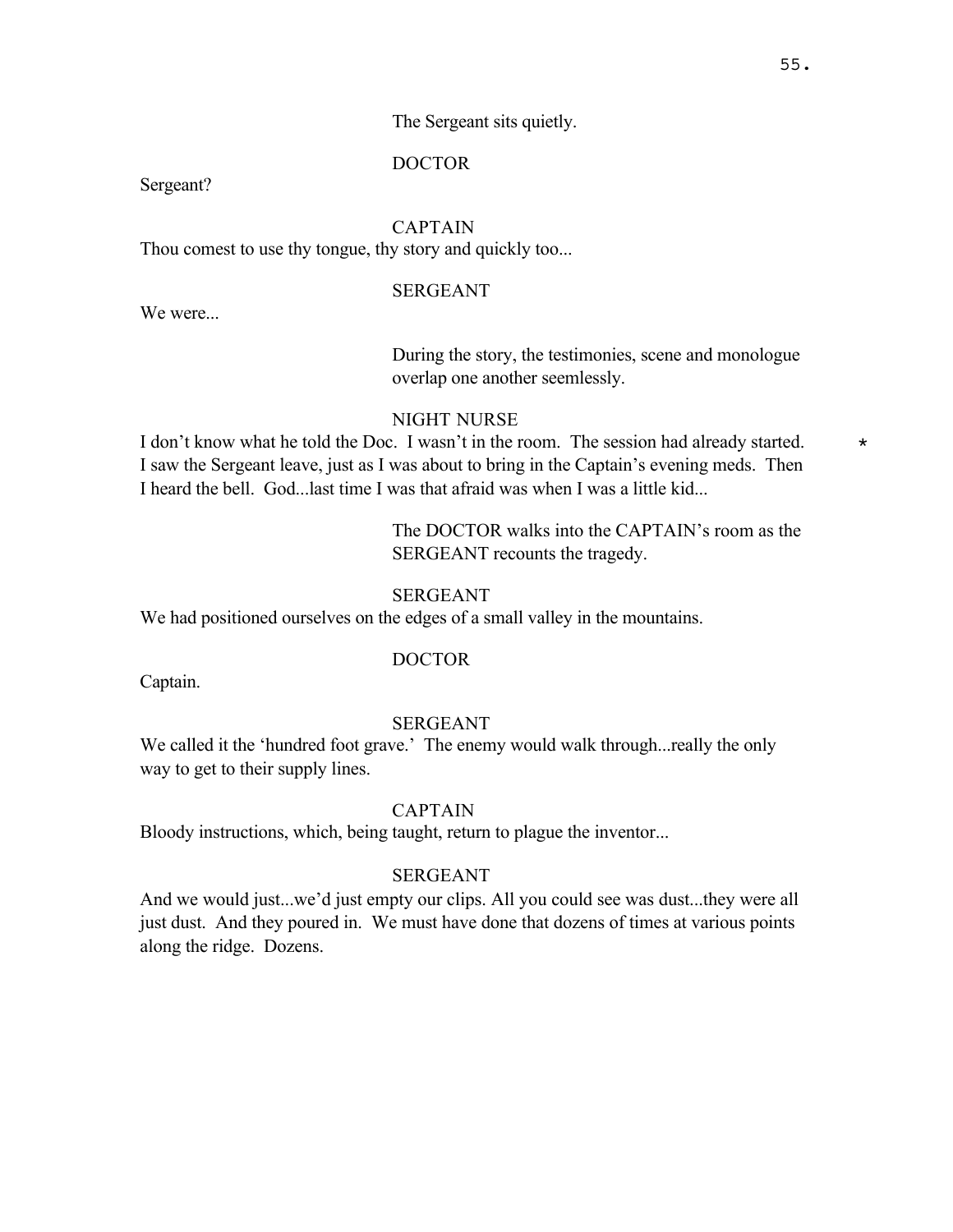## CAPTAIN

This even-handed justice commends the ingredients of our poison'd chalice To our own lips...

# The CAPTAIN can hear all of this in his mind. He relives the events as the SERGEANT recounts the memory.

CAPTAIN \*

SERGEANT  $\star$ 

#### SERGEANT

I wore headphones so I didn't have to hear anything. The Captain understood it had to be  $*$ done.

## CAPTAIN \*

Screw your courage to the sticking-place! Sergeant!

#### SERGEANT  $\star$

After months and months the sand, grains of sand--started driving some of the men mad. It seemed like it was the sand...so much of it. All the same. Displaced, blowing from place to place. Moving like a slow, angry flood. Captain was--he was the only one that could make sense of the shifting surface. He'd relieve someone just before the sand got to them. He knew every time. Almost every time. It was so hard to see in the dust. One day a huge train of them rolled into the grave, and we cut them off--started shooting.

# Fire!  $\star$

As soon as the roaring started echoing off the rocks, one of the men...snapped. He started  $*$ screaming out commands for us to hold fire. Many became confused. The enemy had just enough time--the dust settled just enough and they began to return fire. You could see there were families in there.  $\star$ 

## CAPTAIN \*

Private! Hold your positions. Hold!  $\star$ 

#### SERGEANT  $\star$

Some of the men left their positions and sprinted down the side of the mountain to the  $*$ south to pull some of the unarmed out of the way of our firing squad. Some of the men kept firing. It was impossible to tell who was firing at who. Our own men were firing back. I'm sure of it. The Captain ordered us to use the heavy artillery.  $\star$ 

## CAPTAIN \*

Sergeant! Weapons free! Weapons free!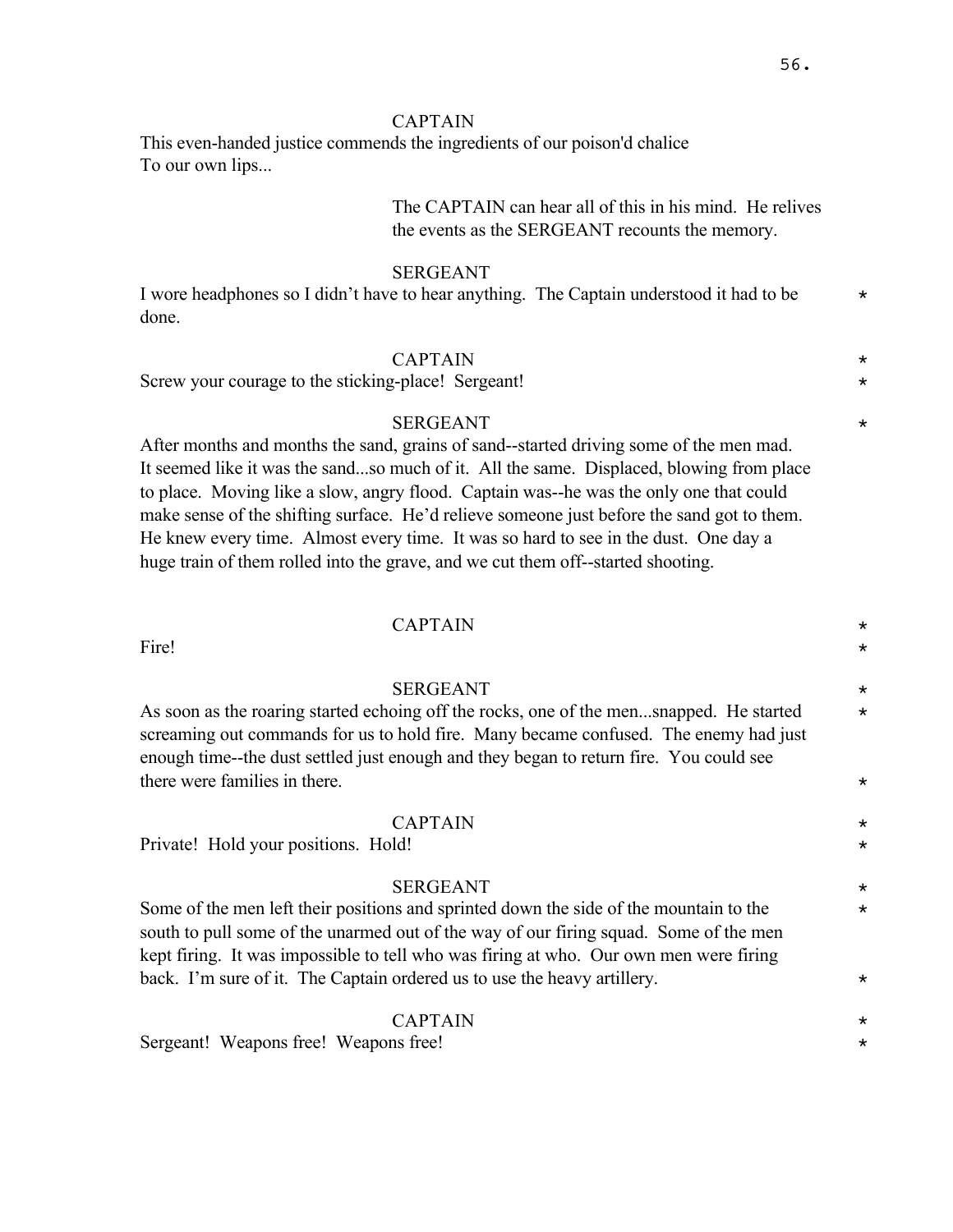## SERGEANT

He knew it couldn't be a conversation. I took command of the eastern position and we forced the end of the debate. We made the dust swirl again...a mushroom cloud that could be seen from space. A perfectly silent cloud to swallow the screams and shouts to God.

## CAPTAIN

Hold!

## SERGEANT

We eliminated a major target that day, but lost...*so* many. The target had brought families- children--as shields. It would have been worse if he had gotten through. I know that. I believe that. I've made my peace.

# CAPTAIN

Listening their fear, I could not say 'Amen,' when they did say 'God bless us!'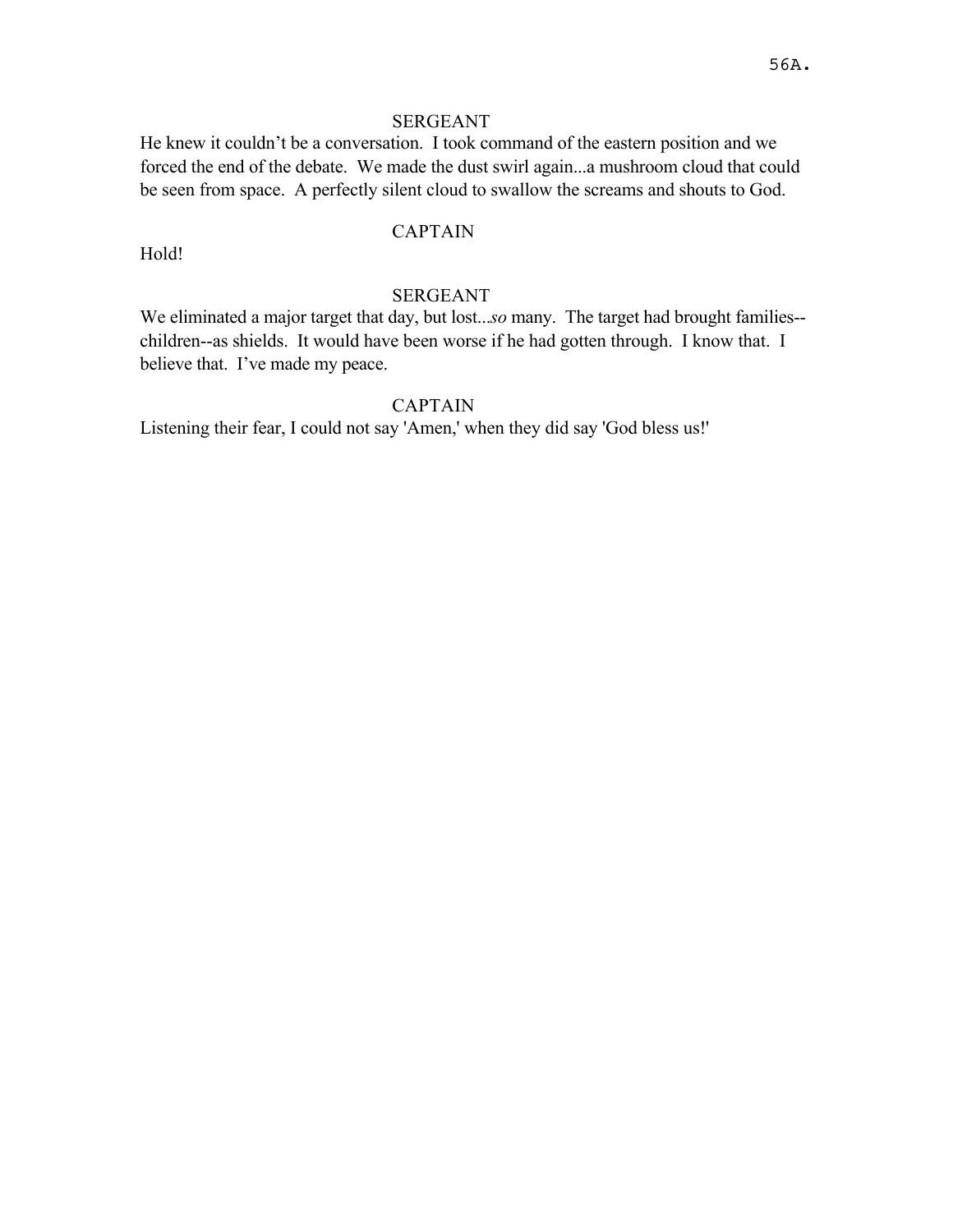#### SERGEANT

But the Captain, he...he had so much anger after. He felt too much, I think. He could never accept who he was. The best soldier I've ever known. A great man.  $*$ 

## CAPTAIN

'Amen' stuck in my throat. Amen...amen! Amen, amen, amen...

## SERGEANT

That's how he should be remembered. You got that, doc? A great man.

## CAPTAIN

Amen, amen, amen...

The CAPTAIN begins to repeat the phrase over and over again, getting further and further agitated. The DOCTOR moves toward him in order to calm him, but the CAPTAIN pulls away violently, protecting something in his pocket.

#### CAPTAIN

Awake, awake! Ring the alarm bell. Murder and treason! And look on death itself! Up,  $\star$ up, and see the great doom's image! As from your graves rise up, and walk like sprites, To countenance this horror! Ring the bell!

> The DOCTOR suddenly understands the CAPTAIN's warning. He grabs for a small bell on the table to call the NIGHT NURSE, who rushes into the room just in time as the CAPTAIN starts to fall off the edge. Sounds of war can be heard, along with the cry of a child. A woman's voice cries out.

## CAPTAIN

I have almost forgot the taste of fears

The CAPTAIN lunges for the DOCTOR, but the NIGHT NURSE restrains him. The NURSE struggles to thrust the syringe into the wildly violent ex-soldier. The CAPTAIN disarms the NURSE and brings him to the ground and begins to break his arm. The DOCTOR rushes for the syringe and quickly injects the CAPTAIN as we hear a loud 'snap.' The NIGHT NURSE screams in pain.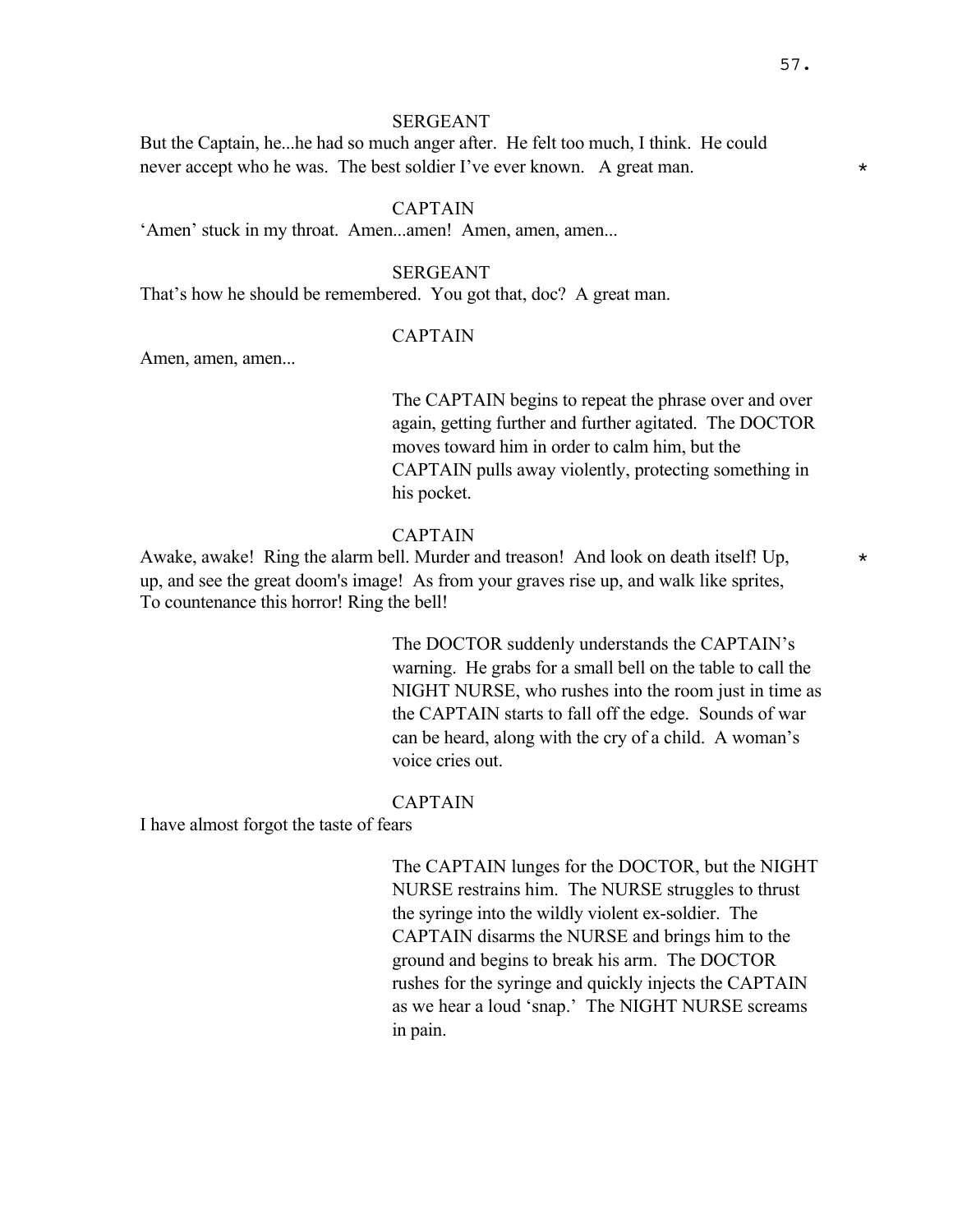The CAPTAIN quickly loses strength, letting go of the NIGHT NURSE, who drags himself out of harms way. The CAPTAIN fights to keep conscious. The DOCTOR removes the syringe and lies the CAPTAIN against his chair.

NIGHT NURSE

Jesus Christ...

The NIGHT NURSE, holding his seriously injured arm, backs our of the room, leaving the DOCTOR and the CAPTAIN. The CAPTAIN stares at the DOCTOR as he fades.

### DOCTOR

Captain.  $\star$ 

## CAPTAIN

I am one...so incensed that I am reckless what I do to spite the world.

The DOCTOR sits for a moment, numb.

### DOCTOR

Things without all remedy should be without regard: what's done is done.

The CAPTAIN reaches for the DOCTOR and touches his arm. The DOCTOR pulls away at first, but the CAPTAIN grabs hold.

### CAPTAIN

What's done is done. Doctor. Those men...they did their duty.  $\star$ 

The DOCTOR, astounded that the CAPTAIN is speaking normally, grabs his hand to keep him awake.

### DOCTOR

What men?

## CAPTAIN

My men. They did what they had to. They had no choice. They did--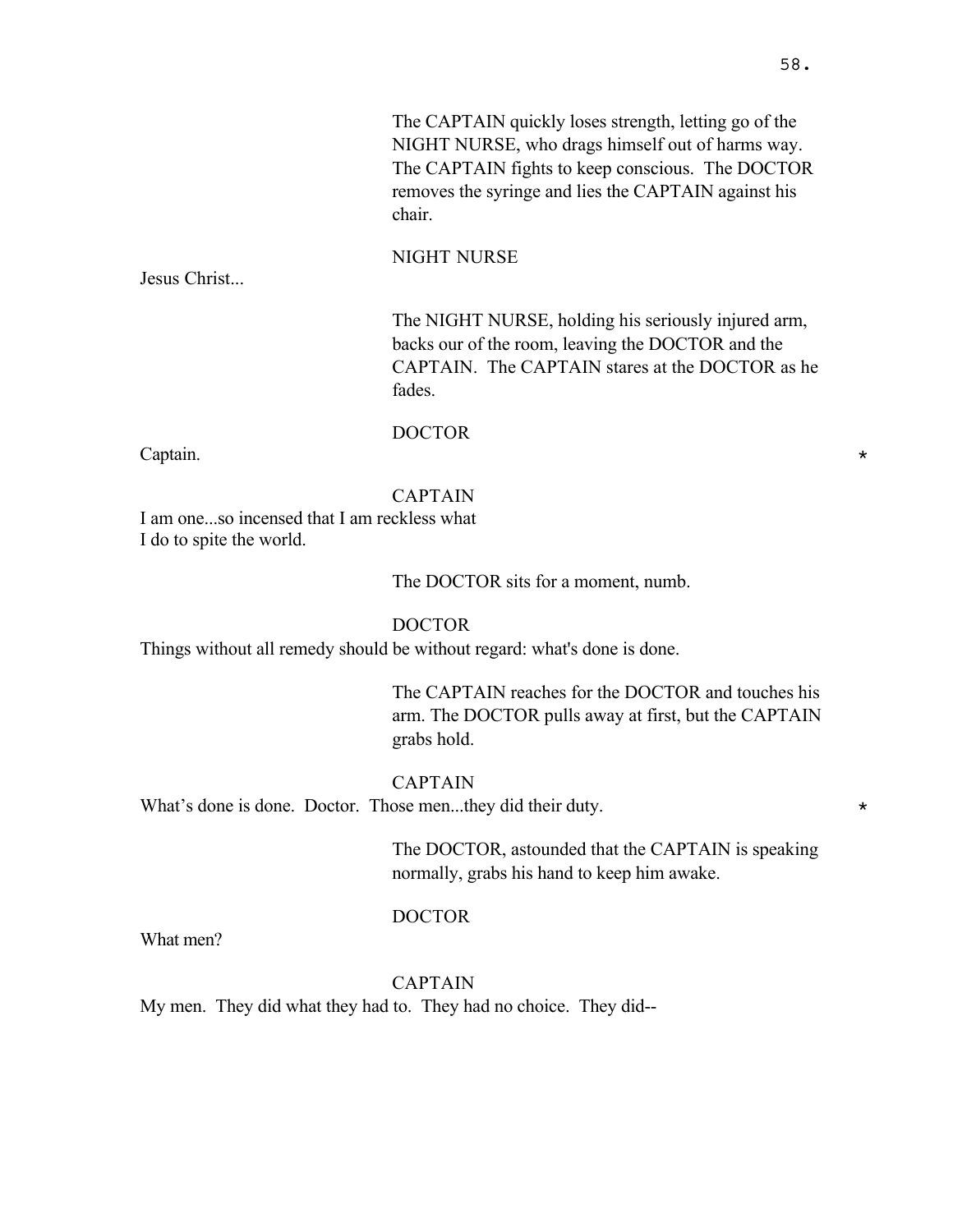# You all did.

DOCTOR

CAPTAIN

DOCTOR

No. Not me.

Why not you?

The CAPTAIN retreats a bit, pulls his hand away, the DOCTOR holds him up to keep him awake.

DOCTOR

Why won't you let me help you?

CAPTAIN

 $My...$ 

The CAPTAIN starts to fade quickly.

CAPTAIN

My wife and children's ghosts will haunt me still...

The CAPTAIN passes out from the medication. The DOCTOR sits, in silence, trying to digest his words.

ACTOR 1 steps forward.

ACTOR 1

AMRC Board Meeting. Minutes. September 22nd. 'An immediate termination of the  $*$ project was issued the following day. Doctor (redacted) was ordered off the premises and  $*$ recommendation was made for the suspension of his medical licensure. Also, based on the  $*$ reports given by both attendees, it was determined that the patient was driven to outburst  $*$ and was to be kept at the facility under strict military supervision. Nurse (redacted) agreed  $*$ to a settlement, covering only his hospital fees.' \*

> The NIGHT NURSE sits downstage center in silence.  $\star$ The DAY NURSE sits opposite. The DOCTOR walks  $\star$ upstage to the perimeter of the room. He stands.  $\star$

# DAY NURSE  $\star$

I feel awful about his arm. I really do. And I know he'll blame the doc and say he wanted  $*$ nothing to do with the Captain, but that's bullshit - pardon my french.  $*$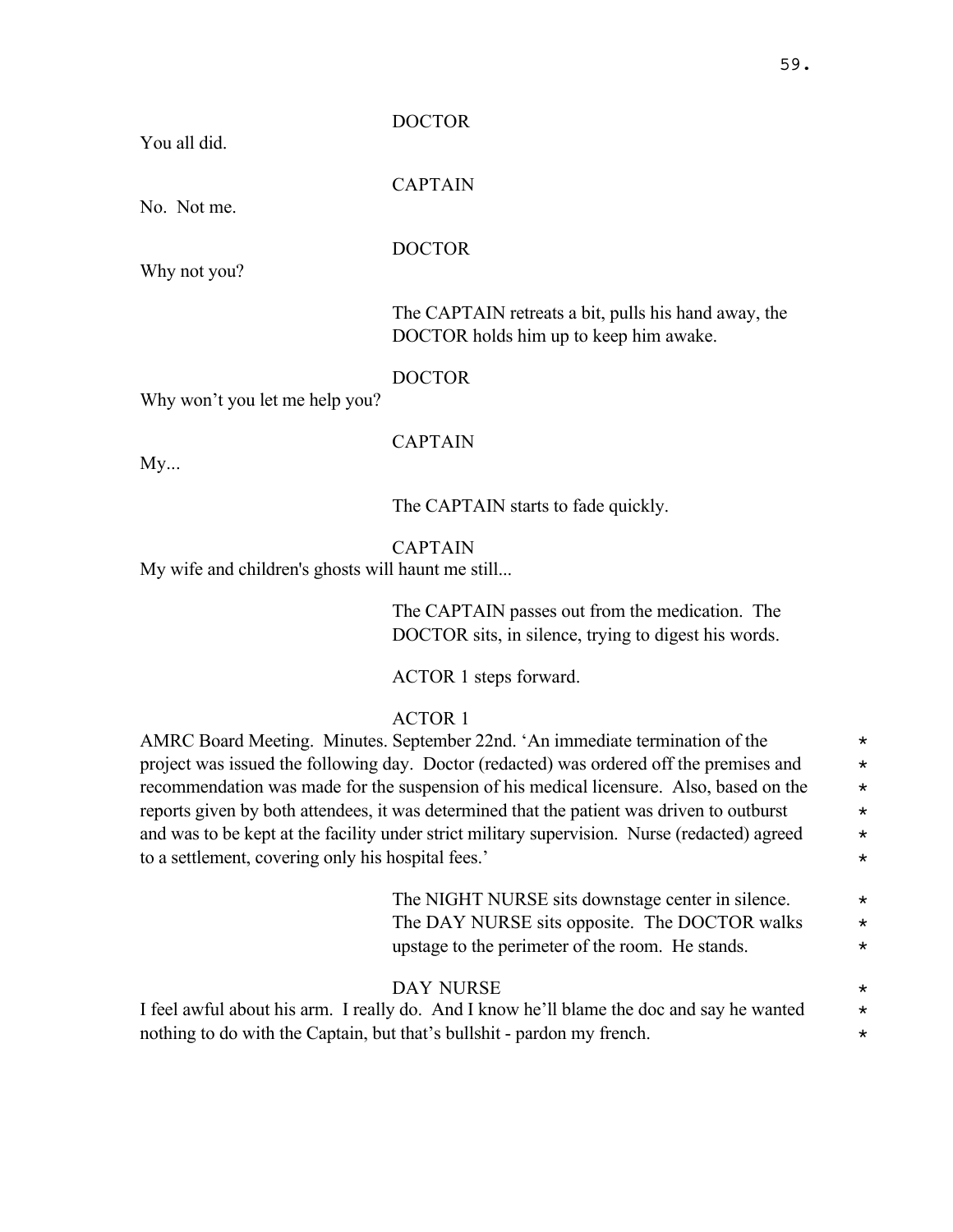| He wanted to see him recover, too. I know that's why he recommended I stay after the doc                                                                                                                                                                                                                                                                                                                                                                                                                                                                                                                                                 | $\star$              |
|------------------------------------------------------------------------------------------------------------------------------------------------------------------------------------------------------------------------------------------------------------------------------------------------------------------------------------------------------------------------------------------------------------------------------------------------------------------------------------------------------------------------------------------------------------------------------------------------------------------------------------------|----------------------|
| got kicked out.                                                                                                                                                                                                                                                                                                                                                                                                                                                                                                                                                                                                                          | $^\star$             |
| NIGHT NURSE<br>It took weeks for my arm to heal. I couldn't work. I couldn't do a damn thing. (beat) I<br>hate that I knewthat I was <i>right</i> about him, you know? I wanted the doc to prove me<br>wrong. But he couldn't. You know how I knew? I've seen that look before. It's more<br>than just the eyes. It's the whole body. LikeI dunnolikesuddenly the rage becomes<br>heavysinks the feet into the ground. Becomes like quicksand. My dad. He was justa<br>nasty person. A bad person. He would get angry andI couldn't move. You can't<br>change a person like that. No matter what you do, no matter how much time passes. | $^\star$<br>$^\star$ |
| <b>ACTOR 1</b><br>Evidence. Tape Recording. Time stamp, September 23rd.                                                                                                                                                                                                                                                                                                                                                                                                                                                                                                                                                                  | $^\star$             |
| <b>DOCTOR</b>                                                                                                                                                                                                                                                                                                                                                                                                                                                                                                                                                                                                                            | $\star$              |
| Time. I amtied to it. It's current moves so violently past me. And now, I can't grab hold                                                                                                                                                                                                                                                                                                                                                                                                                                                                                                                                                | $\star$              |
| of enough of it. To stop it. Or move against it. We were so close.                                                                                                                                                                                                                                                                                                                                                                                                                                                                                                                                                                       | $^\star$             |
| <b>DAY NURSE</b>                                                                                                                                                                                                                                                                                                                                                                                                                                                                                                                                                                                                                         | $^\star$             |
| They needed one another. It was the right thing to do. I've seen so many patients                                                                                                                                                                                                                                                                                                                                                                                                                                                                                                                                                        | $^\star$             |
| medicated, then left to become ghosts                                                                                                                                                                                                                                                                                                                                                                                                                                                                                                                                                                                                    | $\star$              |
| <b>DOCTOR</b>                                                                                                                                                                                                                                                                                                                                                                                                                                                                                                                                                                                                                            | $\star$              |
| 'My wife and children's ghosts will haunt me still' It races across my mind. Presses                                                                                                                                                                                                                                                                                                                                                                                                                                                                                                                                                     | $^\star$             |
| against it. What happened to them?                                                                                                                                                                                                                                                                                                                                                                                                                                                                                                                                                                                                       | $\star$              |
| <b>DAY NURSE</b>                                                                                                                                                                                                                                                                                                                                                                                                                                                                                                                                                                                                                         | $^\star$             |
| But this was different. This was progress. Therapy. The kind I expected when I first                                                                                                                                                                                                                                                                                                                                                                                                                                                                                                                                                     | $\star$              |
| began this job. Real therapy. Communication.                                                                                                                                                                                                                                                                                                                                                                                                                                                                                                                                                                                             | $^\star$             |
| <b>DOCTOR</b>                                                                                                                                                                                                                                                                                                                                                                                                                                                                                                                                                                                                                            | $\star$              |
| Reaching out, actually communicating with him created amoment. So brief. A chance to                                                                                                                                                                                                                                                                                                                                                                                                                                                                                                                                                     | $^\star$             |
| save him. He chose let go of Macbeth. He chose to give me thatpainful, buried, distant                                                                                                                                                                                                                                                                                                                                                                                                                                                                                                                                                   | $\star$              |
| memory about his family. I just need more time with him. Time. Time, so that I can                                                                                                                                                                                                                                                                                                                                                                                                                                                                                                                                                       | $\star$              |
| 'pluck from the memory that rooted sorrow and with some sweet oblivious antidote cleanse                                                                                                                                                                                                                                                                                                                                                                                                                                                                                                                                                 | $\star$              |
| the bosom of that perilous stuff which weighs upon the heart.'                                                                                                                                                                                                                                                                                                                                                                                                                                                                                                                                                                           | $^\star$             |
| <b>DAY NURSE</b>                                                                                                                                                                                                                                                                                                                                                                                                                                                                                                                                                                                                                         | $^\star$             |
| I couldn't find it in my heart to leave him, so I stayed and worked late. Graveyard. So I                                                                                                                                                                                                                                                                                                                                                                                                                                                                                                                                                | $^\star$             |
| could administer both sets of meds.                                                                                                                                                                                                                                                                                                                                                                                                                                                                                                                                                                                                      | $^\star$             |
| <b>DOCTOR</b>                                                                                                                                                                                                                                                                                                                                                                                                                                                                                                                                                                                                                            | $^\star$             |
| I'm going back. I've got to. I've got nothing else.                                                                                                                                                                                                                                                                                                                                                                                                                                                                                                                                                                                      | *                    |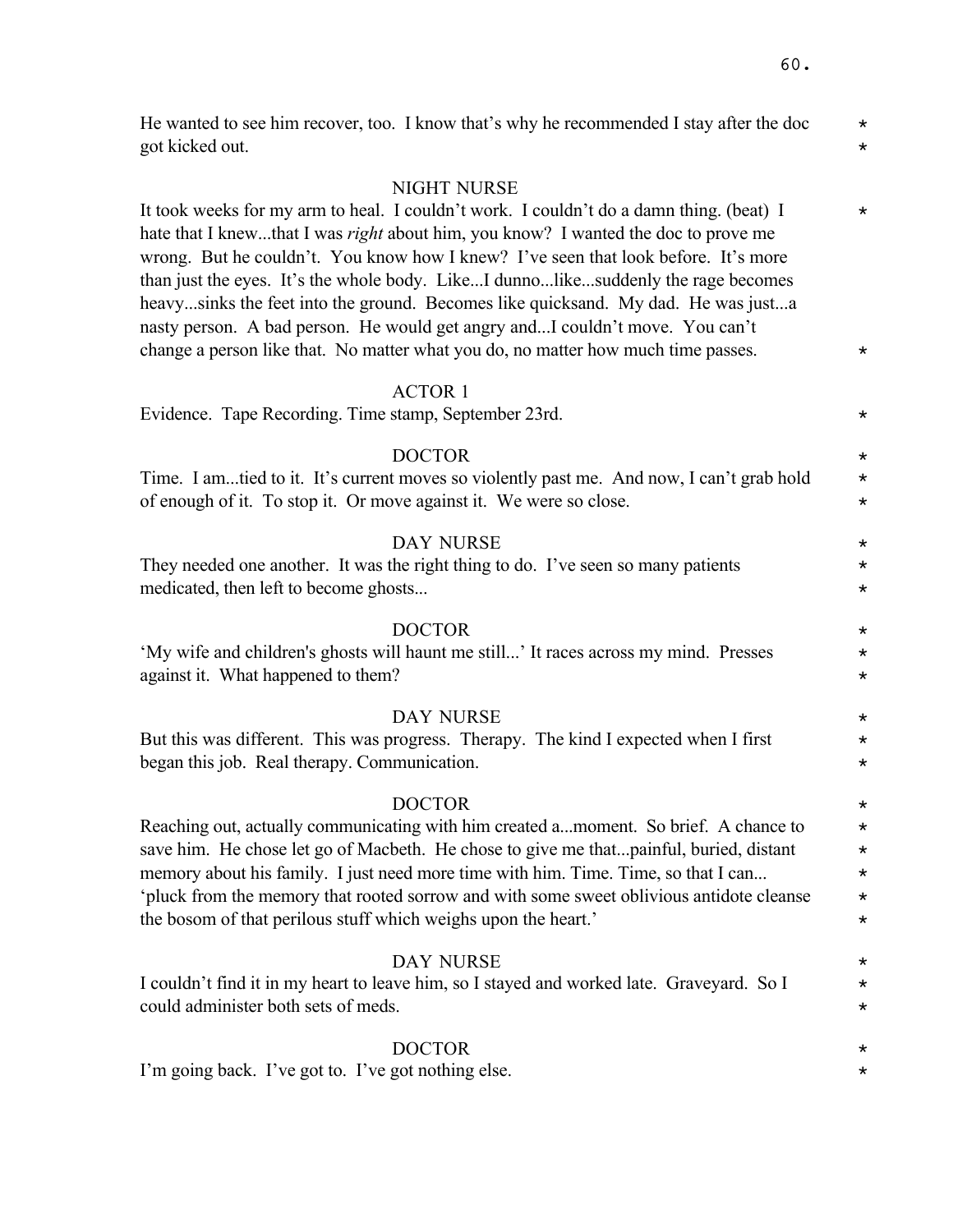|                                                  | The DOCTOR finds himself in the doorway of the<br>CAPTAIN's room.                                                                                                                                    | $^\star$<br>$\star$                          |
|--------------------------------------------------|------------------------------------------------------------------------------------------------------------------------------------------------------------------------------------------------------|----------------------------------------------|
| both in need of something. Forgiveness. Grace.   | <b>DAY NURSE</b><br>It was easy--no one there. So I let the doc in. I let him in. I admit it. (beat) They were                                                                                       | $^\star$<br>$\star$<br>$^\star$              |
|                                                  | The DOCTOR finally gets up the courage to enter the<br>room. He crosses through the door. Stands for a moment.<br>The CAPTAIN is wincing through his physical therapy,<br>facing away from the door. | $^\star$<br>$^\star$<br>$^\star$<br>$^\star$ |
| Captain.                                         | <b>DOCTOR</b>                                                                                                                                                                                        | $^\star$<br>$^\star$                         |
|                                                  | The CAPTAIN stops, but says nothing. The DOCTOR<br>moves to the window.                                                                                                                              | $^\star$<br>$^\star$                         |
| I don't have much time--                         | <b>DOCTOR</b>                                                                                                                                                                                        | $^\star$<br>$^\star$                         |
| You shouldn't be here.                           | <b>CAPTAIN</b>                                                                                                                                                                                       | $^\star$<br>$^\star$                         |
|                                                  | The DOCTOR moves to get a good look at the<br>CAPTAIN.                                                                                                                                               | $^\star$<br>$^\star$                         |
|                                                  | <b>DOCTOR</b><br>God, it's so good to hear you talking like this, I was afraid it was my imagination--                                                                                               | $^\star$<br>$^\star$                         |
| How did you get in?                              | <b>CAPTAIN</b>                                                                                                                                                                                       | $^\star$<br>$^\star$                         |
| The Day Nurse let me in. No one knows I'm here-- | <b>DOCTOR</b>                                                                                                                                                                                        | $^\star$<br>$^\star$                         |
| Please. Leave.                                   | <b>CAPTAIN</b>                                                                                                                                                                                       | $^\star$<br>$^\star$                         |
| I can't do that.                                 | <b>DOCTOR</b>                                                                                                                                                                                        | $^\star$<br>$^\star$                         |
| They'll arrest you. I'll call them. Go.          | <b>CAPTAIN</b>                                                                                                                                                                                       | $^\star$                                     |
|                                                  |                                                                                                                                                                                                      |                                              |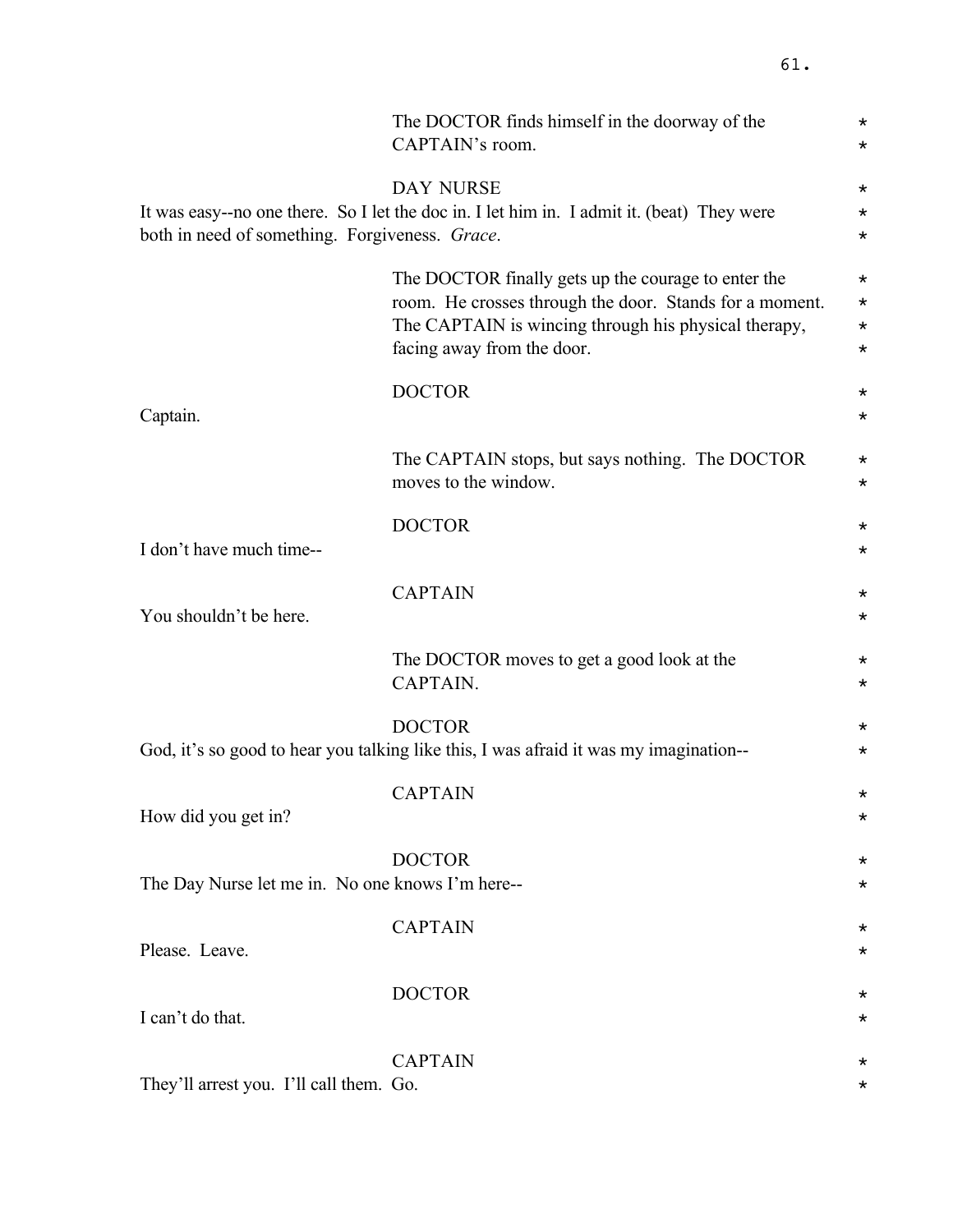| Not until you answer a few questions for me.                                                                                  | <b>DOCTOR</b>                                                                                                                                                                                     | $^\star$<br>$^\star$                       |
|-------------------------------------------------------------------------------------------------------------------------------|---------------------------------------------------------------------------------------------------------------------------------------------------------------------------------------------------|--------------------------------------------|
| Get out.                                                                                                                      | <b>CAPTAIN</b>                                                                                                                                                                                    | $^\star$<br>$^\star$                       |
|                                                                                                                               | He turns back around and continues with the exercises,<br>still wincing from the pain.                                                                                                            | $^\star$<br>$^\star$                       |
| drugged into a coma, don't you think?                                                                                         | <b>DOCTOR</b><br>Kind of pointless doing those exercises when you're about to be strapped to a bed and                                                                                            | $^\star$<br>$^\star$<br>$\star$            |
|                                                                                                                               | Nothing.                                                                                                                                                                                          | $^\star$                                   |
| <b>DOCTOR</b><br>I'm not leaving until you tell me about your'ghosts.' Tell me about your wife. Tell me<br>about your child-- |                                                                                                                                                                                                   | $^\star$<br>$^\star$<br>$\star$            |
| <b>GET OUT!</b>                                                                                                               | <b>CAPTAIN</b>                                                                                                                                                                                    | $^\star$<br>$^\star$                       |
|                                                                                                                               | The CAPTAIN makes an abrupt, violent movement<br>toward the DOCTOR The DOCTOR retreats. The<br>CAPTAIN stops. He sits down, as the DOCTOR holds<br>his position in the doorway.                   | $^\star$<br>$\star$<br>$\star$<br>$^\star$ |
| would you let them shut you away for good?                                                                                    | <b>DOCTOR</b><br>Is that what you're afraid of? If they knew you were talking again, regardless of the<br>violence - something you were trained to do - they'll let me keep working with you. Why | $^\star$<br>$\star$<br>$^\star$<br>$\star$ |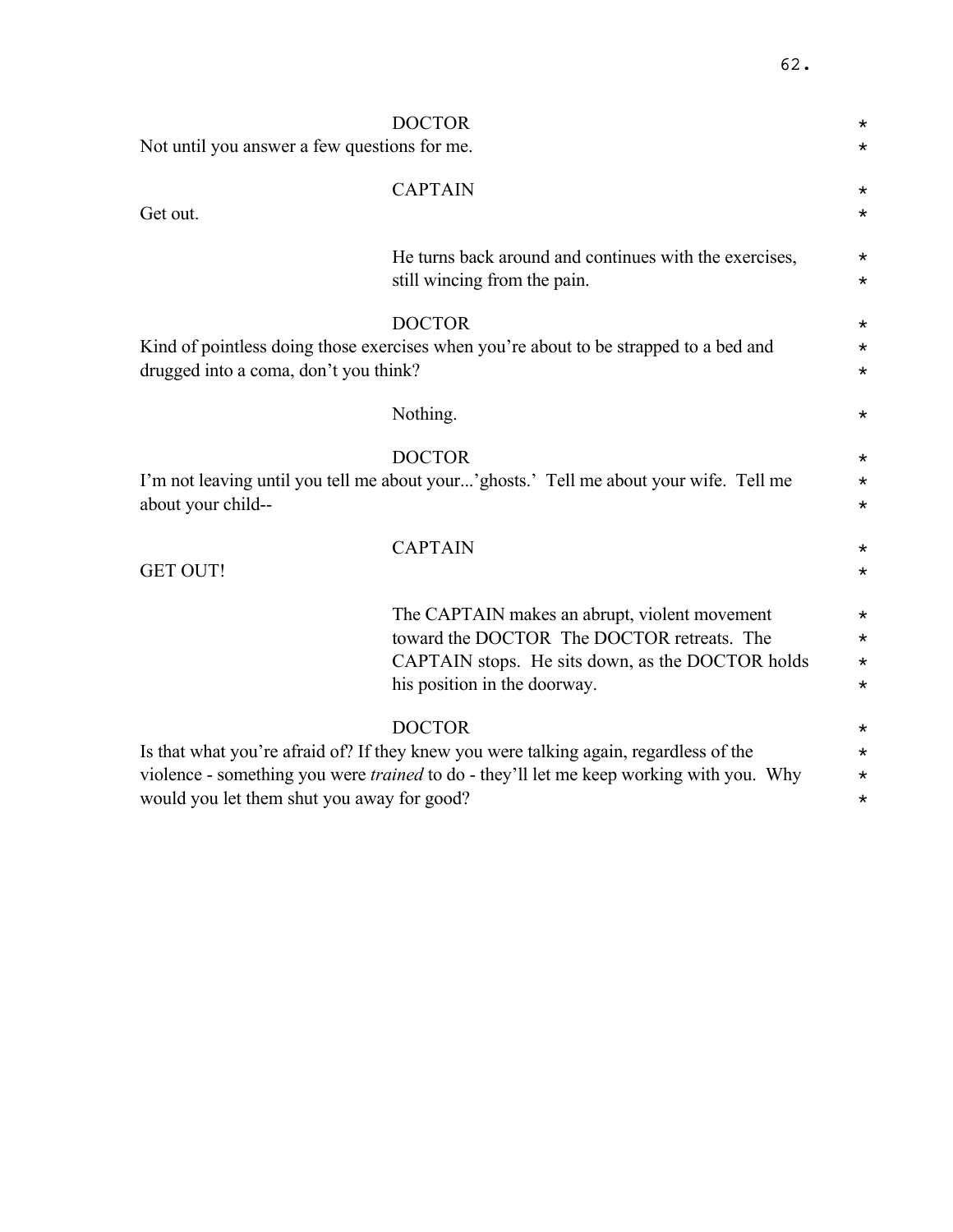|                                                             | <b>CAPTAIN</b>                                                                                            | $^\star$                         |
|-------------------------------------------------------------|-----------------------------------------------------------------------------------------------------------|----------------------------------|
| Better that way.                                            |                                                                                                           | $^\star$                         |
| last three weeks? Can't you see that they've isolated you?  | <b>DOCTOR</b><br>Jesus Christ, the Sergeant said the same thing. What the hell have we been doing for the | $^\star$<br>$^\star$<br>$^\star$ |
| Not them.                                                   | <b>CAPTAIN</b>                                                                                            | $^\star$<br>$^\star$             |
|                                                             | <b>DOCTOR</b><br>What are you saying? They took your things, they kept you hidden away--                  | $^\star$<br>$^\star$             |
| Not them.                                                   | <b>CAPTAIN</b>                                                                                            | $^\star$<br>$^\star$             |
| Then who? Who?                                              | <b>DOCTOR</b>                                                                                             | $^\star$<br>$^\star$             |
|                                                             | The CAPTAIN just looks at him.                                                                            | $^\star$                         |
| You?                                                        | <b>DOCTOR</b>                                                                                             | $^\star$<br>$^\star$             |
|                                                             | The CAPTAIN confirms by turning away.                                                                     | $^\star$                         |
| Why?                                                        | <b>DOCTOR</b>                                                                                             | $^\star$<br>$^\star$             |
|                                                             | The CAPTAIN become lost in thought.                                                                       | $^\star$                         |
|                                                             | <b>DOCTOR</b><br>You chose to say those words to me. Now you need to tell me why.                         | $^\star$<br>$^\star$             |
|                                                             | The DOCTOR pulls up a chair.                                                                              | $^\star$                         |
| have helped you with a bit moretime. Please. I need to know | <b>DOCTOR</b><br>If not for you, for me. I can't leave here and never knowNever know whether I could      | $^\star$<br>$^\star$<br>$^\star$ |
|                                                             | Nothing.                                                                                                  | $^\star$                         |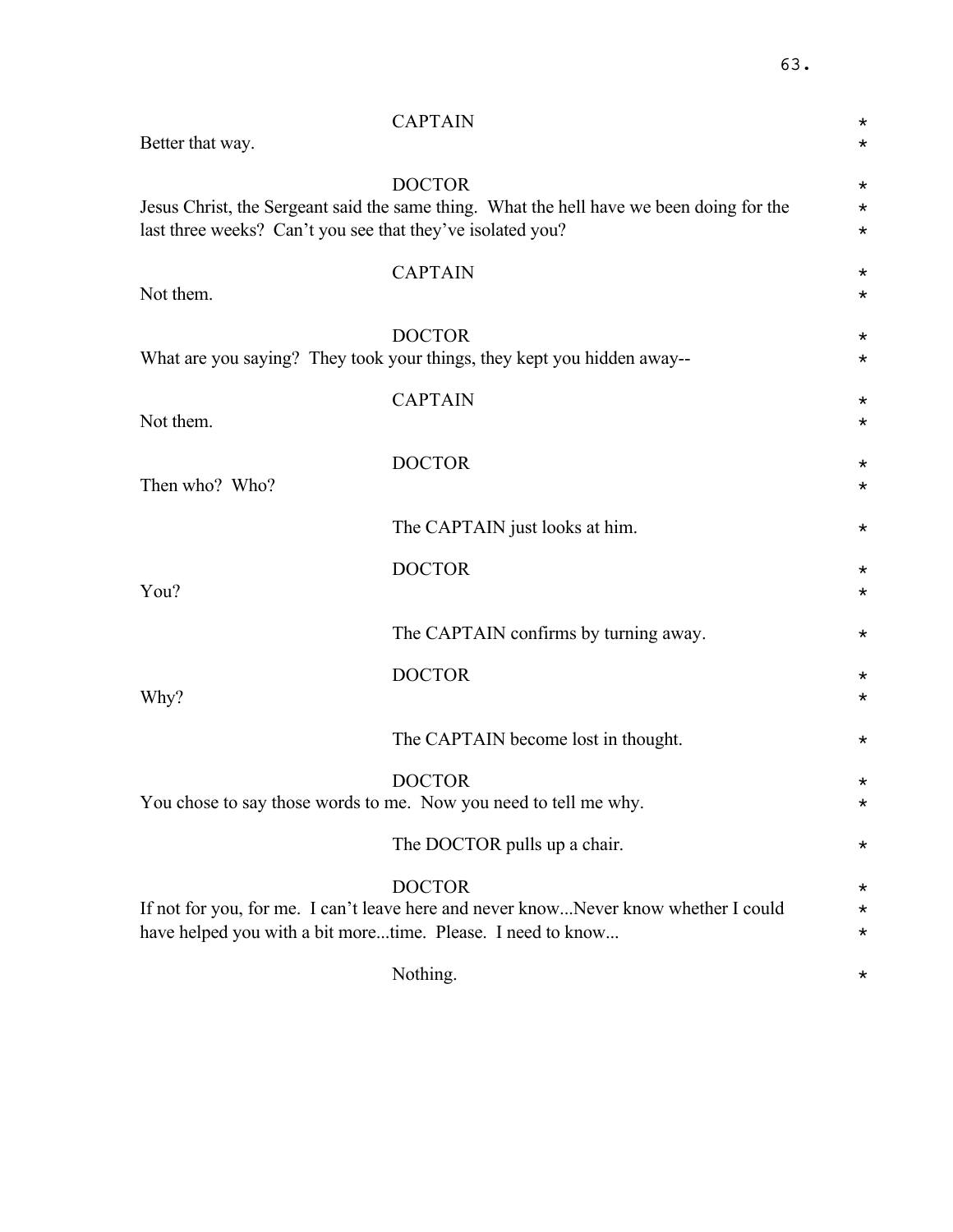| What happened to them?                            | <b>DOCTOR</b>                                                                                                                                                                                                                                                                                                                                                                       | $^\star$<br>$^\star$                                     |
|---------------------------------------------------|-------------------------------------------------------------------------------------------------------------------------------------------------------------------------------------------------------------------------------------------------------------------------------------------------------------------------------------------------------------------------------------|----------------------------------------------------------|
|                                                   |                                                                                                                                                                                                                                                                                                                                                                                     |                                                          |
|                                                   | The CAPTAIN picks up his copy of the play. He touches<br>it silently.                                                                                                                                                                                                                                                                                                               | $^\star$<br>$^\star$                                     |
| You saved many, many livesdidn't you?             | <b>DOCTOR</b><br>The Sergeant told me about serving under youwhat you were like on the battlefield. He<br>told me how you could see, how you just <i>knew</i> when your men were close to the edge.                                                                                                                                                                                 | $^\star$<br>$^\star$<br>$^\star$<br>$^\star$             |
|                                                   | The CAPTAIN remembers.                                                                                                                                                                                                                                                                                                                                                              | $^\star$                                                 |
| You saved mine. Why?                              | <b>DOCTOR</b>                                                                                                                                                                                                                                                                                                                                                                       | $^\star$<br>$^\star$                                     |
| Every <i>honorable</i> man is worth saving.       | <b>CAPTAIN</b>                                                                                                                                                                                                                                                                                                                                                                      | $^\star$<br>$^\star$                                     |
| Then why won't you let me save you?               | <b>DOCTOR</b>                                                                                                                                                                                                                                                                                                                                                                       | $^\star$<br>$^\star$                                     |
|                                                   | The CAPTAIN finally looks at the DOCTOR. He looks<br>away and struggles with something private.                                                                                                                                                                                                                                                                                     | $^\star$<br>$^\star$                                     |
| We all have ghosts, Captain.                      | <b>DOCTOR</b>                                                                                                                                                                                                                                                                                                                                                                       | $^\star$<br>$^\star$                                     |
|                                                   | The DOCTOR takes out his wallet and finds a picture. He<br>hands it to the CAPTAIN.                                                                                                                                                                                                                                                                                                 | $^\star$<br>$^\star$                                     |
| volunteering to people.                           | <b>NIGHT NURSE</b><br>No. Jesus. The doc never mentioned that. Why would he. Not something you go around                                                                                                                                                                                                                                                                            | *<br>$^\star$<br>$^\star$                                |
| I had no idea about his boy. That'sthat's so sad. | <b>DAY NURSE</b>                                                                                                                                                                                                                                                                                                                                                                    | *<br>$^\star$                                            |
|                                                   | <b>DOCTOR</b><br>I got to spend a couple days with him in the hospital. He was so small. Came too early.<br>Never evenI mean, we didn't have the timewe didn't even <i>think</i> of naming him. My<br>wife cried. I held her as she held our little boy. We had a wake. That's when it started. I<br>watched myself and everyone else from what seemed like twenty feet in the air. | $^\star$<br>$^\star$<br>$^\star$<br>$^\star$<br>$^\star$ |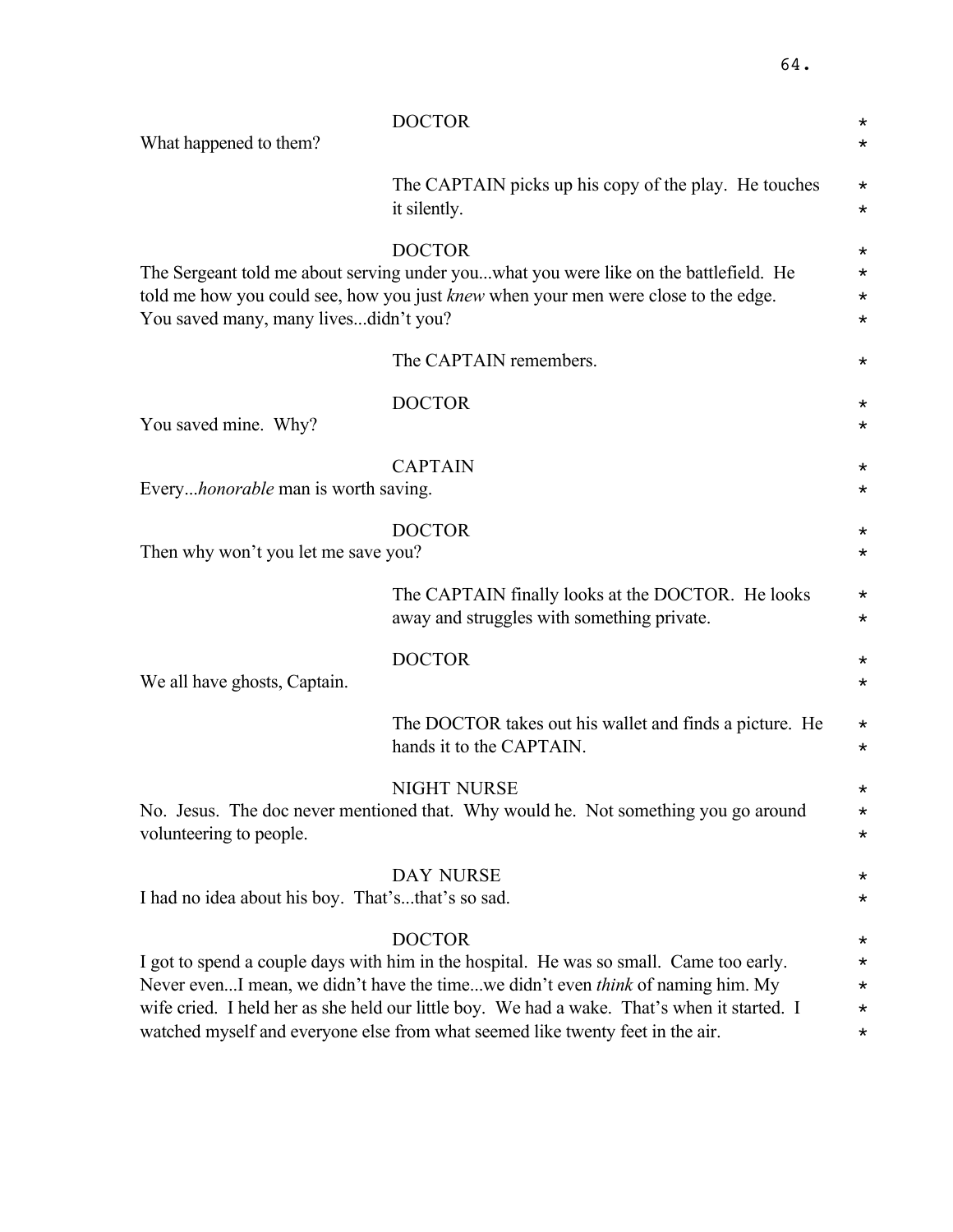Friends would look at his little footprints and handprints the nurse had made on a nameless  $*$ sheet of paper and just start to sob. And I looked at myself and saw what I would be for  $*$ the rest of my life. Expressionless. Floating.  $\star$ 

#### NIGHT NURSE  $\star$

I mean, everybody's got something, don't they?

#### DOCTOR

My wife. She waited for me. She waited and waited. First came the drugs. I don't  $*$ remember if I started taking them to stop feeling or to start again. I got caught. They  $*$ relegated me to a local VA psych ward. Threw me in with others just like me. Severe  $*$ trauma. Deeply scarred. I began to follow a new oath. Medicate them. Medicate  $*$ myself...everything became a way to anesthetize...to suspend myself in air. Higher. \* Further.  $\star$ 

#### DAY NURSE

The doc's wife stopped calling after a while. I'm not sure exactly when. She just stopped  $*$ calling.

#### DOCTOR

She left me, but I lost her long ago. I love her still. I miss her. This part of me that feels so distant and thin...like vapor. That part of me always loved her. But it wasn't enough keep hold of her. She needed so little. A touch. A look. And I couldn't. Touching her felt painful to me. The surface...the affection physically hurt. I don't know. I turned myself inside out to protect certain parts and it destroyed my marriage. All because I couldn't handle. I couldn't cope with...  $\star$ 

| The DOCTOR looks at the CAPTAIN, who is now |  |
|---------------------------------------------|--|
| staring at him with pity.                   |  |

#### DOCTOR \*

Then I met you. You have pain, but you choose to keep it at bay. I thought I could never  $*$ go back, but with you I find I can pull myself to the ground again...if only for a moment. Even if it's too late for my family. Or myself. But you. I can help you....your  $*$ family...you...

> The CAPTAIN takes the letter out from between the pages  $*$ of his script. He looks at the DOCTOR and holds the  $\star$ letter in front of him.

#### DOCTOR

What's this?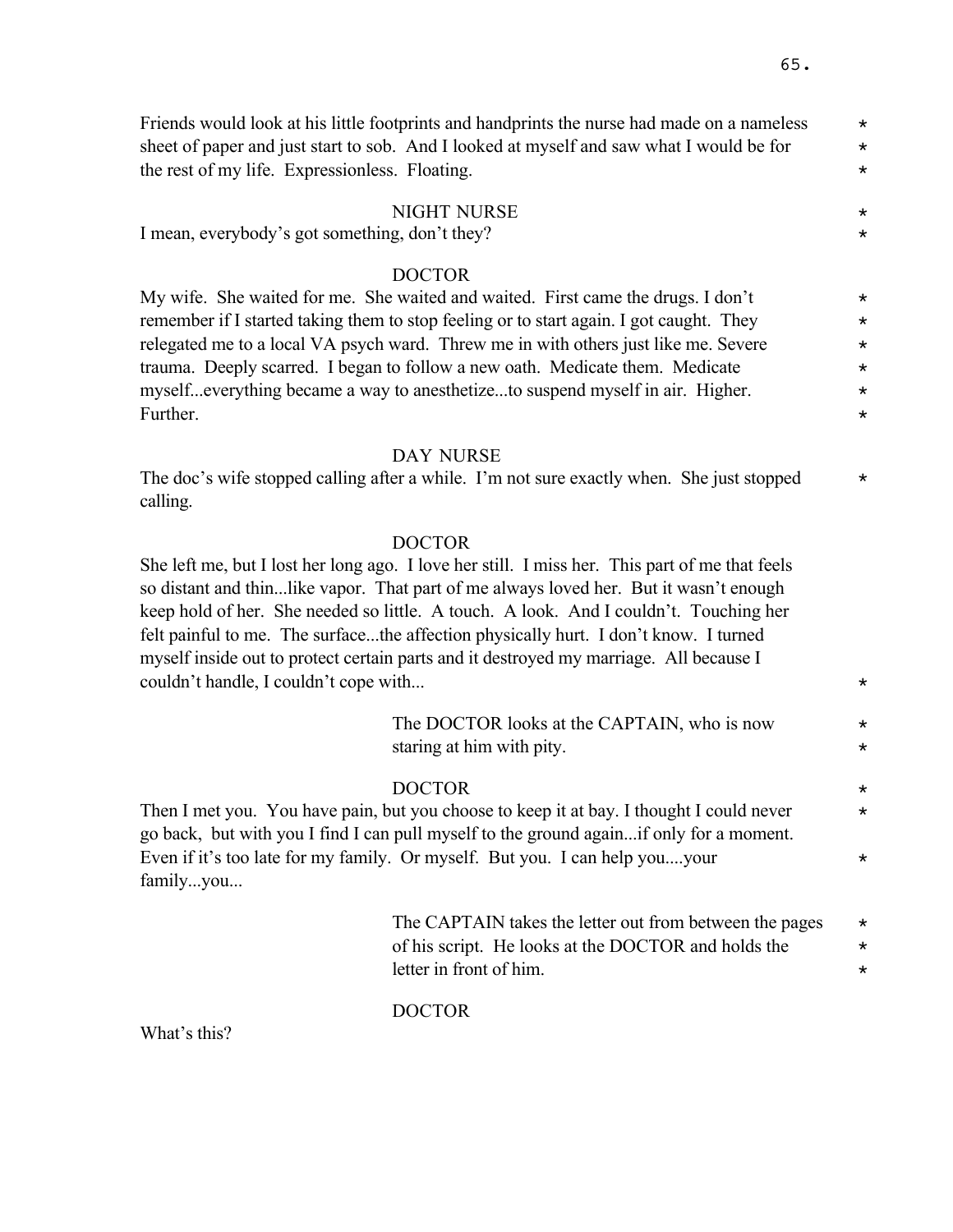The DOCTOR just stares at it for a moment, then takes it. He notices a small photo and pulls it out. He looks at the CAPTAIN, who closes his eyes and sits back in the chair.

## DAY NURSE

I know what was in there. I noticed it the first day we met. I probably should have said something to the doc about it. I don't know why I didn't but...and know I shouldn't have, but the Captain was sleeping and...he trusted me. So I just *peeked* one night. I saw the picture. And the letter. The Captain looked so young, so handsome. His wife was...she looked like a movie star from the 40's or something. And that little boy with big blue eyes. They looked happy. Have you seen it? They look happy. It's...a *shame*.

> The DOCTOR begins to read the letter silently. .His jaw drops. He shakes his head silently. He looks to the CAPTAIN.

Suddenly, the CAPTAIN speaks the contents of the letter aloud.

## CAPTAIN

Tomorrow, and tomorrow, and tomorrow creeps in this petty pace from day to day to the last syllable of recorded time, and all our yesterdays have lighted fools the way to dusty death. Out, out, brief candle! Life's but a walking shadow, a poor player that struts and frets his hour upon the stage and then is heard no more: it is a tale told by an idiot, full of sound and fury, signifying nothing. Truly, your wife. Your love. I forgive you. I forgive you. I forgive you...

> The CAPTAIN keeps repeating these words over and over again, eventually just mouthing them. The DOCTOR  $*$ neatly folds the letter and puts it back in the envelope. He  $\star$ touches the CAPTAINS arm, and places the letter in his  $*$ hand again.  $\star$

DOCTOR

Thank you.  $\star$ 

Out of respect, the DOCTOR quietly gathers his things  $*$ and walks out of the room. He walks downstage. He clicks on the tape recorder. He pauses for a while. He takes out the little picture.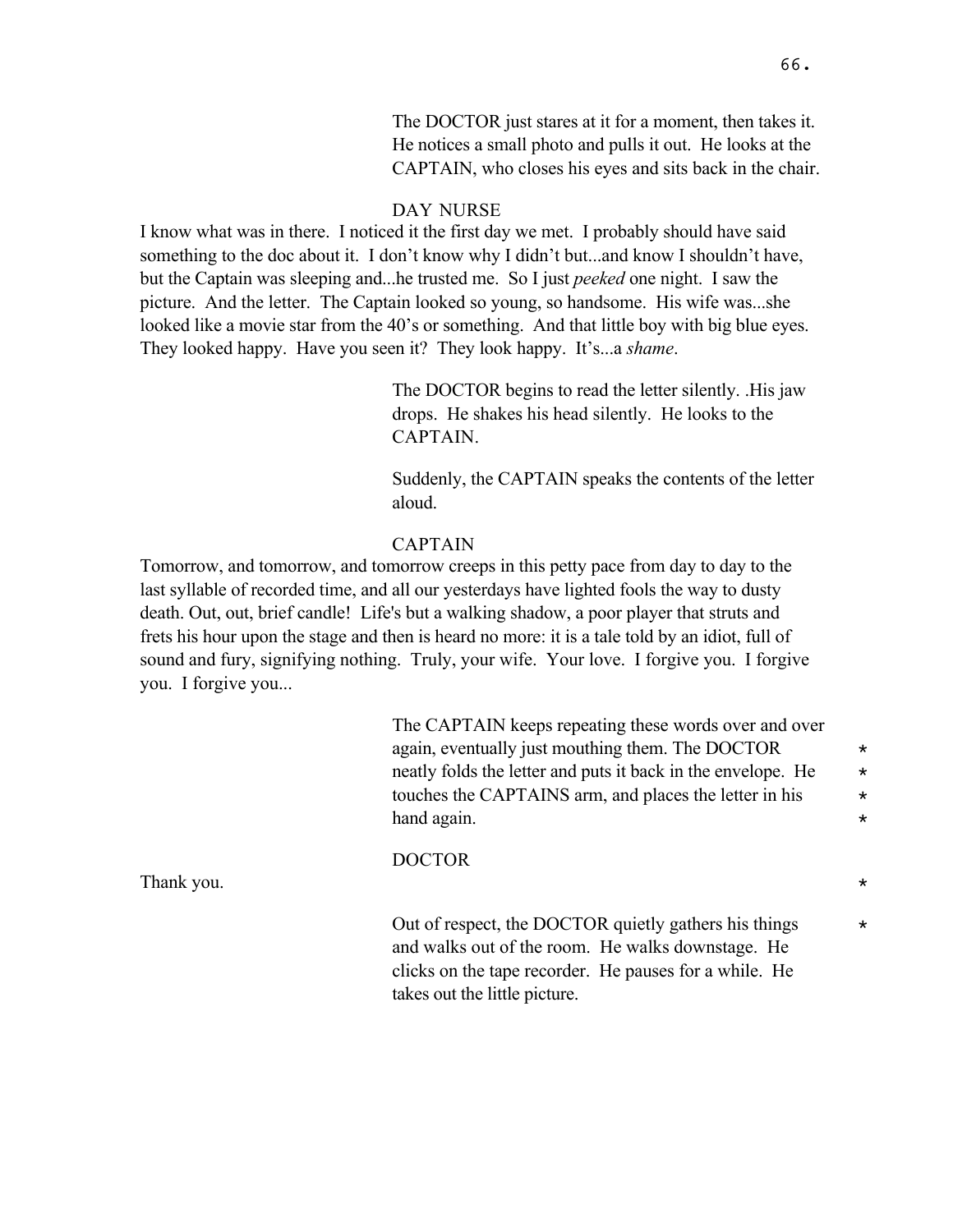I meant to give this back. I...

#### He stares at the picture.

#### NIGHT NURSE

I saw him with the letter a couple of times.

#### DAY NURSE

I should have told the doctor about the letter. Just seemed so private. And I didn't really even understand it. Until now.

## DOCTOR

It all makes sense. It must have happened soon after he came back from active duty. The  $\star$ year missing from his file...he was probably...violent. So many are when they come home.  $*$ Night terrors. Unable to socialize, to work. His wife undoubtedly became depressed.  $*$ Seeing what he'd become. It's...not uncommon. She chose her last words to him from a  $*$ play about a man, a soldier, a killer, unable to change his path. She released him from \* accountability, and forgave him through...*fate*. \*

> The DOCTOR just sits in silence, examining the picture. The SERGEANT, appearing from the periphery of the stage, purposefully walks toward the CAPTAIN's room. The DAY NURSE, stands from her interviewing desk and makes a movement to stop him, but stops and sits down again. The SERGEANT enters the doorway, with no resistance.

### SERGEANT

The CAPTAIN opens his eyes with a start. He keeps his eyes forward, avoiding contact.

#### DOCTOR

I can still submit my report. If I just explain the progress we've made. I can push them to  $*$ keep him in therapy.

#### SERGEANT

Captain?

Captain.

## DOCTOR

Maybe by then I can get my license back...keep working with him.  $*$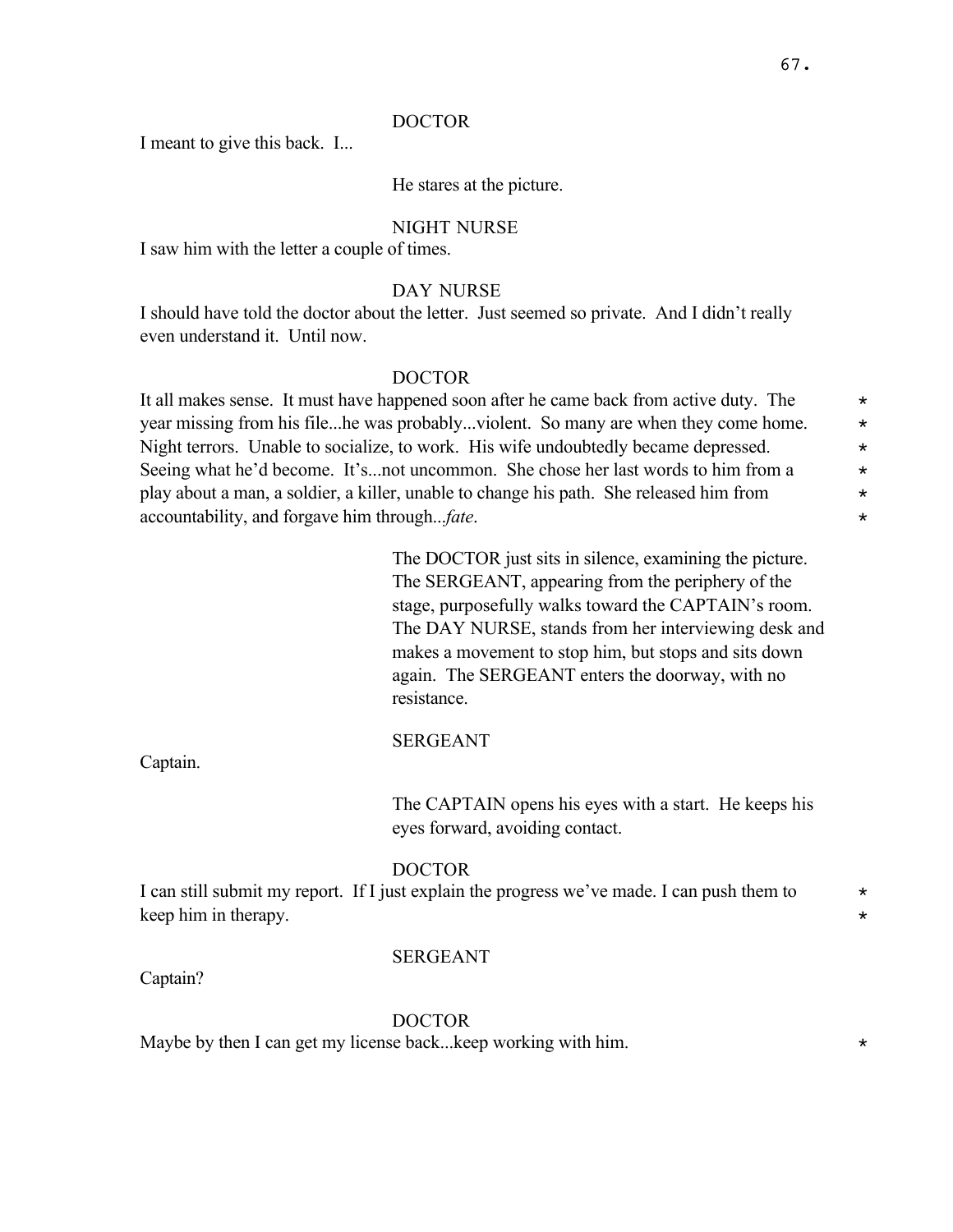|                                                           | The DOCTOR frantically scribbles something in his note<br>pad.                                                                                                                                                                                                                                                                                                                                                                                                                     | $\star$<br>$\star$              |
|-----------------------------------------------------------|------------------------------------------------------------------------------------------------------------------------------------------------------------------------------------------------------------------------------------------------------------------------------------------------------------------------------------------------------------------------------------------------------------------------------------------------------------------------------------|---------------------------------|
| What, no hello?                                           | <b>SERGEANT</b>                                                                                                                                                                                                                                                                                                                                                                                                                                                                    |                                 |
|                                                           | He walks around and looks at the CAPTAIN.                                                                                                                                                                                                                                                                                                                                                                                                                                          | $^\star$                        |
|                                                           | <b>NIGHT NURSE</b><br>Yeah. I talked to the Serge. After my arm. He musta found out. He called me, asked a<br>bunch of questions. I, uhI mentioned that the Captain had been getting better.                                                                                                                                                                                                                                                                                       | $^\star$<br>$\star$<br>$^\star$ |
| You look good, Cap. Better than the last time I saw ya.   | <b>SERGEANT</b>                                                                                                                                                                                                                                                                                                                                                                                                                                                                    | $^\star$                        |
|                                                           | Nothing. The CAPTAIN doesn't respond.                                                                                                                                                                                                                                                                                                                                                                                                                                              |                                 |
| I mentioned he had beentalking.                           | <b>NIGHT NURSE</b>                                                                                                                                                                                                                                                                                                                                                                                                                                                                 | $^\star$<br>$\star$             |
| So this isI'm at a loss, to be frank. I'm just completely | <b>SERGEANT</b>                                                                                                                                                                                                                                                                                                                                                                                                                                                                    |                                 |
|                                                           | He fiddles around with some of the books which are now<br>neatly piled.                                                                                                                                                                                                                                                                                                                                                                                                            |                                 |
|                                                           | <b>NIGHT NURSE</b><br>I thought he might want to knowas a friend. But he hung up on me. He justhung up.                                                                                                                                                                                                                                                                                                                                                                            | $\star$<br>$\star$              |
|                                                           | <b>SERGEANT</b><br>You know, when I found out the doc was working with you, I didn't think much of it. I<br>kept my ear to the ground, heard you almost got the whole thing shut down within the first<br>week, so I just chalked it up to another failed experiment. Then, I heard that you were still<br>here. Fine. Good. As much as I tremble when I think about my shrink dragging me<br>through the wreckage again, I wouldn't be standing here without him. So, you know, I |                                 |

The CAPTAIN, seeing that he won't be able to avoid the conversation, stands. The SERGEANT immediately sees this and stands at attention.

# **CAPTAIN**

wasn't opposed to you getting some help...even after all these years...

At ease...Sergeant.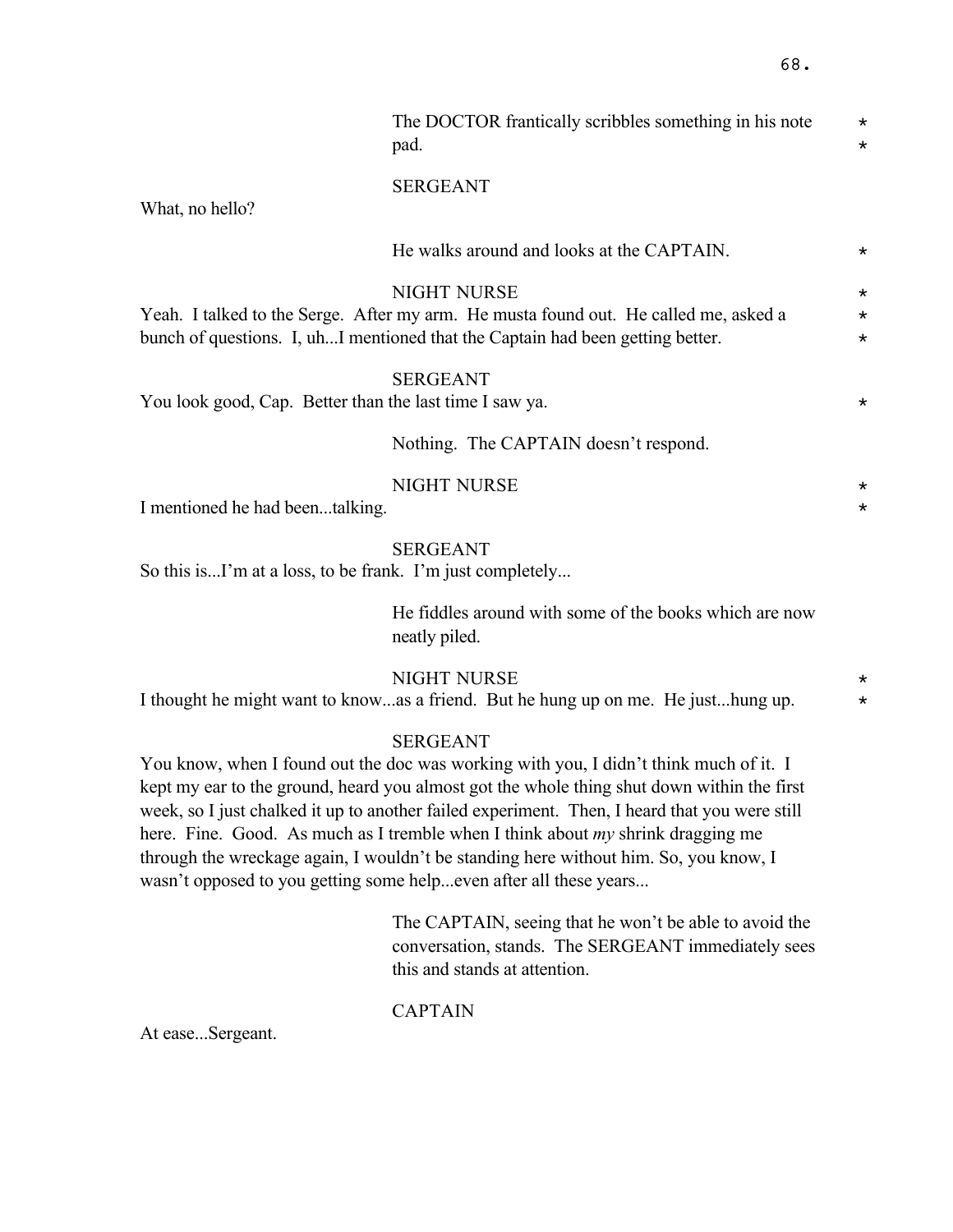## The SERGEANT is frozen from hearing him speak.

# CAPTAIN

Sergeant.

# The SERGEANT finally releases.

## SERGEANT

I...it's been... (beat) It's nice to hear you voice again, Captain.

The CAPTAIN abruptly sits in his chair again.

## CAPTAIN

How can I help you, Sergeant?

The SERGEANT starts to walk around the room, poking around nosily. He seems pre-occupied, anxious.

# SERGEANT

Can't a soldier have a conversation with an old friend?  $*$ 

No response.

# SERGEANT

I can't believe that quack actually did some good. Right? I mean, I visited you for years and...I never heard a peep. Not one word.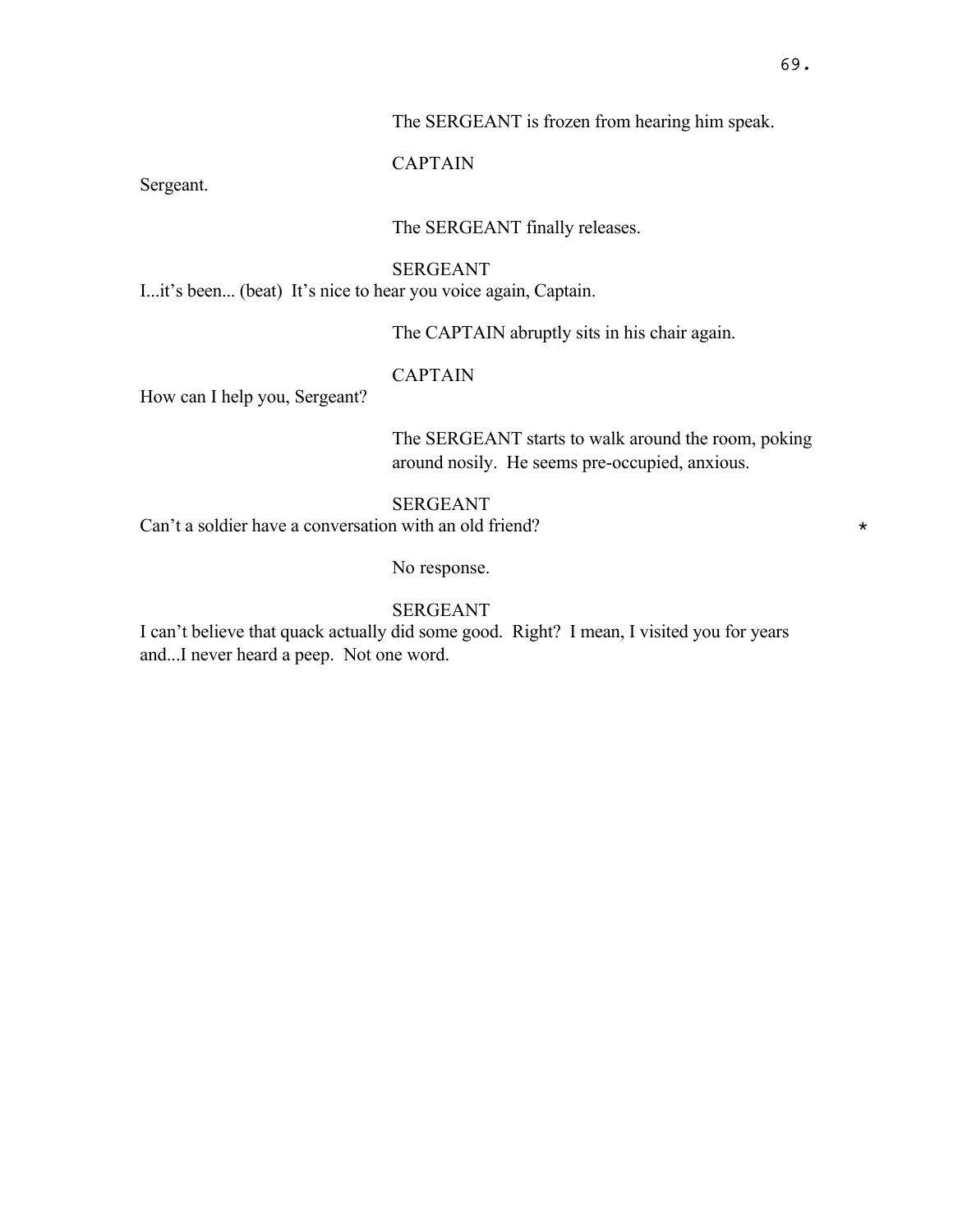|                                                                 | <b>DOCTOR</b><br>Conclusion. Patient 4192. Post-traumatic stress disorder and primary relatable causes.                                                                                                                                                                              | $\star$<br>$\star$                                     |
|-----------------------------------------------------------------|--------------------------------------------------------------------------------------------------------------------------------------------------------------------------------------------------------------------------------------------------------------------------------------|--------------------------------------------------------|
| Pissed a lot of people offprobably not the first time.          | <b>SERGEANT</b><br>You know, the doc started poking around some of your files, my files a few weeks ago.                                                                                                                                                                             | $^\star$<br>$^\star$<br>$^\star$                       |
|                                                                 | <b>DOCTOR</b><br>By piecing together text from a Shakespeare's Macbeth--from memory--                                                                                                                                                                                                | $^\star$<br>$^\star$                                   |
| So I gave a call. Stopped by for a visit.                       | <b>SERGEANT</b>                                                                                                                                                                                                                                                                      | $^\star$<br>$^\star$                                   |
| psychologically retreat.                                        | <b>DOCTOR</b><br>Patient was able to communicate much of the personal trauma which had caused him to                                                                                                                                                                                 | $^\star$<br>$^\star$<br>$\star$                        |
| another anda mission complete.                                  | <b>SERGEANT</b><br>Doc told me, if I tossed him a bone, that would be it. I knew those classified documents<br>would be released soon anyway sono skin off my back. I ain't ashamed of what<br>happenednot like you. So I told him about that dusty hell-hole, young men killing one | $^\star$<br>$\star$<br>$^\star$<br>$\star$<br>$^\star$ |
| Working first through guilt associated with his military past-- | <b>DOCTOR</b>                                                                                                                                                                                                                                                                        | $^\star$<br>$\star$                                    |
|                                                                 | <b>SERGEANT</b><br>And I don't know what sort of miracle happened with you after I told him, but                                                                                                                                                                                     | $^\star$<br>$^\star$                                   |
| What do you want, Sergeant?                                     | <b>CAPTAIN</b>                                                                                                                                                                                                                                                                       | $^\star$<br>$^\star$                                   |
|                                                                 | The SERGEANT finally sits, looks over his shoulder and<br>looks at his CAPTAIN. He pauses, a bit overcome again<br>by seeing his old friend.                                                                                                                                         | $^\star$<br>$^\star$<br>$^\star$                       |
| It really is good to see you again.                             | <b>SERGEANT</b>                                                                                                                                                                                                                                                                      | $^\star$<br>$^\star$                                   |
| immediate family.                                               | <b>DOCTOR</b><br>The patient was eventually able to discuss extremely painful memories associated with his                                                                                                                                                                           | $^\star$<br>$^\star$<br>$^\star$                       |
|                                                                 | The SERGEANT looks at the CAPTAIN, and turns<br>abruptly curt.                                                                                                                                                                                                                       | $^\star$<br>$^\star$                                   |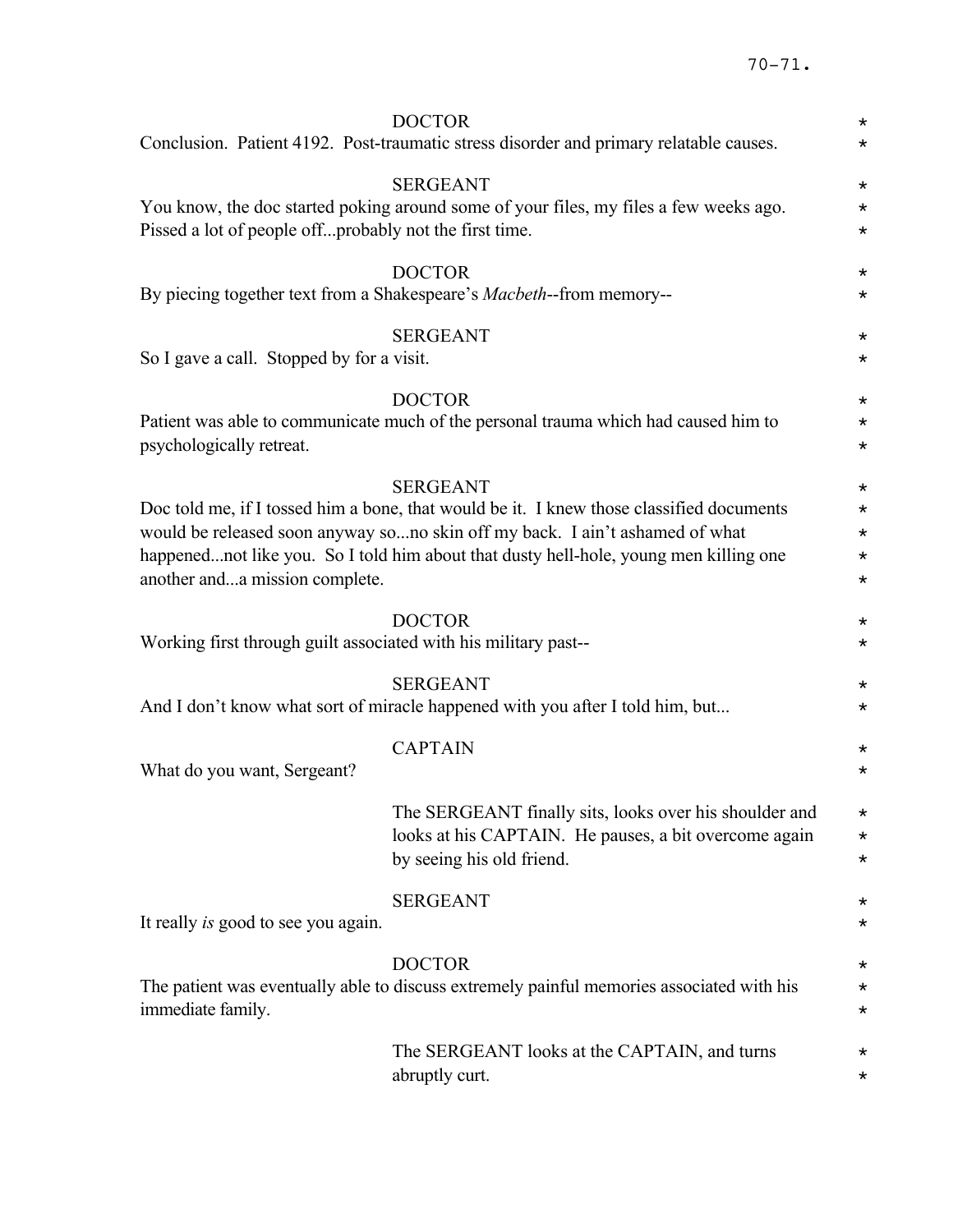| changed. He told me                           | <b>SERGEANT</b><br>I heard you did quite a number on that orderly. So I called him just to see if anything had | $^\star$<br>$\star$<br>$^\star$  |
|-----------------------------------------------|----------------------------------------------------------------------------------------------------------------|----------------------------------|
|                                               | He seems very anxious and begins to wipe the sweat from<br>his brow.                                           | $^\star$<br>$^\star$             |
|                                               | <b>DOCTOR</b><br>The suicide of his wife upon return from active duty, being the most challenging.             | $\star$<br>$\star$               |
| Whew! See? I started sweating, like I am now. | <b>SERGEANT</b>                                                                                                | $^\star$<br>$^\star$             |
|                                               | The DAY NURSE finally gets up the strength to stand<br>and walk to the DOCTOR.                                 | $^\star$<br>$\star$              |
| documents contained in his file is--          | <b>DOCTOR</b><br>I also now have evidence that his son, whom has not been mentioned in any of the redacted     | $^\star$<br>$\star$<br>$^\star$  |
|                                               | <b>SERGEANT</b><br>He said you were talking again. And all I could think waswhat did you tell him?             | $^\star$<br>$^\star$             |
| My god. His son.                              | <b>DOCTOR</b>                                                                                                  | $^\star$<br>$^\star$             |
| I tried to warn him, but I just froze.        | <b>DAY NURSE</b>                                                                                               | $^\star$<br>$^\star$             |
| Captain?                                      | <b>SERGEANT</b>                                                                                                | $^\star$<br>$^\star$             |
| I never asked him about his son.              | <b>DOCTOR</b>                                                                                                  | $^\star$<br>$^\star$             |
|                                               | The DAY NURSE interrupts the DOCTOR's recording.<br>She speaks from her testimony chair.                       | $^\star$<br>$^\star$             |
| should--                                      | <b>DAY NURSE</b><br>Doctorthe Sergeant. He's here. I couldn'the's herewith the Captain. I think you            | $^\star$<br>$^\star$<br>$^\star$ |
|                                               | The DOCTOR rushes toward the doorway. The<br>SERGEANT begins to aggressively grill the CAPTAIN.                | $^\star$<br>$^\star$             |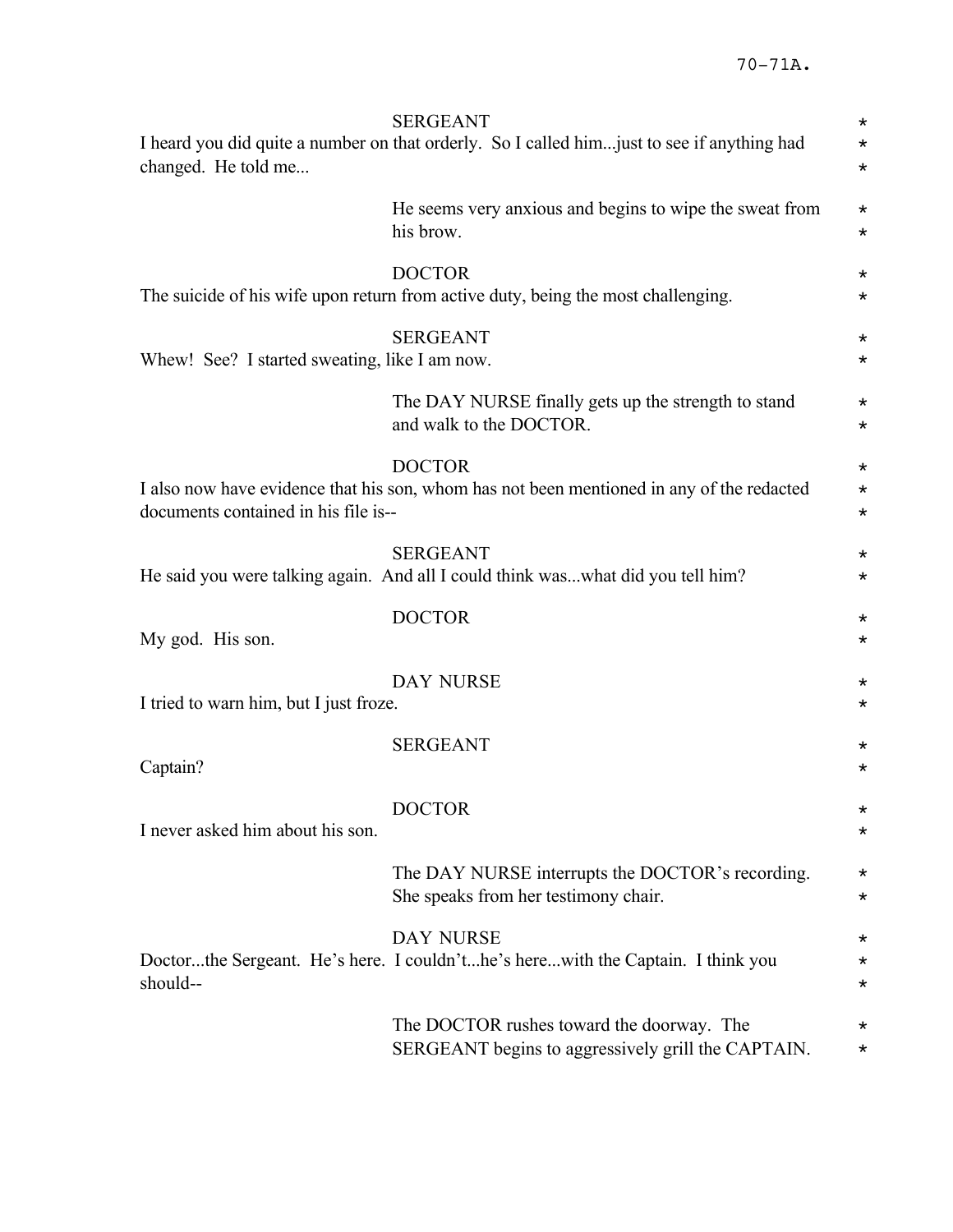|                     | The DOCTOR enters the doorway, undetected. The<br>SERGEANT grills the CAPTAIN. | $\star$<br>$\star$  |
|---------------------|--------------------------------------------------------------------------------|---------------------|
| What did you say?   | <b>SERGEANT</b>                                                                | $^\star$<br>$\star$ |
| I don't understand. | <b>CAPTAIN</b>                                                                 | $^\star$            |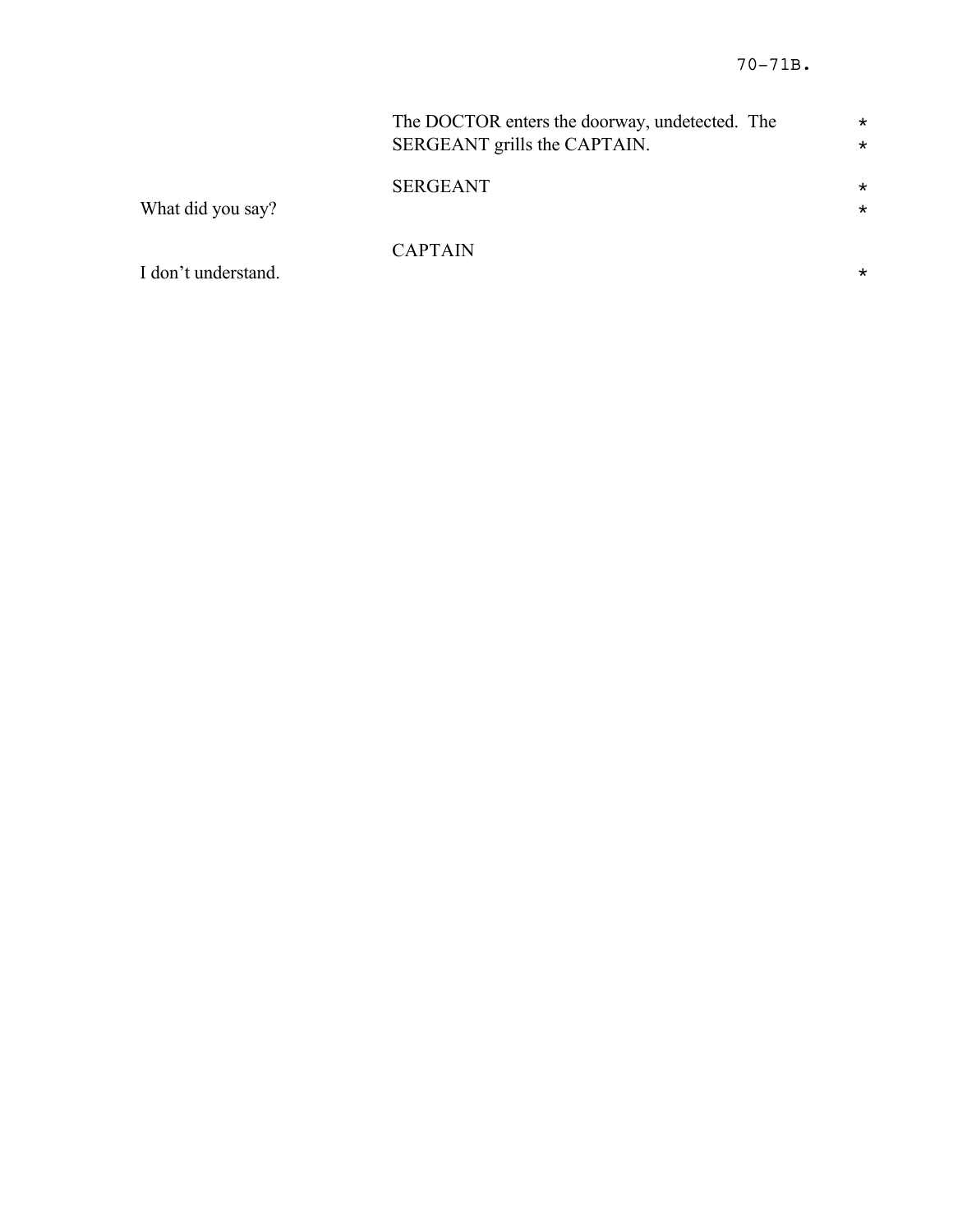|                                                          | <b>SERGEANT</b><br>Don't screw with me, Cap. You need to tell me exactly what you said to him.     | $^\star$             |
|----------------------------------------------------------|----------------------------------------------------------------------------------------------------|----------------------|
| Nothing. We--                                            | <b>CAPTAIN</b>                                                                                     |                      |
| Goddamnit! Tell me what you said!                        | <b>SERGEANT</b>                                                                                    |                      |
| $I-$                                                     | <b>CAPTAIN</b>                                                                                     |                      |
| Say it!                                                  | <b>SERGEANT</b>                                                                                    |                      |
|                                                          | The CAPTAIN starts to breathe quickly. He is physically<br>starting to react to the badgering.     |                      |
| I'msick.                                                 | <b>CAPTAIN</b>                                                                                     |                      |
| Don't pull this shit on me.                              | <b>SERGEANT</b>                                                                                    | $^\star$             |
|                                                          | The SERGEANT grabs the CAPTAIN by the shoulders.                                                   |                      |
| Sergeant!                                                | <b>DOCTOR</b>                                                                                      | $^\star$<br>$^\star$ |
| Tell me.                                                 | <b>SERGEANT</b>                                                                                    |                      |
|                                                          | The CAPTAIN starts spouting words.                                                                 |                      |
| Is fall'n into the sear                                  | <b>CAPTAIN</b><br>I'mI'mI am sick at heart. I have lived. I have lived long enough: my way of life |                      |
|                                                          | The DOCTOR can no longer watch his work unravel in an<br>instant.                                  |                      |
| Sergeant. What--why are you here?                        | <b>DOCTOR</b>                                                                                      |                      |
| A few people might like to know the same about you, doc. | <b>SERGEANT</b>                                                                                    | $^\star$             |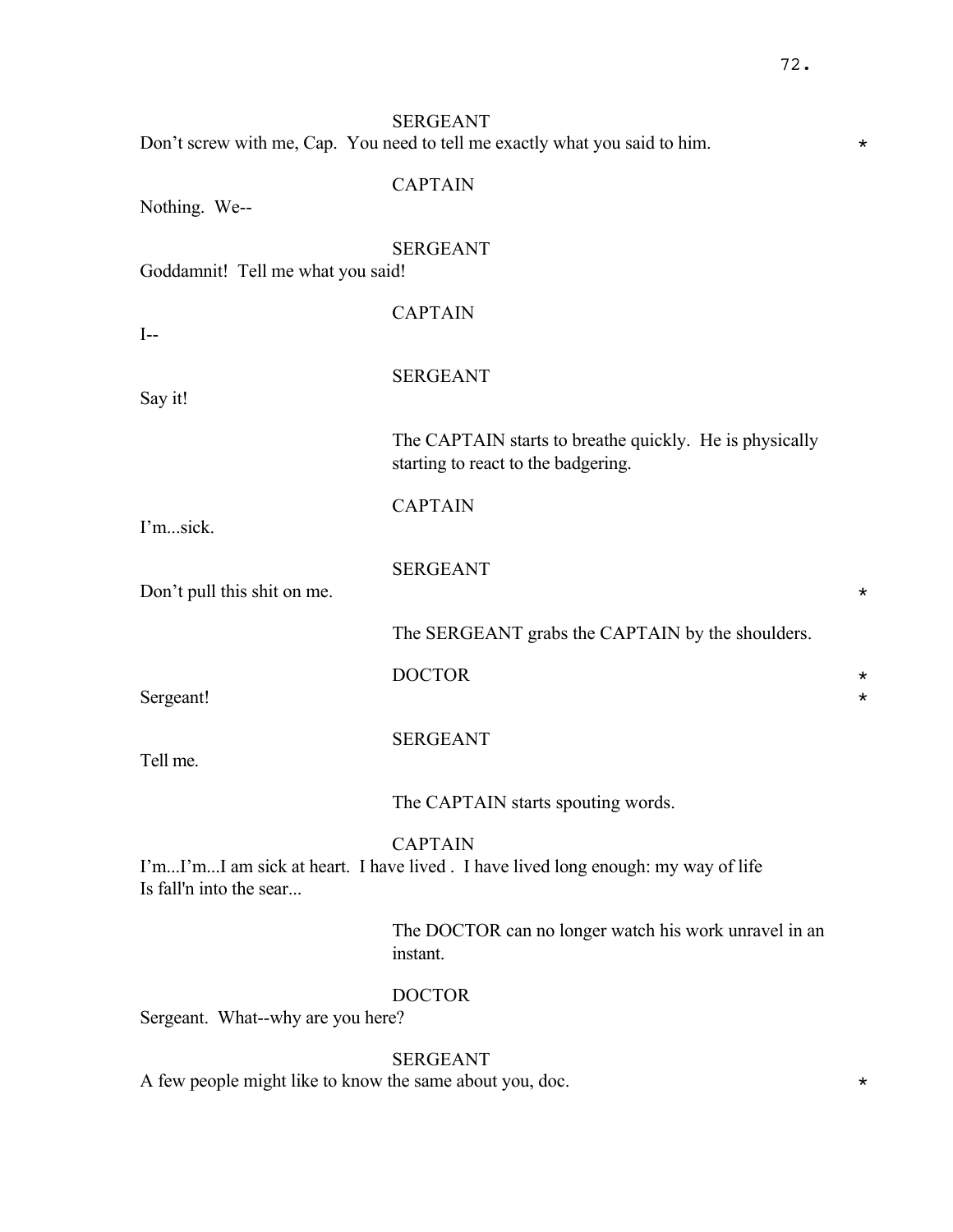#### CAPTAIN

Doctor. I'm not feeling well...I'm...I am sick. I am sick at heart.

The DOCTOR runs to the CAPTAIN's side, who is breathing heavy and seeming less and less lucid.

#### DOCTOR

Captain...Jesus. Stay with me... Nurse!

CAPTAIN

I told you. I told you to leave. I...I have lived long enough!

The DAY NURSE hears, but doesn't respond. She's frozen in fear.

DOCTOR What did you do to him? Hey! Look at me, Captain. Right here.

#### SERGEANT

What did he tell you?

### DOCTOR

What the hell are you talking about? Nurse!  $*$ 

The DOCTOR gives the CAPTAIN some water. The DOCTOR's presence seems to be helping a little.

# SERGEANT

Tell me what he said. I swear to God.

#### DOCTOR

His wife? His son? Yes. I know. I asked you to help me...help him, and you sat and lied to me about his family.

> The SERGEANT is suddenly extremely paranoid. He darts around the room.

### SERGEANT

Aww. Christ. I can't--How could you? How could you tell him?

The CAPTAIN just babbles on, uncontrollably.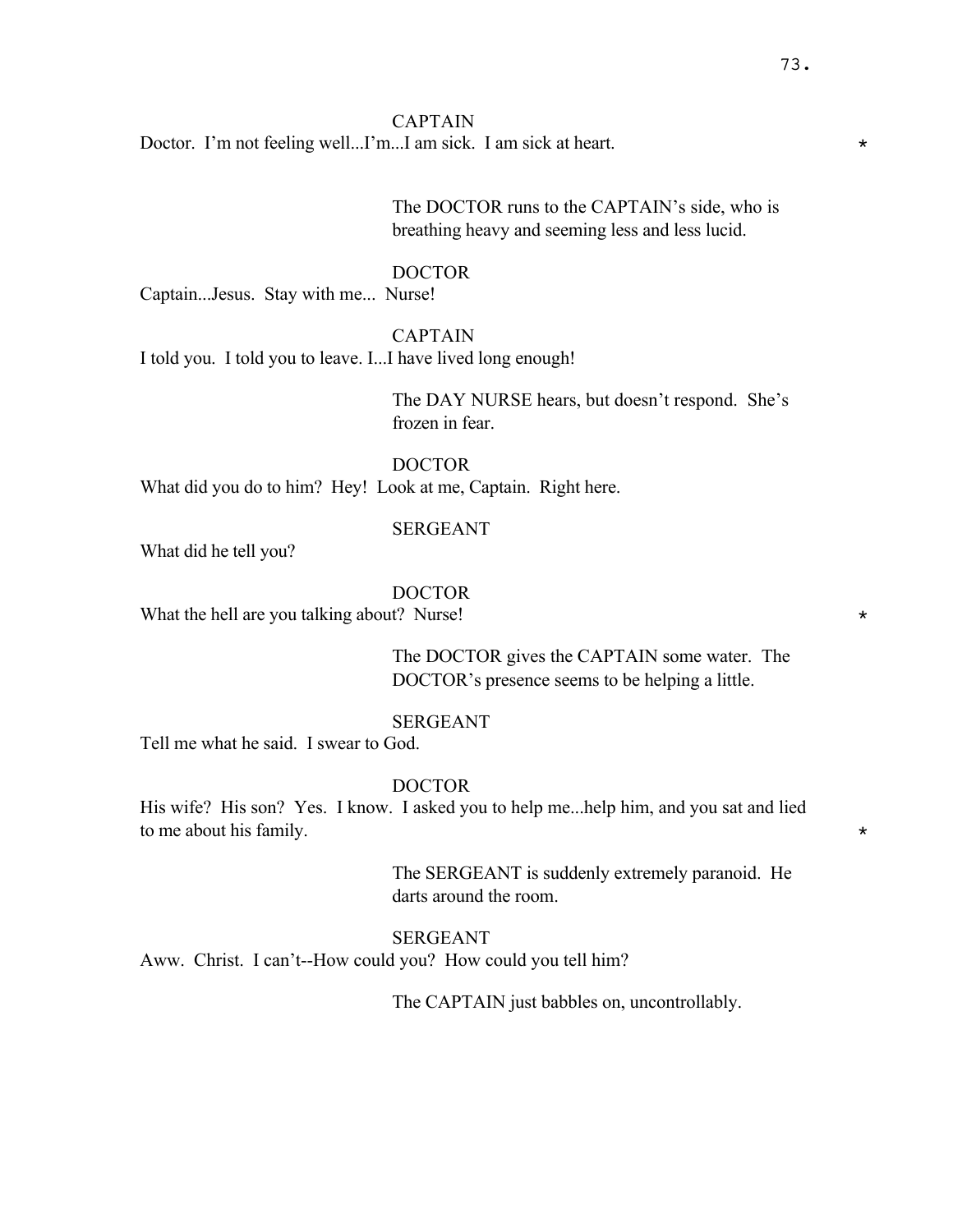\*

|                                                                    | <b>CAPTAIN</b><br>FriendsI must not look to have; but, in their stead, curses, not loud but deep, mouth-                        | $^\star$             |
|--------------------------------------------------------------------|---------------------------------------------------------------------------------------------------------------------------------|----------------------|
|                                                                    | honour, breath, which the poor heart would fain deny, and dare not.                                                             | $^\star$             |
|                                                                    | The DOCTOR, focused on his patient keeps his attention<br>on the CAPTAIN, not noticing the strange behavior.                    |                      |
| I'm going to have to ask you to leave, Sergeant.                   | <b>DOCTOR</b>                                                                                                                   | $^\star$             |
| I can't testify again. I can't. You can't say anything, Doc.       | <b>SERGEANT</b>                                                                                                                 | $^\star$<br>$^\star$ |
|                                                                    | The SERGEANT addresses the CAPTAIN as though the<br>DOCTOR is no longer in the room. He tramples over his<br>incoherent speech. |                      |
|                                                                    | <b>SERGEANT</b><br>You know how long I've carried thisthis weight? Just sitting there.                                          |                      |
| Infected minds to their deaf pillows will discharge their secrets: | <b>CAPTAIN</b>                                                                                                                  | $^\star$<br>$^\star$ |
| shrinkmy own wife for chrissakes. I couldn't--                     | <b>SERGEANT</b><br>I can't even swallow sometimes. I've kept that. Me. I couldn't tell the cops, my                             | $^\star$<br>$\star$  |
| I think, but dare not speak.                                       | <b>CAPTAIN</b>                                                                                                                  | $^\star$<br>$^\star$ |
| He loved that kid.                                                 | <b>SERGEANT</b><br>You can't say anything, Doc. You promised. What's done is done. It was an accident.                          | $^\star$<br>$^\star$ |
|                                                                    | The CAPTAIN starts getting heavily agitated.                                                                                    |                      |
| Such horrible imaginings. I cannot.                                | <b>CAPTAIN</b>                                                                                                                  | $^\star$<br>$^\star$ |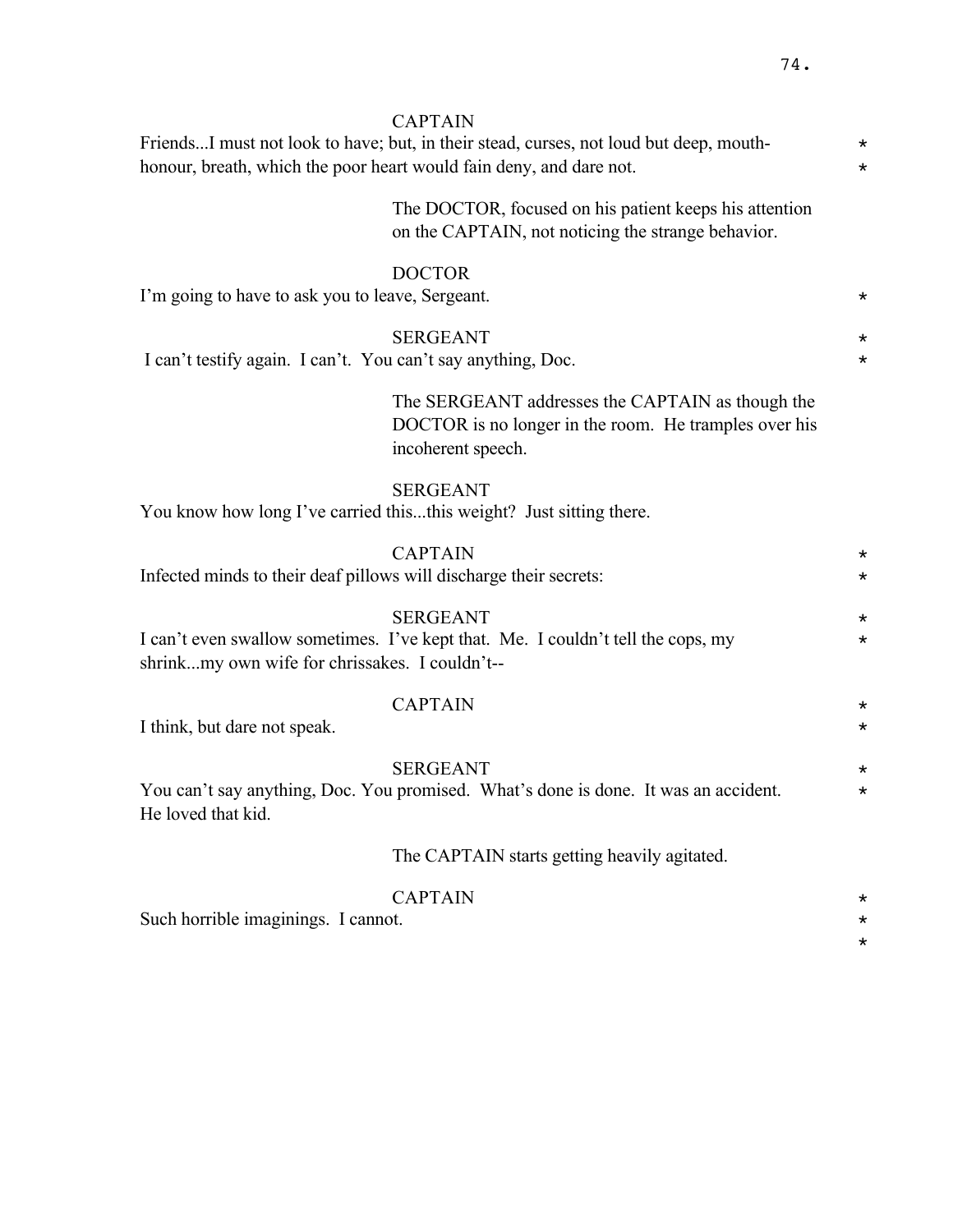| Captain, what--                                                                                                                                          | <b>DOCTOR</b>                                                                                                                                           | $^\star$             |
|----------------------------------------------------------------------------------------------------------------------------------------------------------|---------------------------------------------------------------------------------------------------------------------------------------------------------|----------------------|
| I am afraid to think what I have done; look on't again I dare not.                                                                                       | <b>CAPTAIN</b>                                                                                                                                          | $^\star$<br>$^\star$ |
| When I found themthe Captain was just holding him in his arms.                                                                                           | <b>SERGEANT</b>                                                                                                                                         | $^\star$             |
|                                                                                                                                                          | The CAPTAIN grabs for the SERGEANT's hand,<br>pleading.                                                                                                 | $\star$              |
|                                                                                                                                                          | <b>CAPTAIN</b><br>As from your graves, rise up and walk like sprites to countenance from this horror                                                    | $^\star$<br>$^\star$ |
| His boy was                                                                                                                                              | <b>SERGEANT</b>                                                                                                                                         |                      |
| Captain?                                                                                                                                                 | <b>DOCTOR</b>                                                                                                                                           |                      |
| <b>SERGEANT</b><br>He said it was the noise, the screaming. He just wanted the screaming to stop. We're<br>trained to kill grown men with our bare hands |                                                                                                                                                         |                      |
|                                                                                                                                                          | The DOCTOR finally realizes what he has been missing.<br>He starts to retreat from the CAPTAIN. The CAPTAIN<br>looks at him and stops him for a moment. |                      |
| His son, did he?                                                                                                                                         | <b>DOCTOR</b>                                                                                                                                           | $^\star$             |
|                                                                                                                                                          | He gives a gentle warning.                                                                                                                              | $^\star$             |
|                                                                                                                                                          | <b>SERGEANT</b><br>His head just hung there, his big eyes staring at me, red with blood. He looked                                                      |                      |
| Ring the alarm-bell.                                                                                                                                     | <b>CAPTAIN</b>                                                                                                                                          | $^\star$             |
| No                                                                                                                                                       | <b>DOCTOR</b>                                                                                                                                           |                      |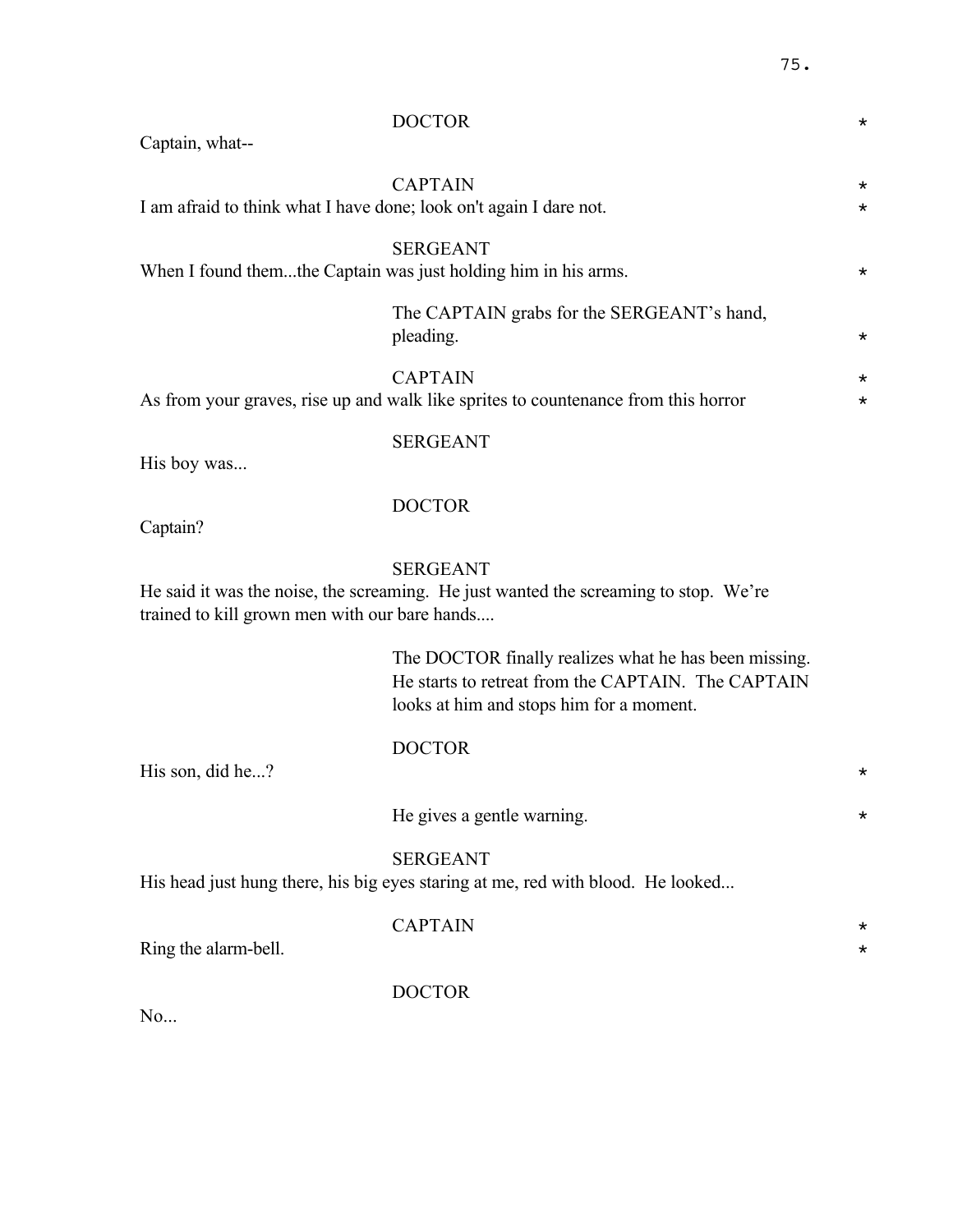#### SERGEANT

I made up a story. A fall...to explain his crushed neck, blood streaming from his  $*$ eyes...said I found the Captain trying to save him...the cops started asking me questions...

Oh God.

# DOCTOR

#### SERGEANT

So many questions...I lied. I can't...not again. I can't...

The DOCTOR grabs the bell, and rings it. He backs toward the exit, staring at the CAPTAIN.

The CAPTAIN, seeing the DOCTOR retreating, turns toward the SERGEANT.

God...

CAPTAIN

CAPTAIN

As the CAPTAIN reaches for the DOCTOR, the SERGEANT grabs a hold. The DAY NURSE, who has been listening from the DOCTOR's office, drops the tape recorder just as the CAPTAIN turns on the SERGEANT and violently attacks him.

God forgive us all!

In an instant, the action becomes highly stylized. We hear the real-time, muffled shouts and violence via the tape recording, but what we see is much simpler. The DOCTOR watches, slowly sliding down the frame of the doorway. The CAPTAIN struggles with the SERGEANT, almost dance-like...deliberate and with little tension. He eventually presses the SERGEANT down, into the chair, which falls backward away from the audience. The CAPTAIN grabs a hold of a nearby serving tray, and raises above the SERGEANT's head like a guillotine. He strikes him in slow motion, obscured from the audience view. The DAY NURSE finally walks through the scene and sits downstage again. She sits just as the SERGEANT's last shouts are heard.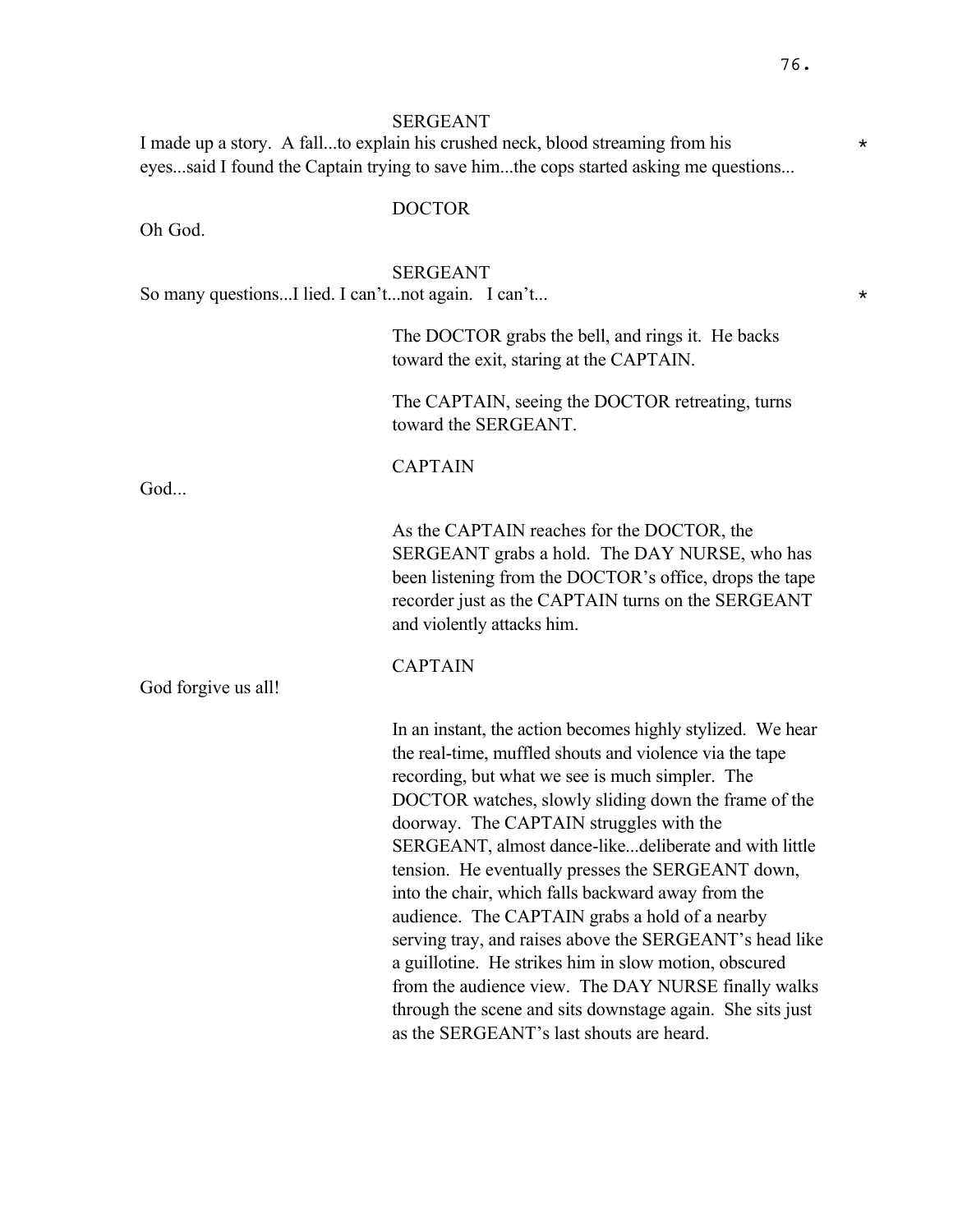### DAY NURSE

Please. I can't listen any more.

### NIGHT NURSE

Stop the tape.

The sound of the tape stops, just as the SERGEANT's body goes limp. The CAPTAIN and DOCTOR also seem to physically become neutral, as if releasing all the tension in their bodies. The DAY NURSE continues.

### DAY NURSE

I was always taught to forgive. Always forgive...

NIGHT NURSE Like I said, we all got our shit. Every family. Everyone.

> The SERGEANT opens his eyes, rises and exits permanently.

### DAY NURSE

And I still believe that. I do.

NIGHT NURSE

And I still can't understand it.

The CAPTAIN rises, takes off his robe and exits permanently.

# DAY NURSE

Have you ever sat next to someone as they take their last breath? I have. More times than I can count.

# NIGHT NURSE

I can't sit here and accept that kind of rage...not in my own family...not in anyone else's.

# DAY NURSE

I couldn't possibly know the truth about all their stories. I just knew what I saw of them.

### NIGHT NURSE

Some people are just bad people.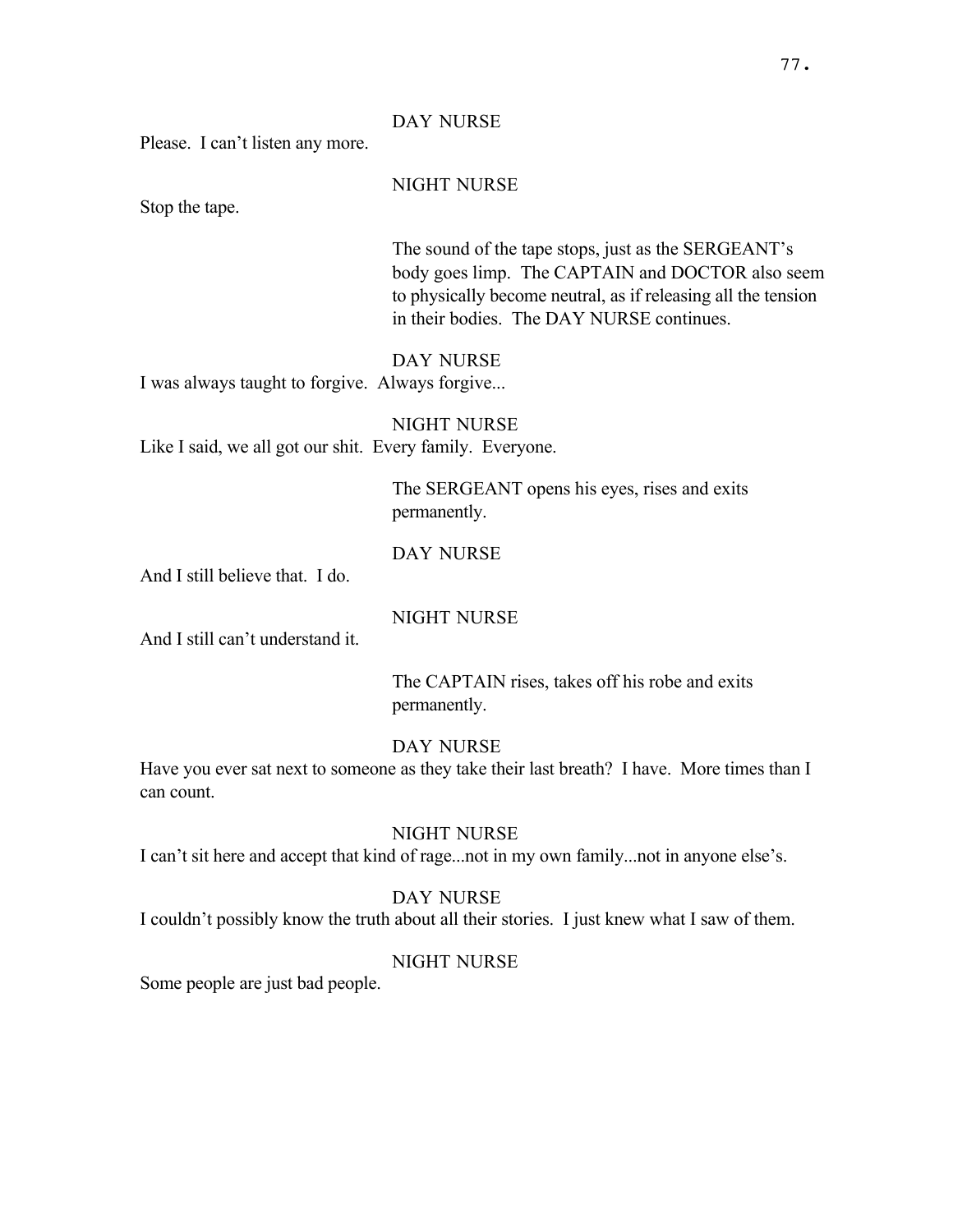### DAY NURSE

My grandfather. He died. I was young, but I remember sitting by the side of his hospital bed. I hated the smell of that place, and here I've surrounded myself with it. Life has a funny way.

## NIGHT NURSE

Whether they're born or made.

### DAY NURSE

My grandmother sat at his side. Such...*loss* in her eyes. Loss had taken place of the fear so many times before. He was...he had great, great anger in him.

### NIGHT NURSE

Someone must be held accountable for that kind of anger.

### DAY NURSE

But here she was, shattered by watching his body, his face...release. Release the weight, the burden of sorrow, anger, love, time.

# NIGHT NURSE

No matter how much time passes, I'll never completely forgive my father.

### DAY NURSE

She forgave him in an instant.

# NIGHT NURSE

I can't. Whether the war caused it...or his father....or...  $\star$ 

### DAY NURSE

I think we're all on the brink of something terrible. Or something beautiful. I've seen too much of both. What the Captain did...

### NIGHT NURSE

People fight against the gravity of their own rage, I think. I've seen people dig their fingers into anything nearby to escape it.

### DAY NURSE

I mean, how much choice do any of us really have?

#### NIGHT NURSE

I've seen people attack it like they might destroy it with their bare hands.